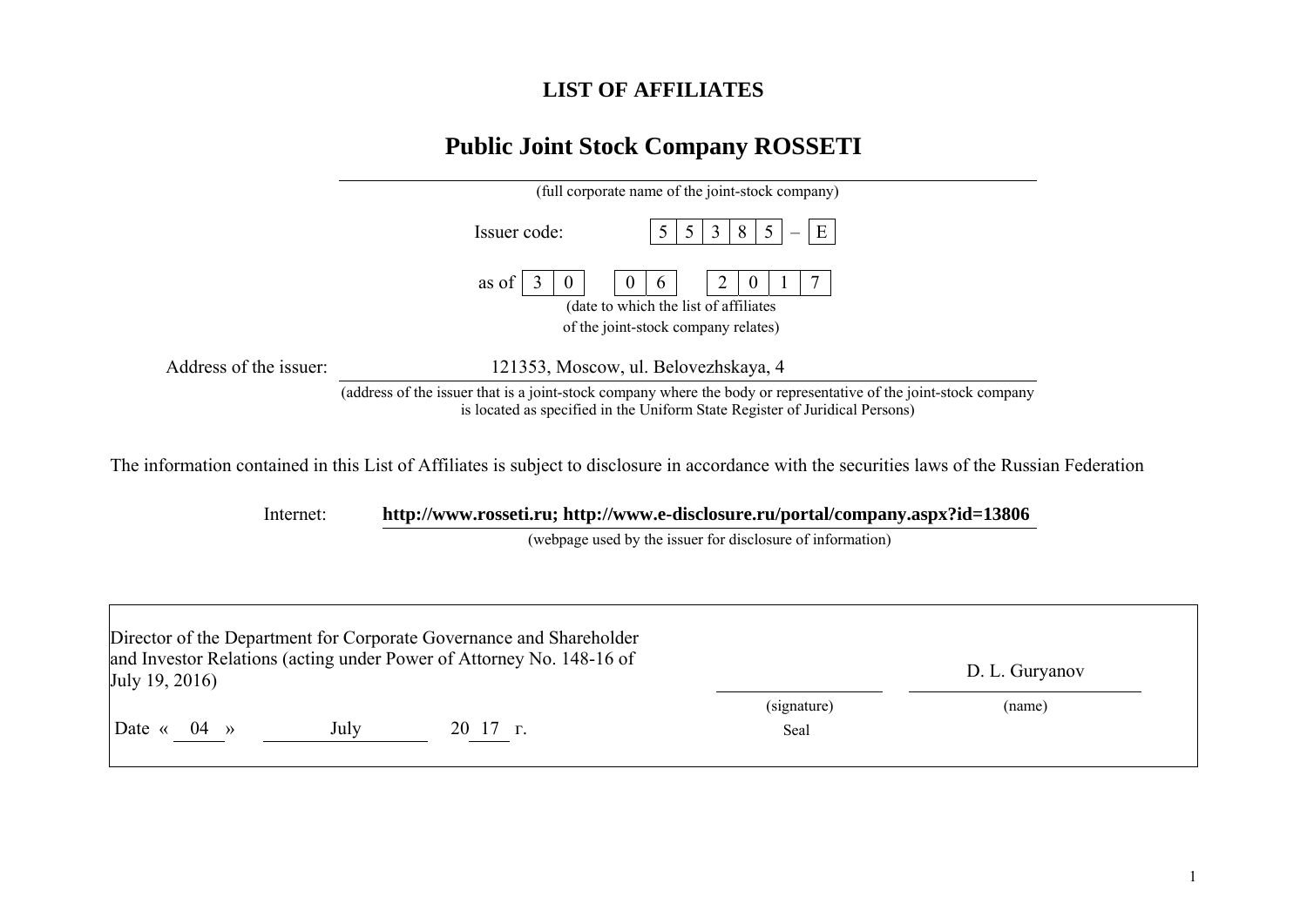| <b>Codes of the Issuer</b> |              |  |  |
|----------------------------|--------------|--|--|
| INN                        | 7728662669   |  |  |
| OGRN                       | 108776000019 |  |  |

## **I. I. Affiliates as of June 30, 2017**

| Ite<br>m       | Affiliate's Full Corporate Name (in<br>the Case of a Nonprofit<br>Organization, Name) or Given,<br>Middle, and Family Names | Corporate Entity's Registered<br>Address or an Individual's Place<br>of Residence (specified only with<br>the consent of an individual) | Grounds for Being Deemed to Be an<br>Affiliate                                                        | Start Date of<br>Being<br>Deemed to Be<br>an Affiliate | Affiliate's<br>Share in the<br>Authorized<br>Capital of the<br>Joint-Stock<br>Company, % | Percentage of the<br>Joint-Stock<br>Company's<br><b>Ordinary Shares</b><br>Owned by the<br>Affiliate |
|----------------|-----------------------------------------------------------------------------------------------------------------------------|-----------------------------------------------------------------------------------------------------------------------------------------|-------------------------------------------------------------------------------------------------------|--------------------------------------------------------|------------------------------------------------------------------------------------------|------------------------------------------------------------------------------------------------------|
|                | 2                                                                                                                           | $\overline{3}$                                                                                                                          | $\overline{4}$                                                                                        | 5                                                      | 6                                                                                        | 7                                                                                                    |
|                | Boris Ilyich Ayuyev                                                                                                         | $\overline{a}$                                                                                                                          | The person is a member of the<br>Board of Directors (Supervisory<br>Board) of the joint-stock company | June 30, 2017                                          | 0.004467                                                                                 | 0.004514                                                                                             |
| $\overline{2}$ | Stanislav Olegovich Ashirov                                                                                                 | $\sim$                                                                                                                                  | The person is a member of the<br>Board of Directors (Supervisory<br>Board) of the joint-stock company | June 30, 2017                                          |                                                                                          |                                                                                                      |
| $\overline{3}$ | Oleg Gennadyevich Barkin                                                                                                    | $\overline{a}$                                                                                                                          | The person is a member of the<br>Board of Directors (Supervisory<br>Board) of the joint-stock company | June 30, 2017                                          |                                                                                          |                                                                                                      |
| 4              | Vasily Mikhailovich Belov                                                                                                   |                                                                                                                                         | The person is a member of the<br>Board of Directors (Supervisory<br>Board) of the joint-stock company | June 30, 2017                                          |                                                                                          |                                                                                                      |
| 5              | Oleg Markovich Dubnov                                                                                                       | $\overline{a}$                                                                                                                          | The person is a member of the<br>Board of Directors (Supervisory<br>Board) of the joint-stock company | June 30, 2017                                          |                                                                                          |                                                                                                      |
| 6              | Alexander Sergeyevich Kalinin                                                                                               | $\sim$                                                                                                                                  | The person is a member of the<br>Board of Directors (Supervisory<br>Board) of the joint-stock company | June 30, 2017                                          |                                                                                          |                                                                                                      |
| 7              | Vyacheslav Mikhailovich<br>Kravchenko                                                                                       |                                                                                                                                         | The person is a member of the<br>Board of Directors (Supervisory<br>Board) of the joint-stock company | June 30, 2017                                          |                                                                                          |                                                                                                      |
| 8              | Andrey Yevgenyevich Murov                                                                                                   | $\sim$                                                                                                                                  | The person is a member of the<br>Board of Directors (Supervisory<br>Board) of the joint-stock company | June 30, 2017                                          |                                                                                          |                                                                                                      |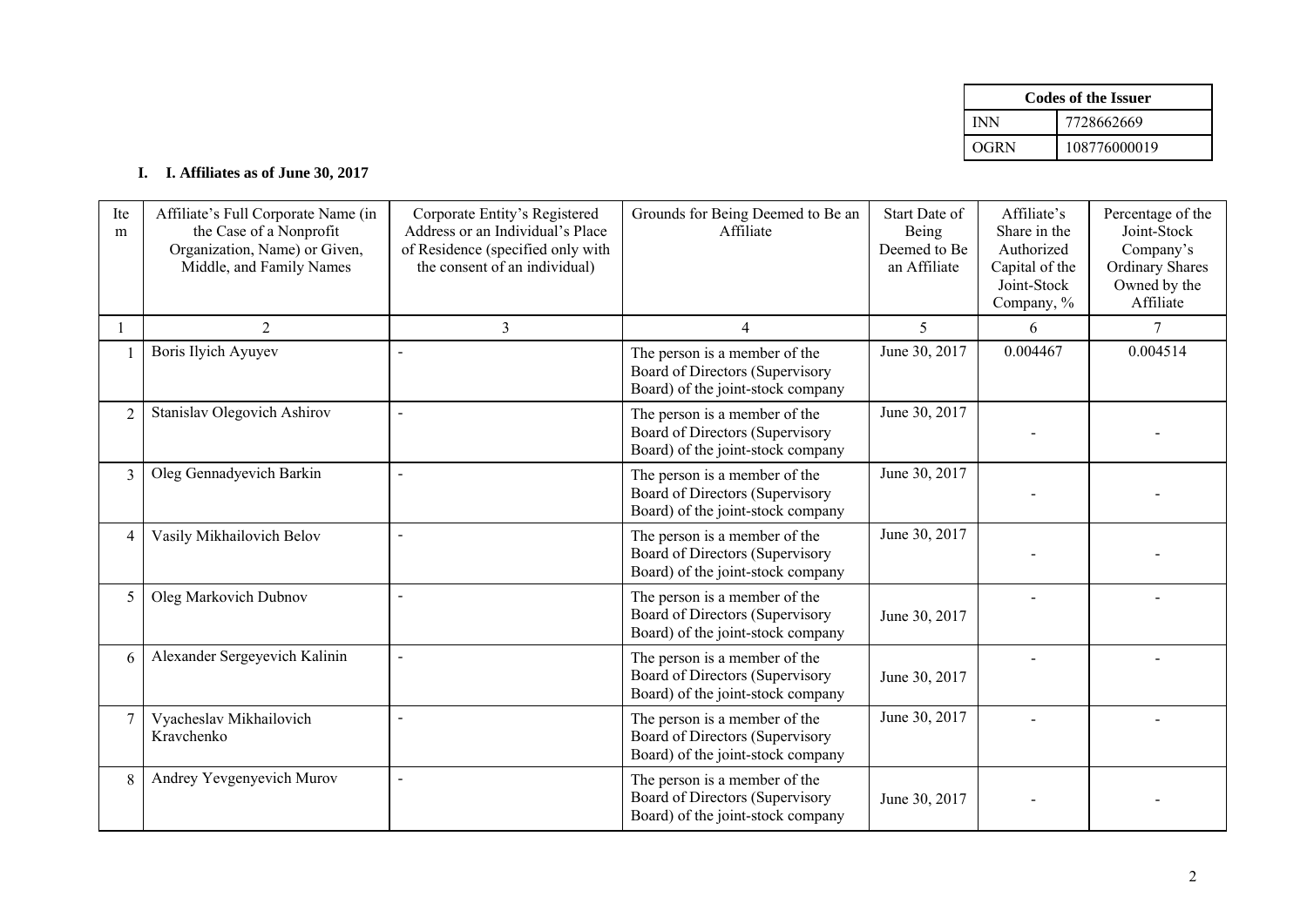|             |                                 |                |                                                                                                       | November 11,<br>2013 |          |          |
|-------------|---------------------------------|----------------|-------------------------------------------------------------------------------------------------------|----------------------|----------|----------|
| $\mathbf Q$ | Alexander Valentinovich Novak   | $\sim$         | The person is a member of the<br>Board of Directors (Supervisory<br>Board) of the joint-stock company | June 30, 2017        |          |          |
| 10          | Nikolay Radyevich Podguzov      | $\sim$         | The person is a member of the<br>Board of Directors (Supervisory<br>Board) of the joint-stock company | June 30, 2017        |          |          |
| 11          | Mikhail Igorevich Poluboyarinov | $\overline{a}$ | The person is a member of the<br>Board of Directors (Supervisory<br>Board) of the joint-stock company | June 30, 2017        |          |          |
| 12          | Nikolay Dmitryevich Rogalev     | $\blacksquare$ | The person is a member of the<br>Board of Directors (Supervisory<br>Board) of the joint-stock company | June 30, 2017        |          |          |
| 13          | Anatoly Vladimirovich Tikhonov  | $\sim$         | The person is a member of the<br>Board of Directors (Supervisory<br>Board) of the joint-stock company | June 30, 2017        |          |          |
| 14          | Sergey Ivanovich Shmatko        | $\overline{a}$ | The person is a member of the<br>Board of Directors (Supervisory<br>Board) of the joint-stock company | June 30, 2017        |          |          |
| 15          | Nikolay Grigoryevich Shulginov  | $\overline{a}$ | The person is a member of the<br>Board of Directors (Supervisory<br>Board) of the joint-stock company | June 30, 2017        |          |          |
| 16          | Oleg Mikhailovich Budargin      | $\sim$         | The person is a member of the<br>Board of Directors (Supervisory<br>Board) of the joint-stock company | June 15, 2013        |          |          |
|             |                                 |                | The person is a member of the<br>Board of Directors (Supervisory<br>Board) of the joint-stock company | July 10, 2012        | 0.000561 | 0.000567 |
|             |                                 |                | The person is a member of the same<br>group of persons as the joint-stock<br>company                  | July 10, 2012        |          |          |
| 17          | Roman Nikolaevich Berdnikov     |                | The person is a member of the                                                                         | October 5.           |          |          |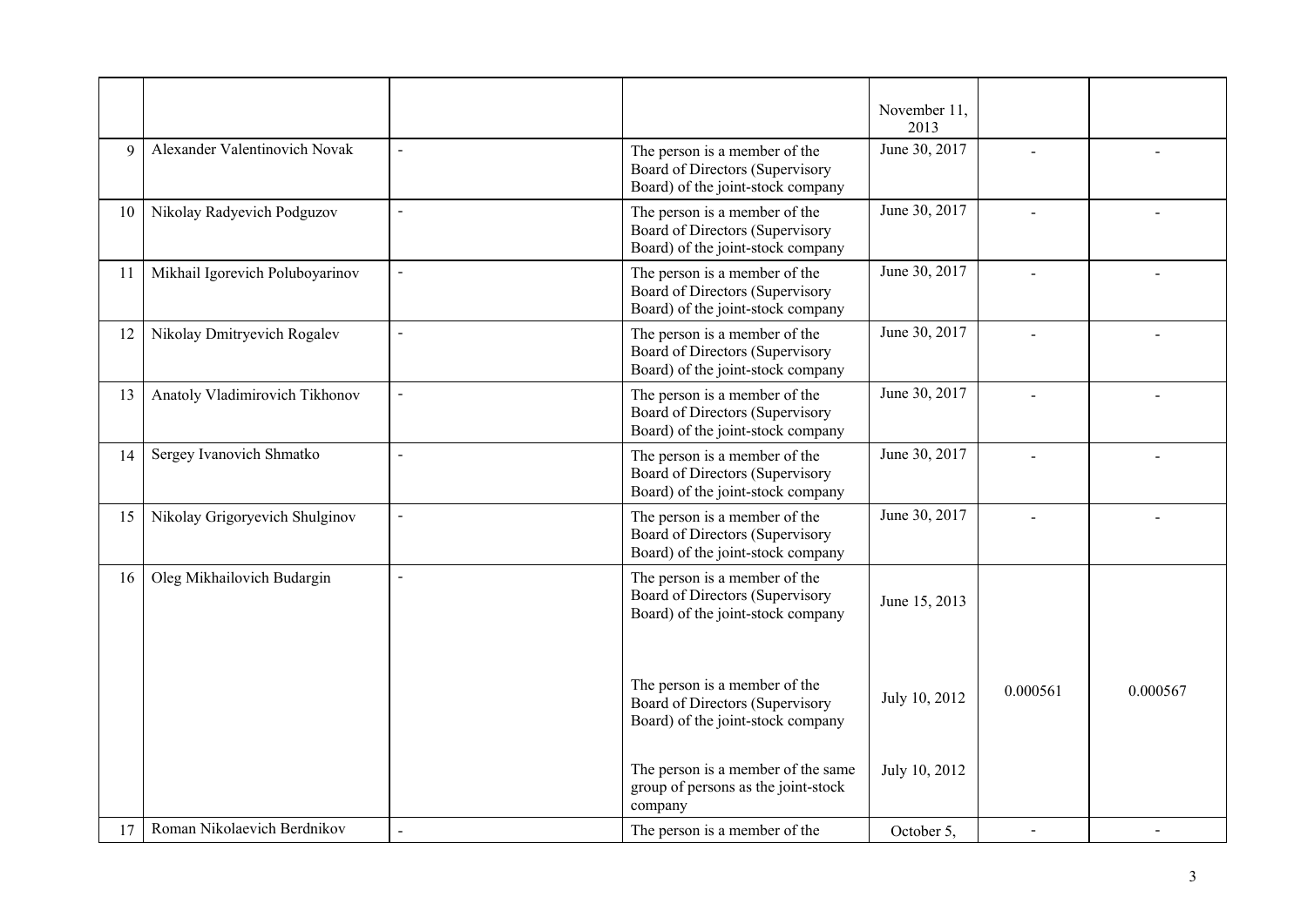|    |                                                                                             |                                                           | collegial executive body of the joint-<br>stock company                                                                                                                                                       | 2012                 |  |
|----|---------------------------------------------------------------------------------------------|-----------------------------------------------------------|---------------------------------------------------------------------------------------------------------------------------------------------------------------------------------------------------------------|----------------------|--|
|    |                                                                                             |                                                           | The person is a member of the same<br>group of persons as the joint-stock<br>company                                                                                                                          | December 24,<br>2015 |  |
| 18 | Nikolay Nikolayevich Varlamov                                                               | $\sim$                                                    | The person is a member of the<br>collegial executive body of the joint-<br>stock company                                                                                                                      | August 5,<br>2015    |  |
| 19 | Andrey Aleksandrovich Dyomin                                                                |                                                           | The person is a member of the<br>collegial executive body of the joint-<br>stock company                                                                                                                      | July 4, 2013         |  |
| 20 | Valentin Yefimovich Mezhevich                                                               |                                                           | The person is a member of the<br>collegial executive body of the joint-<br>stock company                                                                                                                      | November 12,<br>2013 |  |
| 21 | Federal Grid Company of Unified<br>Energy System, Public Joint-Stock<br>Company             | Russia, 117630, Moscow, ul.<br>Akademika Chelomeya, d. 5A | The joint-stock company may<br>control more than 20 percent of the<br>total number of votes attaching to<br>the shares (contributions, stakes)<br>comprising the authorized (share)<br>capital of such person | June 14, 2013        |  |
|    |                                                                                             |                                                           | The person is a member of the same<br>group of persons as the joint-stock<br>company                                                                                                                          | July 10, 2012        |  |
| 22 | Interregional Distribution Grid<br>Company of Centre, Public Joint-<br><b>Stock Company</b> | Moscow, Russia                                            | The joint-stock company may<br>control more than 20 percent of the<br>total number of votes attaching to<br>the shares (contributions, stakes)<br>comprising the authorized (share)<br>capital of such person | July 1, 2008         |  |
|    |                                                                                             |                                                           | The person is a member of the same<br>group of persons as the joint-stock<br>company                                                                                                                          | July 1, 2008         |  |
| 23 | Interregional Distribution Grid<br>Company of North-West, Public                            | Gatchina, Leningrad Region,<br>Russia                     | The joint-stock company may<br>control more than 20 percent of the                                                                                                                                            |                      |  |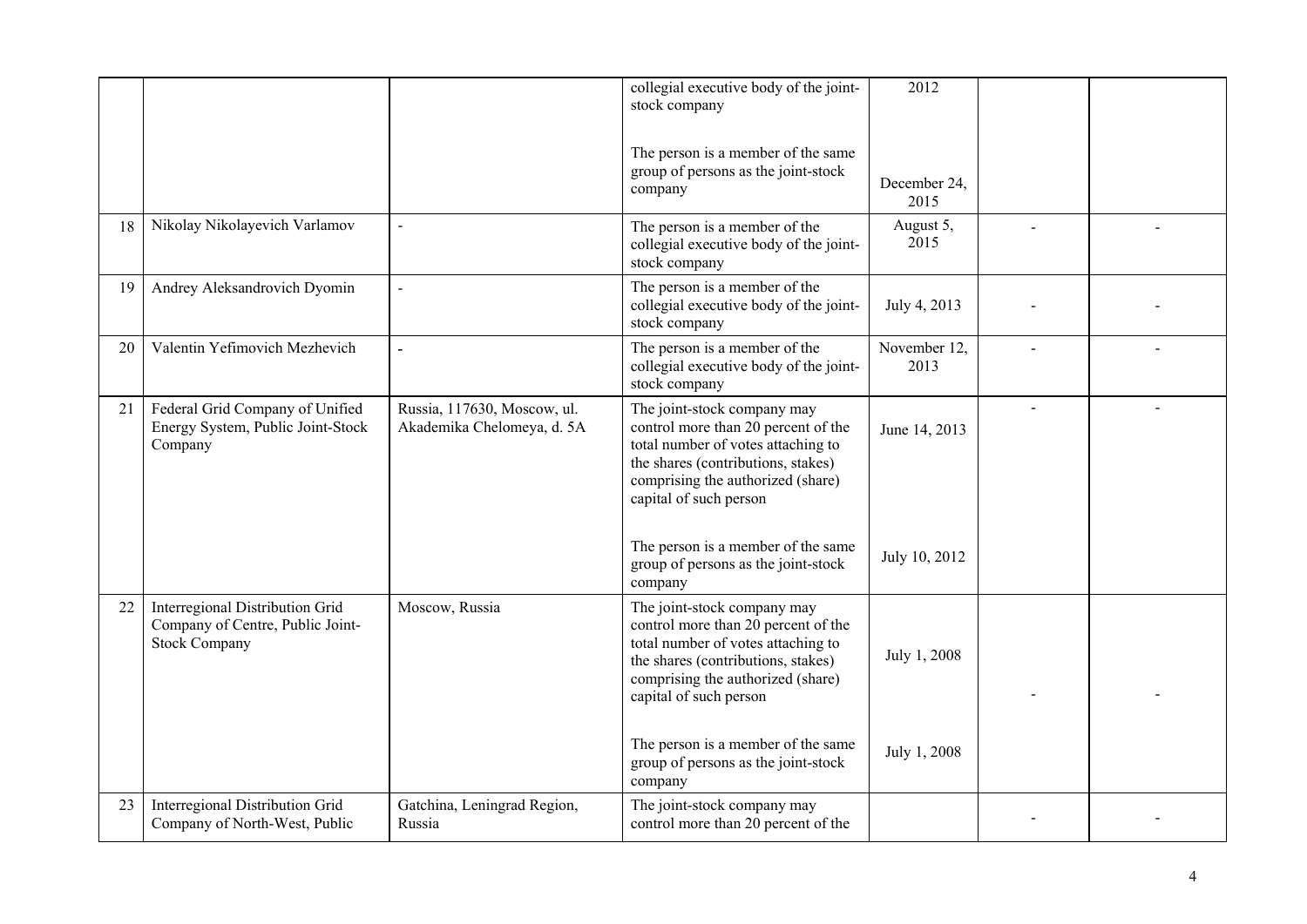|    | Joint Stock Company                                                                                     |                                                                    | total number of votes attaching to<br>the shares (contributions, stakes)<br>comprising the authorized (share)<br>capital of such person                                                                       | July 1, 2008 |          |          |
|----|---------------------------------------------------------------------------------------------------------|--------------------------------------------------------------------|---------------------------------------------------------------------------------------------------------------------------------------------------------------------------------------------------------------|--------------|----------|----------|
|    |                                                                                                         |                                                                    | The person is a member of the same<br>group of persons as the joint-stock<br>company                                                                                                                          | July 1, 2008 |          |          |
| 24 | Interregional Distribution Grid<br>Company of Urals, Joint Stock<br>Company                             | Russia, 620026, Yekaterinburg,<br>ul. Mamina-Sibiryaka, d. 140     | The joint-stock company may<br>control more than 20 percent of the<br>total number of votes attaching to<br>the shares (contributions, stakes)<br>comprising the authorized (share)<br>capital of such person | July 1, 2008 |          |          |
|    |                                                                                                         |                                                                    | The person is a member of the same<br>group of persons as the joint-stock<br>company                                                                                                                          | July 1, 2008 |          |          |
| 25 | Public Joint Stock Company<br>Interregional Distribution Grid<br>Company of Siberia                     | Russia, 660021, Krasnoyarsk, ul.<br>Bograda, 144a                  | The joint-stock company may<br>control more than 20 percent of the<br>total number of votes attaching to<br>the shares (contributions, stakes)<br>comprising the authorized (share)<br>capital of such person | July 1, 2008 | 0.000262 | 0.000265 |
|    |                                                                                                         |                                                                    | The person is a member of the same<br>group of persons as the joint-stock<br>company                                                                                                                          | July 1, 2008 |          |          |
| 26 | Interregional Distribution Grid<br>Company of Center and Volga<br>Region, Public Joint Stock<br>Company | Russia, 603950, Nizhni<br>Novgorod, ul. Rozhdestvenskaya,<br>d. 33 | The joint-stock company may<br>control more than 20 percent of the<br>total number of votes attaching to<br>the shares (contributions, stakes)<br>comprising the authorized (share)<br>capital of such person | July 1, 2008 |          |          |
|    |                                                                                                         |                                                                    | The person is a member of the same<br>group of persons as the joint-stock<br>company                                                                                                                          | July 1, 2008 | 0.001036 | 0.001046 |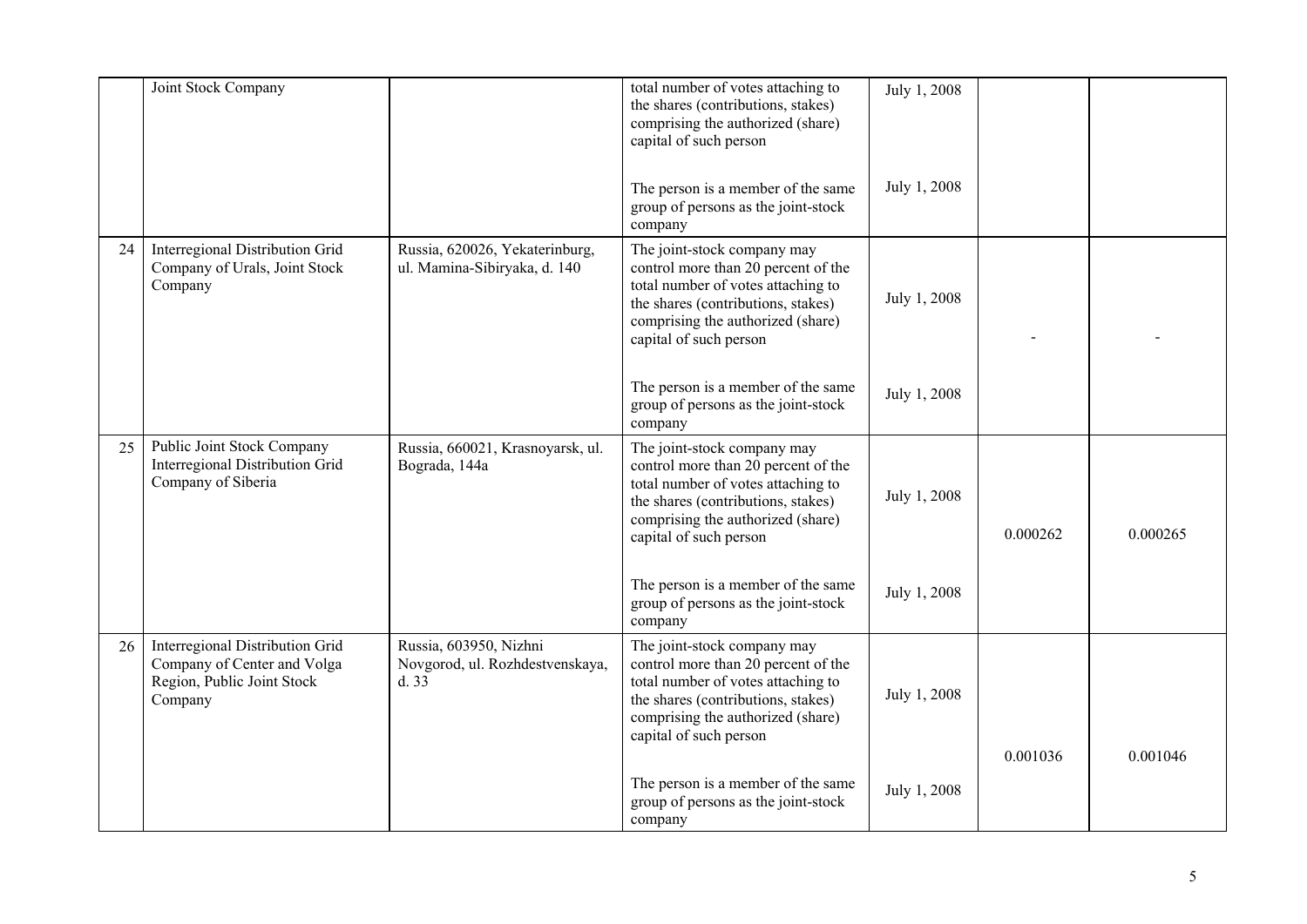| 27 | Interregional Distribution Grid<br>Company of South, Public Joint<br><b>Stock Company</b>      | Rostov-on-Don, Russia                                                                                        | The joint-stock company may<br>control more than 20 percent of the<br>total number of votes attaching to<br>the shares (contributions, stakes)<br>comprising the authorized (share)<br>capital of such person | July 1, 2008 |          |          |
|----|------------------------------------------------------------------------------------------------|--------------------------------------------------------------------------------------------------------------|---------------------------------------------------------------------------------------------------------------------------------------------------------------------------------------------------------------|--------------|----------|----------|
|    |                                                                                                |                                                                                                              | The person is a member of the same<br>group of persons as the joint-stock<br>company                                                                                                                          | July 1, 2008 |          |          |
| 28 | Interregional Distribution Grid<br>Company of Volga, Public Joint-<br><b>Stock Company</b>     | Saratov, Russia                                                                                              | The joint-stock company may<br>control more than 20 percent of the<br>total number of votes attaching to<br>the shares (contributions, stakes)<br>comprising the authorized (share)<br>capital of such person | July 1, 2008 | 0.000005 | 0.000005 |
|    |                                                                                                |                                                                                                              | The person is a member of the same<br>group of persons as the joint-stock<br>company                                                                                                                          | July 1, 2008 |          |          |
| 29 | Interregional Distribution Grid<br>Company of Northern Caucasus,<br>Public Joint-Stock Company | Russia, 357506, Stavropol<br>Territory, Pyatigorsk, village of<br>Energetik, ul. Podstantsionnaya, d.<br>13a | The joint-stock company may<br>control more than 20 percent of the<br>total number of votes attaching to<br>the shares (contributions, stakes)<br>comprising the authorized (share)<br>capital of such person | July 1, 2008 |          |          |
|    |                                                                                                |                                                                                                              | The person is a member of the same<br>group of persons as the joint-stock<br>company                                                                                                                          | July 1, 2008 |          |          |
| 30 | Joint Stock Company<br>Tyumenenergo                                                            | Surgut, Khanty-Mansijsk<br>Autonomous District - Yugra,<br>Tyumen Region, Russia                             | The joint-stock company may<br>control more than 20 percent of the<br>total number of votes attaching to<br>the shares (contributions, stakes)<br>comprising the authorized (share)<br>capital of such person | July 1, 2008 | 0.002486 |          |
|    |                                                                                                |                                                                                                              | The person is a member of the same                                                                                                                                                                            | July 1, 2008 |          |          |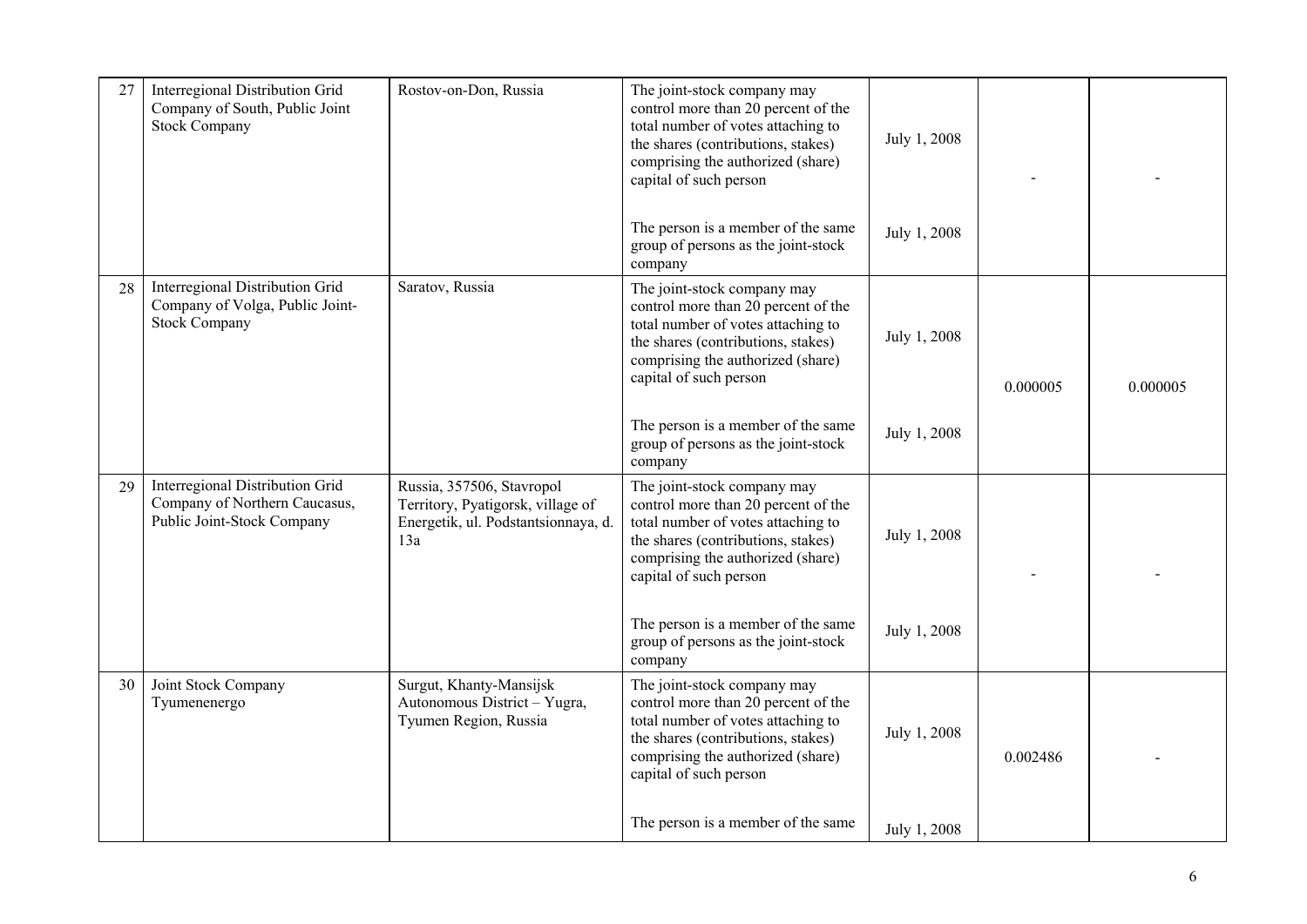|    |                                                                      |                          | group of persons as the joint-stock<br>company                                                                                                                                                                |              |  |
|----|----------------------------------------------------------------------|--------------------------|---------------------------------------------------------------------------------------------------------------------------------------------------------------------------------------------------------------|--------------|--|
| 31 | PUBLIC JOINT-STOCK<br><b>COMPANY LENENERGO</b>                       | Saint Petersburg, Russia | The joint-stock company may<br>control more than 20 percent of the<br>total number of votes attaching to<br>the shares (contributions, stakes)<br>comprising the authorized (share)<br>capital of such person | July 1, 2008 |  |
|    |                                                                      |                          | The person is a member of the same<br>group of persons as the joint-stock<br>company                                                                                                                          | July 1, 2008 |  |
| 32 | Public Joint-Stock Company<br>Moscow United Electric Grid<br>Company | Moscow, Russia           | The joint-stock company may<br>control more than 20 percent of the<br>total number of votes attaching to<br>the shares (contributions, stakes)<br>comprising the authorized (share)<br>capital of such person | July 1, 2008 |  |
|    |                                                                      |                          | The person is a member of the same<br>group of persons as the joint-stock<br>company                                                                                                                          | July 1, 2008 |  |
| 33 | Yantarenergo Joint-Stock Company                                     | Kaliningrad, Russia      | The joint-stock company may<br>control more than 20 percent of the<br>total number of votes attaching to<br>the shares (contributions, stakes)<br>comprising the authorized (share)<br>capital of such person | July 1, 2008 |  |
|    |                                                                      |                          | The person is a member of the same<br>group of persons as the joint-stock<br>company                                                                                                                          | July 1, 2008 |  |
| 34 | JOINT STOCK COMPANY<br>NORTH-WEST ENERGY<br>MANAGING COMPANY         | Saint Petersburg, Russia | The joint-stock company may<br>control more than 20 percent of the<br>total number of votes attaching to<br>the shares (contributions, stakes)<br>comprising the authorized (share)<br>capital of such person | July 1, 2008 |  |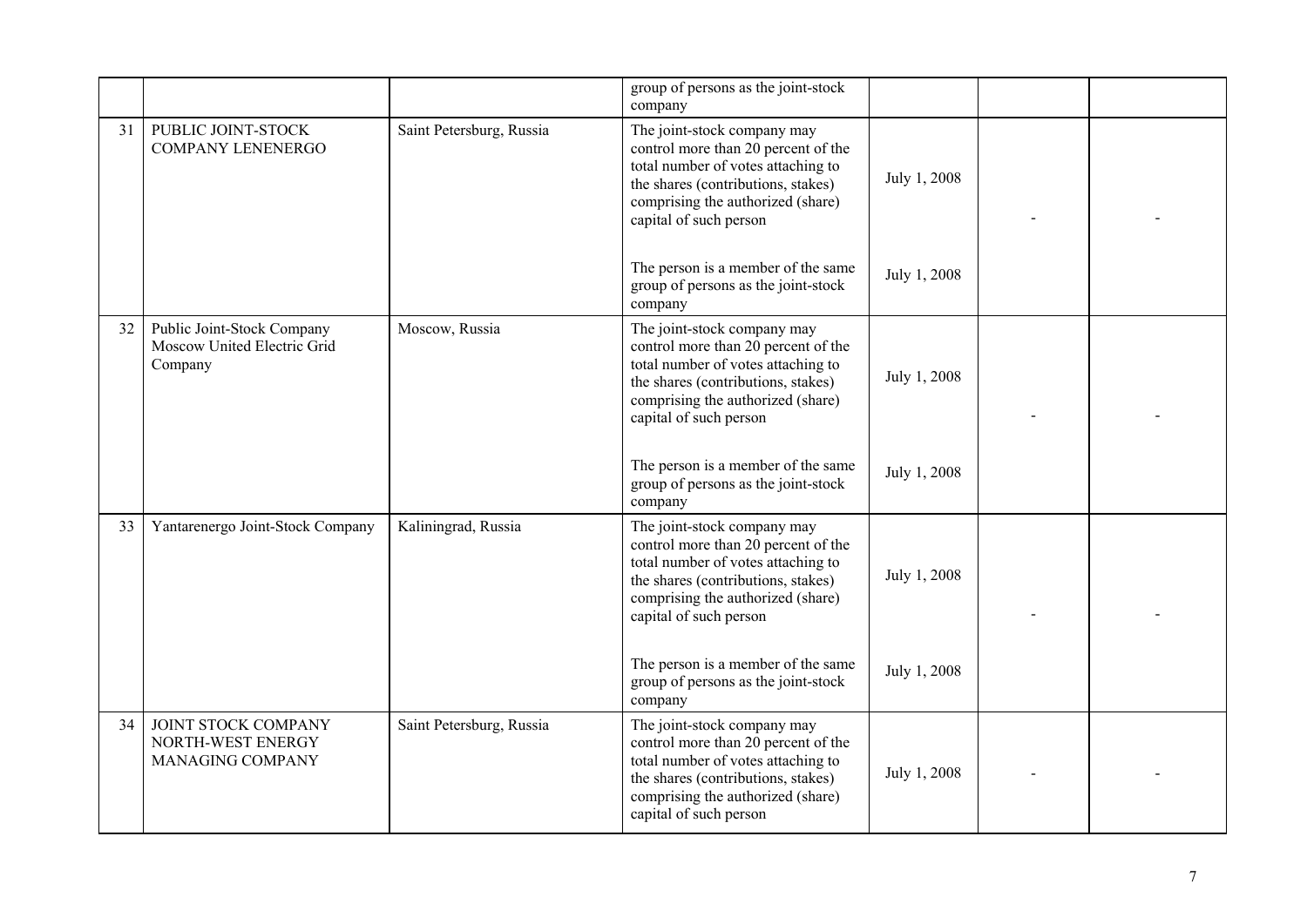|    |                                                               |                                                  | The person is a member of the same<br>group of persons as the joint-stock<br>company                                                                                                                          | July 1, 2008 |          |          |
|----|---------------------------------------------------------------|--------------------------------------------------|---------------------------------------------------------------------------------------------------------------------------------------------------------------------------------------------------------------|--------------|----------|----------|
| 35 | Dagestan Energy Supply Company,<br>Public Joint-Stock Company | Makhachkala, Republic of<br>Dagestan, Russia     | The joint-stock company may<br>control more than 20 percent of the<br>total number of votes attaching to<br>the shares (contributions, stakes)<br>comprising the authorized (share)<br>capital of such person | July 1, 2008 |          |          |
|    |                                                               |                                                  | The person is a member of the same<br>group of persons as the joint-stock<br>company                                                                                                                          | July 1, 2008 |          |          |
| 36 | Kabardino-Balkarian Energy Supply<br>Joint-Stock Company      | Nalchik, Kabardino-Balkarian<br>Republic, Russia | The joint-stock company may<br>control more than 20 percent of the<br>total number of votes attaching to<br>the shares (contributions, stakes)<br>comprising the authorized (share)<br>capital of such person | July 1, 2008 |          |          |
|    |                                                               |                                                  | The person is a member of the same<br>group of persons as the joint-stock<br>company                                                                                                                          | July 1, 2008 |          |          |
| 37 | Joint-Stock Company Karachaevo-<br>Cherkesskenergo            | Cherkessk, Karachay-Cherkess<br>Republic, Russia | The joint-stock company may<br>control more than 20 percent of the<br>total number of votes attaching to<br>the shares (contributions, stakes)<br>comprising the authorized (share)<br>capital of such person | July 1, 2008 | 0.000059 | 0.000059 |
|    |                                                               |                                                  | The person is a member of the same<br>group of persons as the joint-stock<br>company                                                                                                                          | July 1, 2008 |          |          |
| 38 | Kalmenergosbyt Joint-Stock<br>Company                         | Elista, Republic of Kalmykia,<br>Russia          | The joint-stock company may<br>control more than 20 percent of the<br>total number of votes attaching to<br>the shares (contributions, stakes)                                                                | July 1, 2008 |          |          |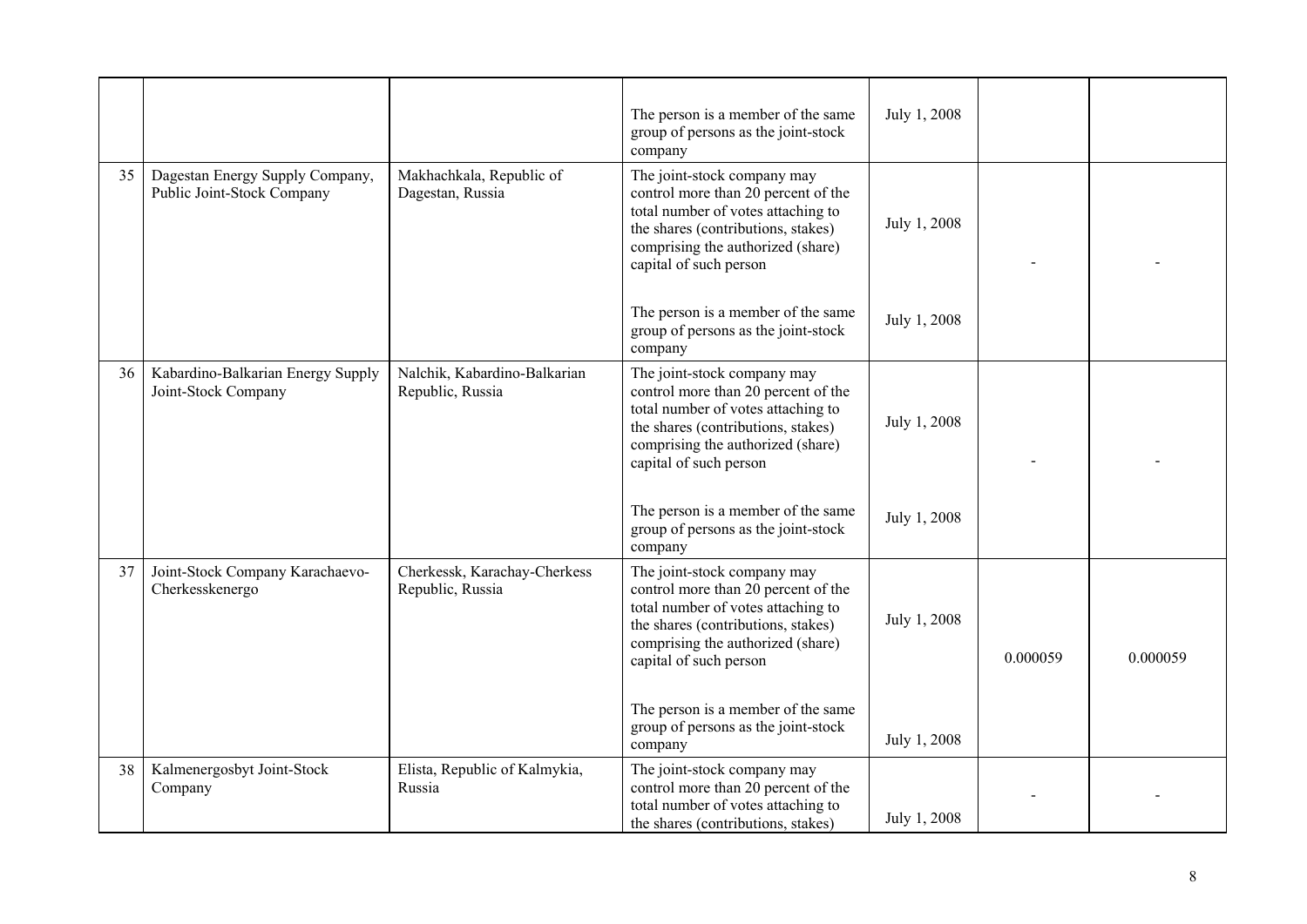|    |                                                                       |                          | comprising the authorized (share)<br>capital of such person                                                                                                                                                   |               |          |          |
|----|-----------------------------------------------------------------------|--------------------------|---------------------------------------------------------------------------------------------------------------------------------------------------------------------------------------------------------------|---------------|----------|----------|
|    |                                                                       |                          | The person is a member of the same<br>group of persons as the joint-stock<br>company                                                                                                                          | July 1, 2008  |          |          |
| 39 | Joint Stock Company Power Grid<br><b>Optical Networks Engineering</b> | Moscow, Russia           | The joint-stock company may<br>control more than 20 percent of the<br>total number of votes attaching to<br>the shares (contributions, stakes)<br>comprising the authorized (share)<br>capital of such person | July 1, 2008  | 0.000333 | 0.000337 |
|    |                                                                       |                          | The person is a member of the same<br>group of persons as the joint-stock<br>company                                                                                                                          | July 1, 2008  |          |          |
| 40 | Joint-Stock Company Saint<br>Petersburg Power Grid                    | Saint Petersburg, Russia | The person is a member of the same<br>group of persons as the joint-stock<br>company                                                                                                                          | June 30, 2015 |          |          |
| 41 | Joint-Stock Company Petrodvorets<br><b>Electric Company</b>           | Saint Petersburg, Russia | The person is a member of the same<br>group of persons as the joint-stock<br>company                                                                                                                          | June 30, 2015 |          |          |
| 42 | <b>Engineering Center UES Real Estate</b><br>Joint-Stock Company      | Moscow, Russia           | The joint-stock company may<br>control more than 20 percent of the<br>total number of votes attaching to<br>the shares (contributions, stakes)<br>comprising the authorized (share)<br>capital of such person | July 1, 2008  |          |          |
|    |                                                                       |                          | The person is a member of the same<br>group of persons as the joint-stock<br>company                                                                                                                          | July 1, 2008  |          |          |
| 43 | Public-Stock Company Tomsk<br>Distribution Company                    | Tomsk, Russia            | The joint-stock company may<br>control more than 20 percent of the<br>total number of votes attaching to<br>the shares (contributions, stakes)<br>comprising the authorized (share)<br>capital of such person | July 1, 2008  |          |          |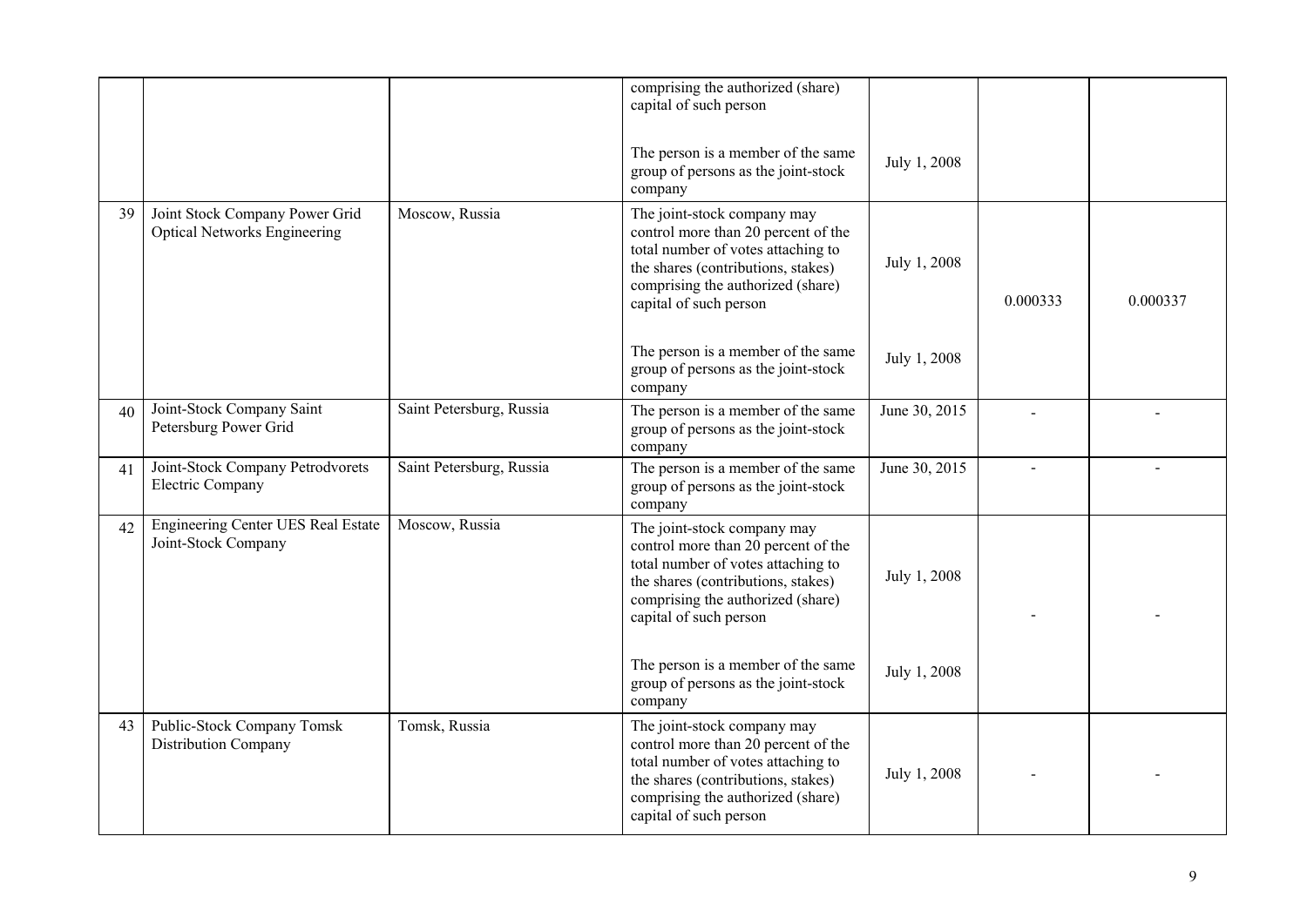|    |                                                                                              |                                                               | The person is a member of the same<br>group of persons as the joint-stock<br>company                                                                                                                          | July 1, 2008 |  |
|----|----------------------------------------------------------------------------------------------|---------------------------------------------------------------|---------------------------------------------------------------------------------------------------------------------------------------------------------------------------------------------------------------|--------------|--|
| 44 | Joint-Stock Company Technical<br><b>Customer Center</b>                                      | Moscow, Russia                                                | The joint-stock company may<br>control more than 20 percent of the<br>total number of votes attaching to<br>the shares (contributions, stakes)<br>comprising the authorized (share)<br>capital of such person | July 1, 2008 |  |
|    |                                                                                              |                                                               | The person is a member of the same<br>group of persons as the joint-stock<br>company                                                                                                                          | July 1, 2008 |  |
| 45 | Joint-Stock Company Association<br>VNIPIENERGOPROM                                           | Russia, 105094, Moscow,<br>Semyonovskaya nab., d. 2/1         | The joint-stock company may<br>control more than 20 percent of the<br>total number of votes attaching to<br>the shares (contributions, stakes)<br>comprising the authorized (share)<br>capital of such person | July 1, 2008 |  |
|    |                                                                                              |                                                               | The person is a member of the same<br>group of persons as the joint-stock<br>company                                                                                                                          | July 1, 2008 |  |
| 46 | Special Design Bureau of Heat<br>Power Engineering Equipment VTI<br>Open Joint-Stock Company | Russia, 115280, Moscow, 3<br>Avtozavodsky pr-d, d. 4, korp. 1 | The joint-stock company may<br>control more than 20 percent of the<br>total number of votes attaching to<br>the shares (contributions, stakes)<br>comprising the authorized (share)<br>capital of such person | July 1, 2008 |  |
|    |                                                                                              |                                                               | The person is a member of the same<br>group of persons as the joint-stock<br>company                                                                                                                          | July 1, 2008 |  |
| 47 | Tyvaenergosbyt Joint-Stock<br>Company                                                        | Kyzyl, Republic of Tyva, Russia                               | The joint-stock company may<br>control more than 20 percent of the<br>total number of votes attaching to<br>the shares (contributions, stakes)                                                                | July 1, 2008 |  |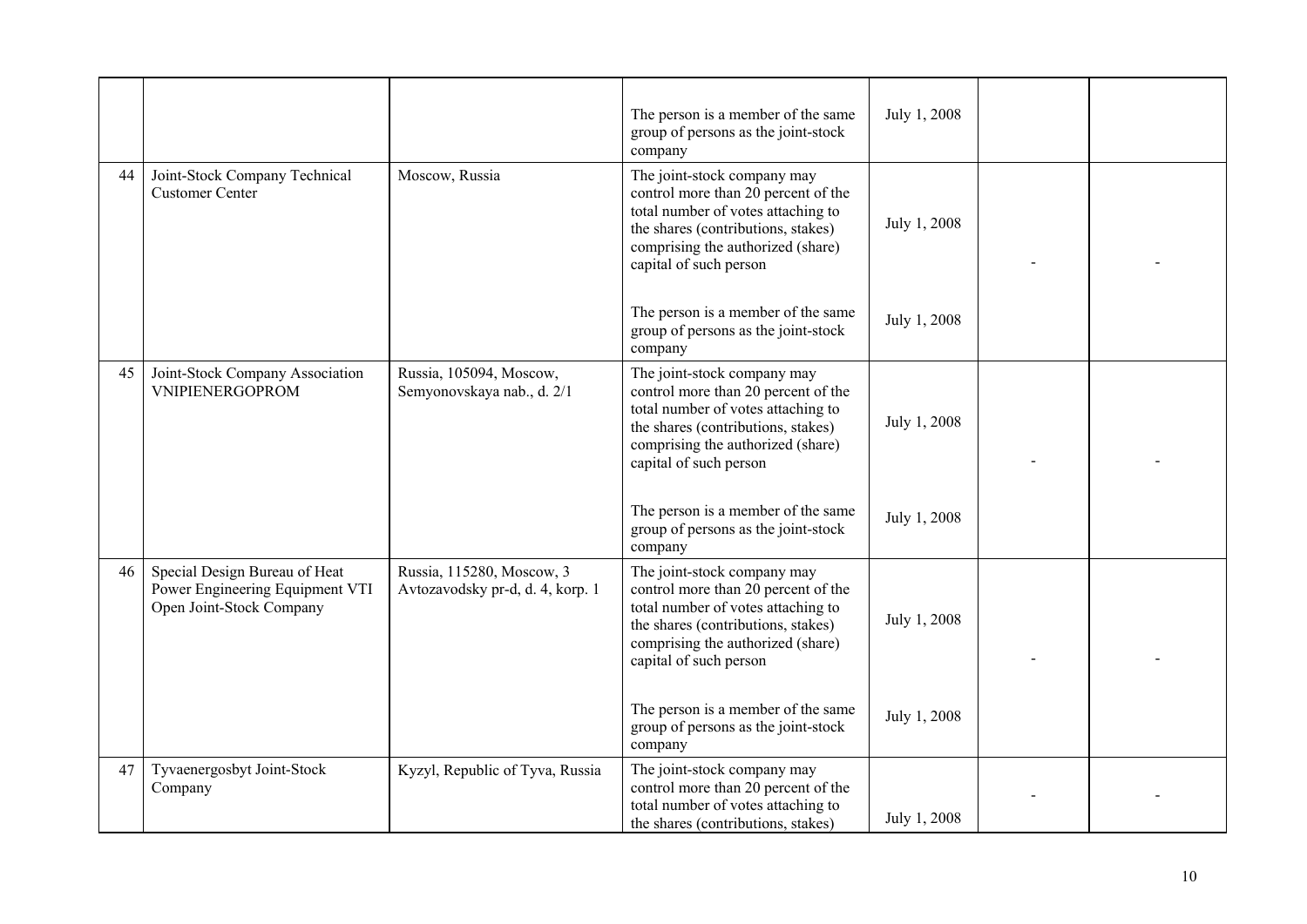|    |                                                               |                                                          | comprising the authorized (share)<br>capital of such person                                                                                                                                                   |              |  |
|----|---------------------------------------------------------------|----------------------------------------------------------|---------------------------------------------------------------------------------------------------------------------------------------------------------------------------------------------------------------|--------------|--|
|    |                                                               |                                                          | The person is a member of the same<br>group of persons as the joint-stock<br>company                                                                                                                          | July 1, 2008 |  |
| 48 | Ingushenergo, Joint-Stock Company                             | Nazran, Republic of Ingushetia,<br>Russia                | The joint-stock company may<br>control more than 20 percent of the<br>total number of votes attaching to<br>the shares (contributions, stakes)<br>comprising the authorized (share)<br>capital of such person | July 1, 2008 |  |
|    |                                                               |                                                          | The person is a member of the same<br>group of persons as the joint-stock<br>company                                                                                                                          | July 1, 2008 |  |
| 49 | Kuban Power and Electrification<br>Public Joint Stock Company | Krasnodar, Russia                                        | The joint-stock company may<br>control more than 20 percent of the<br>total number of votes attaching to<br>the shares (contributions, stakes)<br>comprising the authorized (share)<br>capital of such person | July 1, 2008 |  |
|    |                                                               |                                                          | The person is a member of the same<br>group of persons as the joint-stock<br>company                                                                                                                          | July 1, 2008 |  |
| 50 | Sevkavkazenergo Energy Supply<br>Company, Joint-Stock Company | Vladikavkaz, Republic of North<br>Ossetia-Alania, Russia | The joint-stock company may<br>control more than 20 percent of the<br>total number of votes attaching to<br>the shares (contributions, stakes)<br>comprising the authorized (share)<br>capital of such person | July 1, 2008 |  |
|    |                                                               |                                                          | The person is a member of the same<br>group of persons as the joint-stock<br>company                                                                                                                          | July 1, 2008 |  |
| 51 | Chechenenergo, Joint-Stock<br>Company                         | Russia, 364051, Chechen<br>Republic, Grozny,             | The joint-stock company may<br>control more than 20 percent of the                                                                                                                                            |              |  |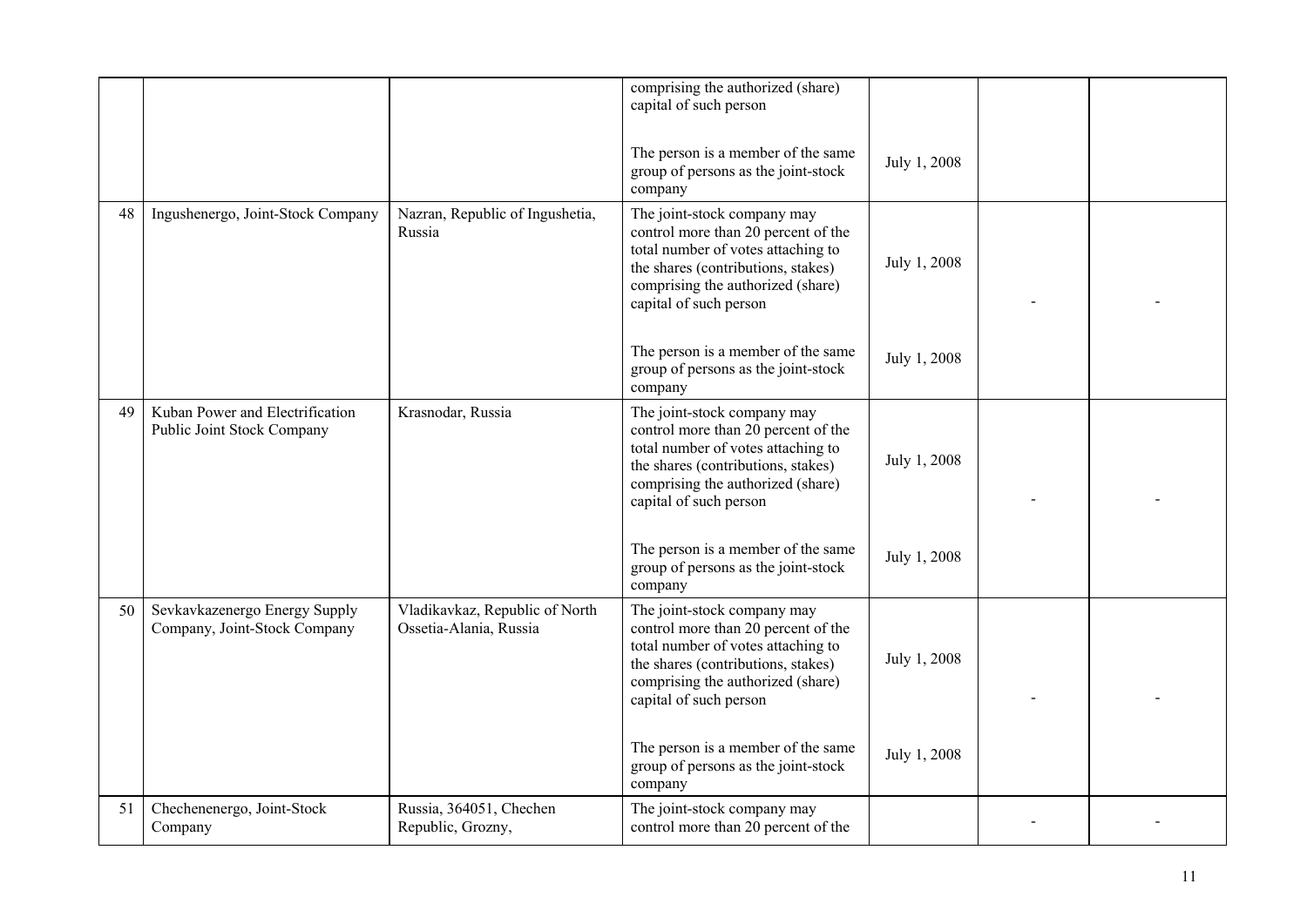|    |                                                                                                                                                                                             | Staropromyslovskoye shosse, d. 6                                                 | total number of votes attaching to<br>the shares (contributions, stakes)<br>comprising the authorized (share)<br>capital of such person                                                                       | December 18,<br>2008 |  |
|----|---------------------------------------------------------------------------------------------------------------------------------------------------------------------------------------------|----------------------------------------------------------------------------------|---------------------------------------------------------------------------------------------------------------------------------------------------------------------------------------------------------------|----------------------|--|
|    |                                                                                                                                                                                             |                                                                                  | The person is a member of the same<br>group of persons as the joint-stock<br>company                                                                                                                          | December 18.<br>2008 |  |
| 52 | Joint Stock Company<br><b>NURENERGO</b>                                                                                                                                                     | Russia, 364051, Chechen<br>Republic, Grozny,<br>Staropromyslovskoye shosse, d. 6 | The joint-stock company may<br>control more than 20 percent of the<br>total number of votes attaching to<br>the shares (contributions, stakes)<br>comprising the authorized (share)<br>capital of such person | July 1, 2008         |  |
|    |                                                                                                                                                                                             |                                                                                  | The person is a member of the same<br>group of persons as the joint-stock<br>company                                                                                                                          | July 1, 2008         |  |
| 53 | Joint Stock Company North-West<br>Power Engineering Center                                                                                                                                  | Russia, 191036, Saint Petersburg,<br>Nevsky prospekt, d. 111/3                   | The joint-stock company may<br>control more than 20 percent of the<br>total number of votes attaching to<br>the shares (contributions, stakes)<br>comprising the authorized (share)<br>capital of such person | July 1, 2008         |  |
| 54 | Joint-Stock Company Volga Power<br><b>Engineering Center</b>                                                                                                                                | Russia, 443010, Samara, ul.<br>Krasnoarmeyskaya, d. 1                            | The joint-stock company may<br>control more than 20 percent of the<br>total number of votes attaching to<br>the shares (contributions, stakes)<br>comprising the authorized (share)<br>capital of such person | July 1, 2008         |  |
| 55 | Urals Power Engineering Company<br>Joint-Stock Company -<br>URALVNIPIENERGOPROM,<br>Uralselenergoproekt, UralTEP,<br>UralORGRES, UralVTI,<br>Uralenergosetproekt,<br>Chelyabenergosetproekt | Russia, 620075, Yekaterinburg,<br>ul. Pervomaiskaya, d. 56                       | The joint-stock company may<br>control more than 20 percent of the<br>total number of votes attaching to<br>the shares (contributions, stakes)<br>comprising the authorized (share)<br>capital of such person | July 1, 2008         |  |
| 56 | Joint-Stock Company<br>G. M. Krzhizhanovsky Power                                                                                                                                           | Russia, 119991, Moscow,<br>Leninsky prospekt, d. 19                              | The joint-stock company may<br>control more than 20 percent of the                                                                                                                                            | July 1, 2008         |  |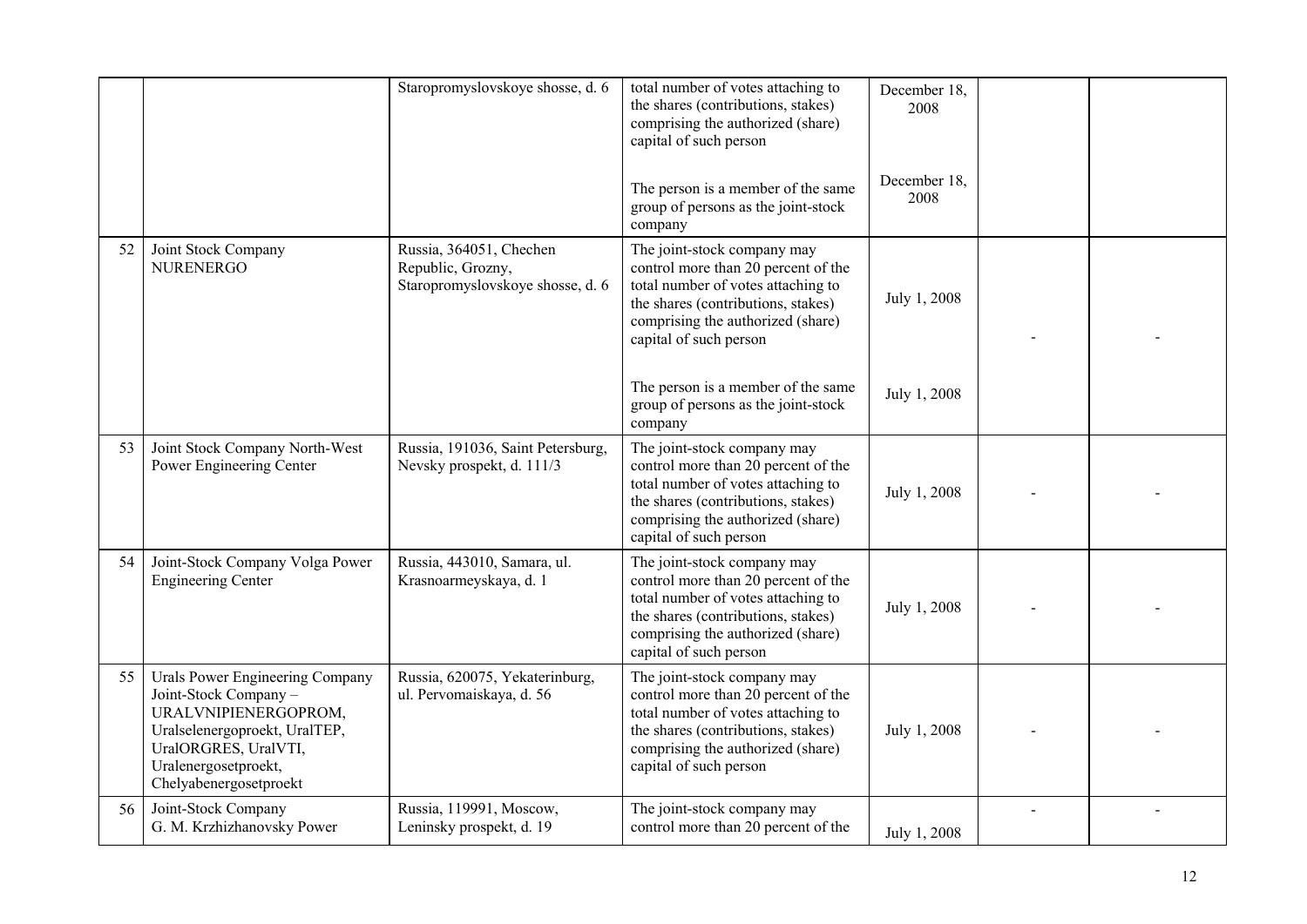|    | Engineering Institute                                                                               |                                                                                                   | total number of votes attaching to<br>the shares (contributions, stakes)<br>comprising the authorized (share)<br>capital of such person                                                                       |                      |  |
|----|-----------------------------------------------------------------------------------------------------|---------------------------------------------------------------------------------------------------|---------------------------------------------------------------------------------------------------------------------------------------------------------------------------------------------------------------|----------------------|--|
|    |                                                                                                     |                                                                                                   | The person is a member of the same<br>group of persons as the joint-stock<br>company                                                                                                                          | July 10, 2012        |  |
| 57 | Grozenergo Open Joint-Stock<br>Company for Energy and<br>Electrification of the Chechen<br>Republic | Russia, 364000, Chechen<br>Republic, Grozny,<br>Staropromyslovskoye shosse, d. 6                  | The joint-stock company may<br>control more than 20 percent of the<br>total number of votes attaching to<br>the shares (contributions, stakes)<br>comprising the authorized (share)<br>capital of such person | July 1, 2008         |  |
| 58 | Energetik Sanatorium Joint-Stock<br>Company                                                         | Russia, 392515, Tambov Region,<br>industrial settlement of Novaya<br>Lyada, ul. Sanatornaya, d. 1 | The person is a member of the same<br>group of persons as the joint-stock<br>company                                                                                                                          | July 1, 2008         |  |
| 59 | Pskovenergoagent Open Joint-Stock<br>Company                                                        | Russia, 180006, Pskov, ul. Staro-<br>Tekstilnaya, d. 32                                           | The person is a member of the same<br>group of persons as the joint-stock<br>company                                                                                                                          | July 1, 2008         |  |
| 60 | Pskovenergosbyt Open Joint-Stock<br>Company                                                         | Russia, 180000, Pskov, ul.<br>Zavodskaya, d. 24                                                   | The person is a member of the same<br>group of persons as the joint-stock<br>company                                                                                                                          | July 1, 2008         |  |
| 61 | Lesnaya Skazka Open Joint-Stock<br>Company                                                          | Russia, Republic of Karelia,<br>Pryazha District, village of<br>Sjargilahta                       | The person is a member of the same<br>group of persons as the joint-stock<br>company                                                                                                                          | July 1, 2008         |  |
| 62 | Joint Stock Company Electric<br>Network Company of Ekaterinburg                                     | Yekaterinburg, Russia                                                                             | The person is a member of the same<br>group of persons as the joint-stock<br>company                                                                                                                          | July 1, 2008         |  |
| 63 | Sibirelektrosetservis Joint-Stock<br>Company                                                        | Russia, 660062, Krasnoyarsk, ul.<br>Vilskogo, d. 7                                                | The person is a member of the same<br>group of persons as the joint-stock<br>company                                                                                                                          | July 1, 2008         |  |
| 64 | Sotssfera Joint-Stock Company                                                                       | Chernoluchye, Omsk District,<br>Omsk Region, Russia                                               | The person is a member of the same<br>group of persons as the joint-stock<br>company                                                                                                                          | July 1, 2008         |  |
| 65 | Energoservis Yuga Joint-Stock<br>Company                                                            | Russia, 344002, Rostov-on-Don,<br>ul. Bolshaya Sadovaya, d. 49                                    | The person is a member of the same<br>group of persons as the joint-stock<br>company                                                                                                                          | December 30,<br>2010 |  |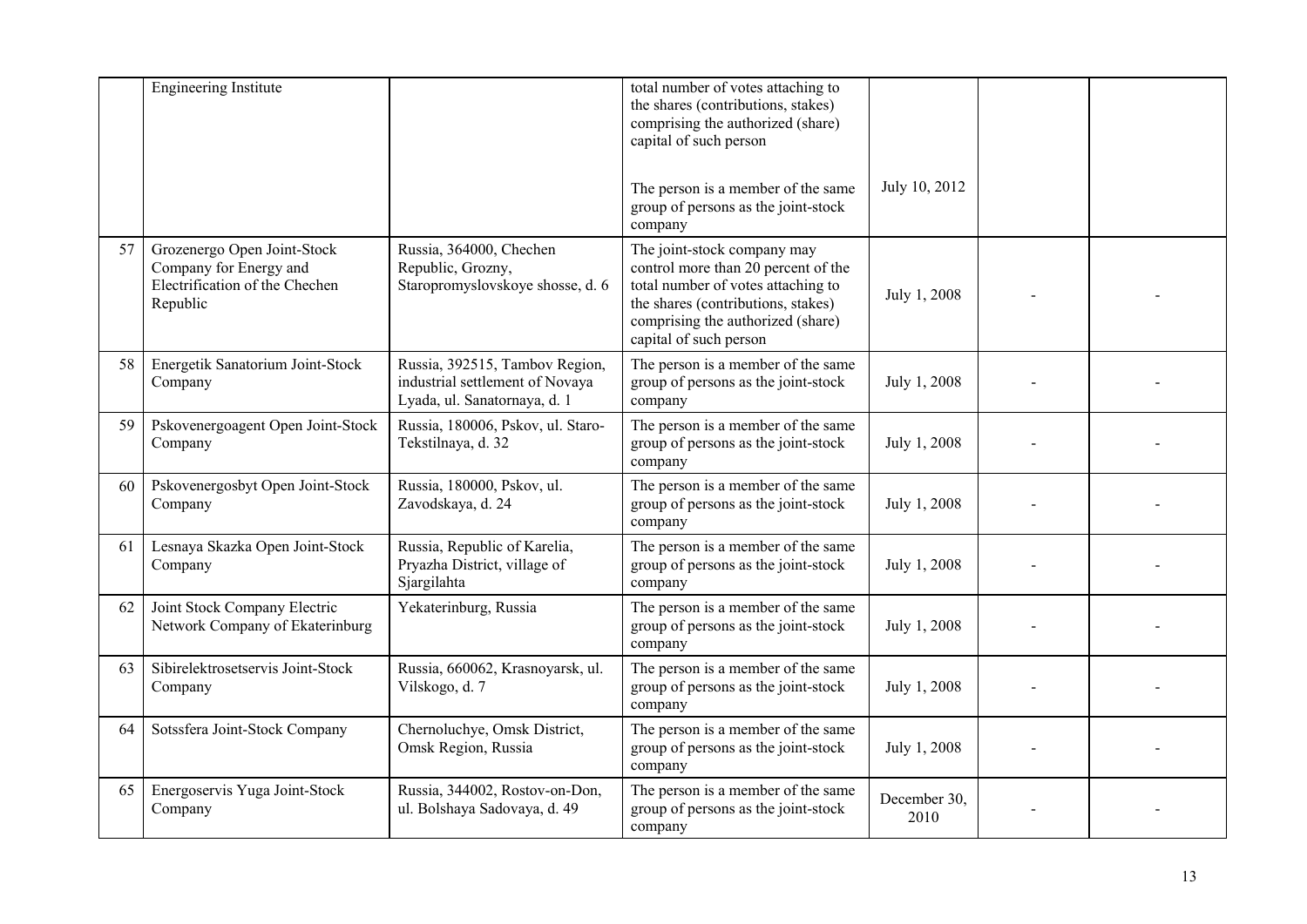| 66 | <b>Energy Efficient Technologies</b><br><b>Interregional Energy Service</b><br>Company Open Joint-Stock<br>Company | Russia, 603155, Nizhni<br>Novgorod, ul. Proviantskaya, d. 6                                        | The person is a member of the same<br>group of persons as the joint-stock<br>company | December 31,<br>2010 |  |
|----|--------------------------------------------------------------------------------------------------------------------|----------------------------------------------------------------------------------------------------|--------------------------------------------------------------------------------------|----------------------|--|
| 67 | Tyvaenergo Joint-Stock Company                                                                                     | Kyzyl, Republic of Tyva, Russia                                                                    | The person is a member of the same<br>group of persons as the joint-stock<br>company | July 1, 2008         |  |
| 68 | Svet Closed Joint-Stock Company                                                                                    | Russia, 606440, Nizhni Novgorod<br>Region, Bor, ul. Lunacharskogo,<br>d. 8                         | The person is a member of the same<br>group of persons as the joint-stock<br>company | July 1, 2008         |  |
| 69 | Berendeyevskoye Open Joint-Stock<br>Company                                                                        | Russia, 606241, Nizhni Novgorod<br>Region, Lyskovo District, village<br>of Berendeyevka            | The person is a member of the same<br>group of persons as the joint-stock<br>company | July 1, 2008         |  |
| 70 | Avtotransportnoye Khozyaystvo<br>Open Joint-Stock Company                                                          | Russia, Kirov Region, Orichi<br>District, village of Orichi, ul.<br>Yuzhnaya, d. 50                | The person is a member of the same<br>group of persons as the joint-stock<br>company | July 1, 2008         |  |
| 71 | Energetik Sanatorium-Preventorium<br>Open Joint-Stock Company                                                      | Russia, Udmurtian Republic,<br>Izhevsk, ul. Aviatsionnaya, d. 10                                   | The person is a member of the same<br>group of persons as the joint-stock<br>company | July 1, 2008         |  |
| 72 | Kaliningrad Generation Company<br>Open Joint-Stock Company                                                         | Russia, Kaliningrad, ul. Pravaya<br>Naberezhnaya, d. 10A                                           | The person is a member of the same<br>group of persons as the joint-stock<br>company | July 1, 2008         |  |
| 73 | Yantarenergosbyt Open Joint-Stock<br>Company                                                                       | Russia, Kaliningrad, ul. Darvina,<br>d.10                                                          | The person is a member of the same<br>group of persons as the joint-stock<br>company | July 1, 2008         |  |
| 74 | <b>Energetik Recreation Center Joint-</b><br><b>Stock Company</b>                                                  | Russia, 352818, Krasnodar<br>Territory, Tuapse District, village<br>of Shepsi, ul. Shkolnaya, d. 3 | The person is a member of the same<br>group of persons as the joint-stock<br>company | July 1, 2008         |  |
| 75 | Sokolovskoye Agricultural<br>Enterprise Joint-Stock Company                                                        | Russia, Novoshakhtinsk, village<br>of Sokolovo-Kundryuchensky, ul.<br>Kurskaya, d. 32              | The person is a member of the same<br>group of persons as the joint-stock<br>company | July 1, 2008         |  |
| 76 | A. A. Grechko Agricultural<br>Enterprise Open Joint-Stock<br>Company                                               | Russia, Rostov Region,<br>Kuibyshevo District, village of<br>Kuibyshevo, ul. Teatralnaya, d. 21    | The person is a member of the same<br>group of persons as the joint-stock<br>company | July 1, 2008         |  |
| 77 | Lenenergospetsremont Joint-Stock<br>Company                                                                        | Saint Petersburg, Russia                                                                           | The person is a member of the same<br>group of persons as the joint-stock<br>company | July 1, 2008         |  |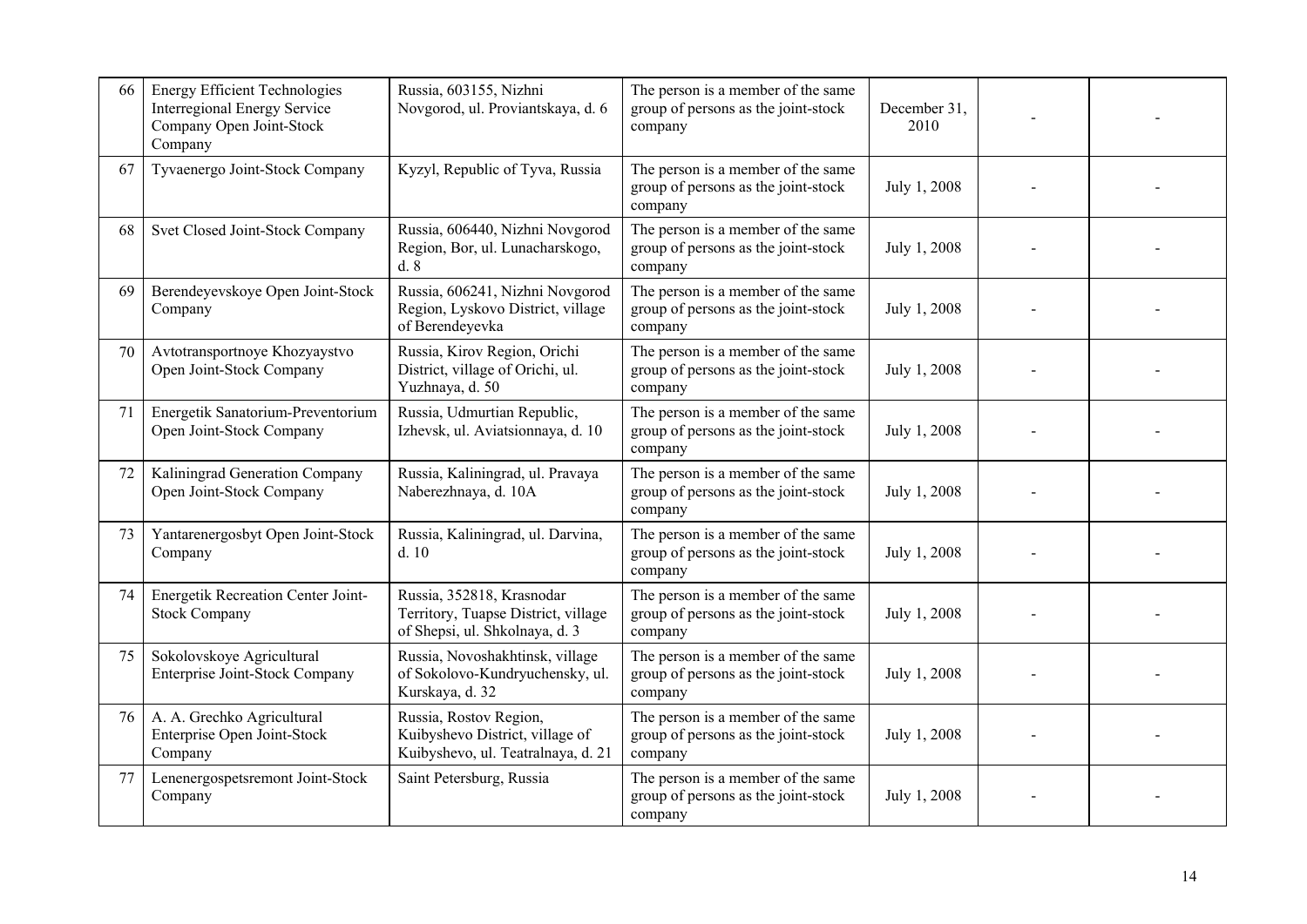| 78 | Sotsialnaya Sfera - M Joint-Stock<br>Company                         | Saransk, Republic of Mordovia,<br>Russia                                                      | The person is a member of the same<br>group of persons as the joint-stock<br>company | July 1, 2008         |  |
|----|----------------------------------------------------------------------|-----------------------------------------------------------------------------------------------|--------------------------------------------------------------------------------------|----------------------|--|
| 79 | Chuvashia Trucking Company<br>Joint-Stock Company                    | Russia, 429954,<br>Novocheboksarsk, ul.<br>Promyshlennaya, d. 21                              | The person is a member of the same<br>group of persons as the joint-stock<br>company | July 1, 2008         |  |
| 80 | Solnechny Sanatorium-<br>Preventorium Joint-Stock Company            | Russia, 460023, Orenburg, ul.<br>Turbinnaya, d. 58                                            | The person is a member of the same<br>group of persons as the joint-stock<br>company | July 1, 2008         |  |
| 81 | Moskabelsetmontazh Open Joint-<br><b>Stock Company</b>               | Russia, 115088, Moscow, ul.<br>Yuzhnoportovaya, d. 17                                         | The person is a member of the same<br>group of persons as the joint-stock<br>company | July 1, 2008         |  |
| 82 | Moskabelenergoremont Open Joint-<br><b>Stock Company</b>             | Russia, 111539, Moscow, ul.<br>Reutovskaya, d. 7B                                             | The person is a member of the same<br>group of persons as the joint-stock<br>company | July 1, 2008         |  |
| 83 | <b>Electrical Equipment Repair Works</b><br>Open Joint-Stock Company | Russia, 152201, Moscow,<br>Starokashirskoye shosse, d. 4a                                     | The person is a member of the same<br>group of persons as the joint-stock<br>company | July 1, 2008         |  |
| 84 | Dagenergoset Open Joint-Stock<br>Company                             | Russia, 367000, Republic of<br>Dagestan, Makhachkala, ul.<br>Dakhadaeva, d. 73                | The person is a member of the same<br>group of persons as the joint-stock<br>company | January 27,<br>2010  |  |
| 85 | Energetik Vacation Hotel Open<br>Joint-Stock Company                 | Russia, 353490, Krasnodar<br>Territory, village of<br>Divnomorskoye, ul. Pionerskaya,<br>d.4  | The person is a member of the same<br>group of persons as the joint-stock<br>company | July 1, 2008         |  |
| 86 | Plamya Recreation Complex Open<br>Joint-Stock Company                | Russia, 352856, Krasnodar<br>Territory, Tuapse District, village<br>of Novomikhailovsky, d. 2 | The person is a member of the same<br>group of persons as the joint-stock<br>company | July 1, 2008         |  |
| 87 | Yaroslavl Electric Grid Company<br>Joint-Stock Company               | Russia, 150042, Yaroslavl, ul.<br>Blyukhera, d. 26                                            | The person is a member of the same<br>group of persons as the joint-stock<br>company | December 31,<br>2009 |  |
| 88 | Tsarskoye Selo Energy Company<br>Joint-Stock Company                 | Saint Petersburg, Russia                                                                      | The person is a member of the same<br>group of persons as the joint-stock<br>company | July 1, 2008         |  |
| 89 | Yekaterinburgenergosbyt Joint-<br><b>Stock Company</b>               | Yekaterinburg, Russia                                                                         | The person is a member of the same<br>group of persons as the joint-stock<br>company | July 1, 2008         |  |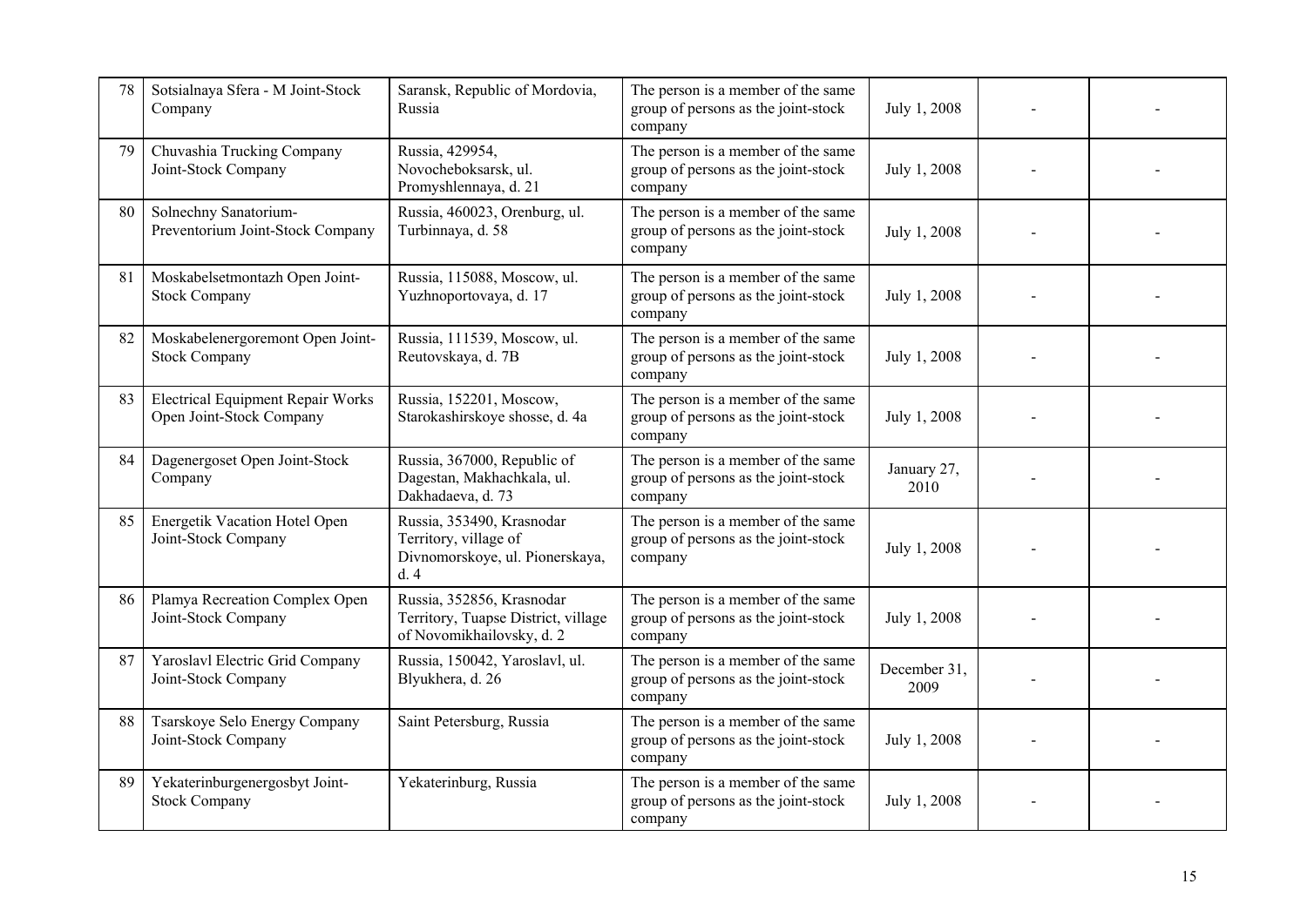| 90  | Center for Innovations and Energy<br>Efficiency Closed Joint-Stock<br>Company | Russia, 150042, Yaroslavl, ul.<br>Blyukhera, d. 26                                                                      | The person is a member of the same<br>group of persons as the joint-stock<br>company | September 8,<br>2011 |  |
|-----|-------------------------------------------------------------------------------|-------------------------------------------------------------------------------------------------------------------------|--------------------------------------------------------------------------------------|----------------------|--|
| 91  | Uralenergotrans Limited Liability<br>Company                                  | Russia, 620026, Yekaterinburg,<br>ul. Mamina-Sibiryaka, d. 140                                                          | The person is a member of the same<br>group of persons as the joint-stock<br>company | August 9,<br>2010    |  |
| 92  | Kurortenergo Joint-Stock Company                                              | Saint Petersburg, Russia                                                                                                | The person is a member of the same<br>group of persons as the joint-stock<br>company | July 1, 2008         |  |
| 93  | Energotsentr Open Joint-Stock<br>Company                                      | Russia, 142117, Moscow Region,<br>Podolsk, ul. Kirova, d. 65                                                            | The person is a member of the same<br>group of persons as the joint-stock<br>company | July 1, 2008         |  |
| 94  | Siberia Energy Service Company<br>Joint-Stock Company                         | Krasnoyarsk, Russia                                                                                                     | The person is a member of the same<br>group of persons as the joint-stock<br>company | February 15,<br>2011 |  |
| 95  | Dagestan Grid Company, Joint-<br><b>Stock Company</b>                         | Makhachkala, Republic of<br>Dagestan, Russia                                                                            | The person is a member of the same<br>group of persons as the joint-stock<br>company | March 23,<br>2011    |  |
| 96  | Energoservis Volgi Joint-Stock<br>Company                                     | Russia, 410012, Saratov, ul.<br>Moskovskaya, d. 149A                                                                    | The person is a member of the same<br>group of persons as the joint-stock<br>company | January 12,<br>2011  |  |
| 97  | Energoservis Kubani Open Joint-<br><b>Stock Company</b>                       | Russia, 350080, Krasnodar, ul.<br>Novorossiyskaya, d. 47                                                                | The person is a member of the same<br>group of persons as the joint-stock<br>company | January 26,<br>2011  |  |
| 98  | Energy Service Company Open<br>Joint-Stock Company                            | Russia, 398001, Lipetsk, ul. 50 let<br>NLMK, d. 33                                                                      | The person is a member of the same<br>group of persons as the joint-stock<br>company | January 28,<br>2011  |  |
| 99  | Yantarenergoservis Open Joint-<br><b>Stock Company</b>                        | Russia, 236010, Kaliningrad, ul.<br>Krasnoselskaya, d. 83                                                               | The person is a member of the same<br>group of persons as the joint-stock<br>company | January 12,<br>2011  |  |
| 100 | Energoservis Severo-Zapada Open<br>Joint-Stock Company                        | Russia, 188300, Leningrad<br>Region, Gatchina, ul. Sobornaya,<br>d.31                                                   | The person is a member of the same<br>group of persons as the joint-stock<br>company | January 28,<br>2011  |  |
| 101 | Tyumenenergo Energy Service<br>Company Open Joint-Stock<br>Company            | Russia, 628406, Tyumen Region,<br>Khanty-Mansijsk Autonomous<br>District - Yugra, Surgut, ul.<br>Universitetskaya, d. 4 | The person is a member of the same<br>group of persons as the joint-stock<br>company | January 12,<br>2011  |  |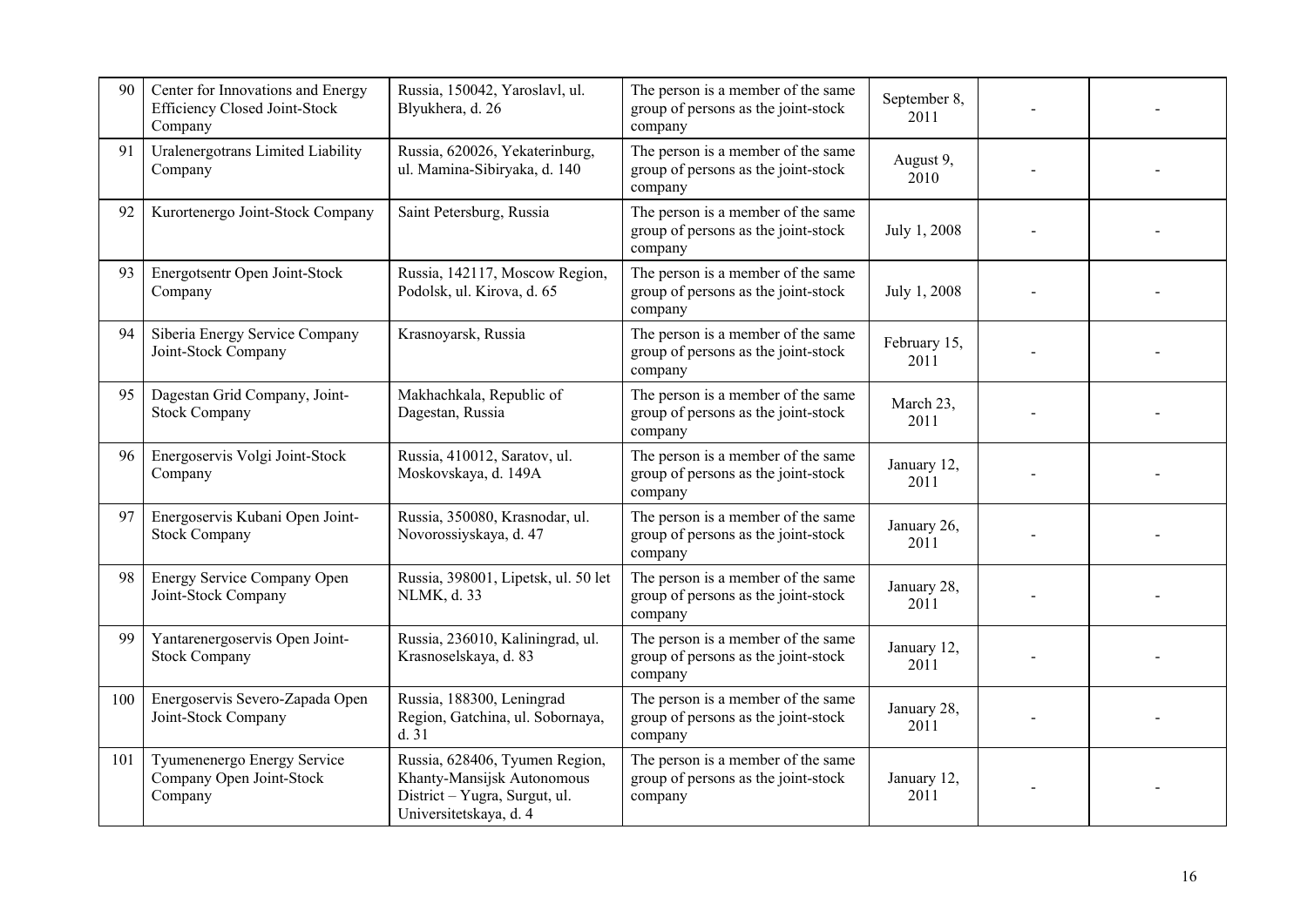| 102 | Lenenergo Energy Service<br>Company Joint-Stock Company                                                            | Saint Petersburg, Russia                                                                 | The person is a member of the same<br>group of persons as the joint-stock<br>company | January 10,<br>2012 |          |          |
|-----|--------------------------------------------------------------------------------------------------------------------|------------------------------------------------------------------------------------------|--------------------------------------------------------------------------------------|---------------------|----------|----------|
| 103 | Yurenergoconsult Limited Liability<br>Company                                                                      | Russia, 357506, Stavropol<br>Territory, Pyatigorsk, ul. 295<br>Strelkovoy Divizii, d. 18 | The person is a member of the same<br>group of persons as the joint-stock<br>company | June 13, 2012       |          |          |
| 104 | Moscow Telecommunications<br>Center of Energy Systems                                                              | Moscow, Russia                                                                           | The person is a member of the same<br>group of persons as the joint-stock<br>company | July 10, 2012       |          |          |
| 105 | Research and Development Center<br>at Federal Grid Company of Unified<br>Energy System, Joint-Stock<br>Company     | Russia, 115201, Moscow,<br>Kashirskoye shosse, d. 22, korp. 3                            | The person is a member of the same<br>group of persons as the joint-stock<br>company | July 10, 2012       |          |          |
| 106 | Specialized Electric Power Grid<br>Service Company of the Unified<br>National Energy System Joint-Stock<br>Company | Noginsk, Moscow Region, Russia                                                           | The person is a member of the same<br>group of persons as the joint-stock<br>company | July 10, 2012       |          |          |
| 107 | Joint-Stock Company The Centre of<br>Engineering and Management of<br>Construction of the Unified Energy<br>System | Moscow, Russia                                                                           | The person is a member of the same<br>group of persons as the joint-stock<br>company | July 10, 2012       |          |          |
| 108 | Joint-Stock Company<br>Energostroysnabkomplekt of<br>Unified Energy System                                         | Moscow, Russia                                                                           | The person is a member of the same<br>group of persons as the joint-stock<br>company | July 10, 2012       |          |          |
| 109 | Joint-Stock Company Energy<br>Forecasting Agency                                                                   | Moscow, Russia                                                                           | The person is a member of the same<br>group of persons as the joint-stock<br>company | July 10, 2012       |          |          |
| 110 | Joint-Stock Company<br>Chitatehenergy                                                                              | Chita, Trans-Baikal Territory,<br>Russia                                                 | The person is a member of the same<br>group of persons as the joint-stock<br>company | July 10, 2012       |          |          |
| 111 | Joint-Stock Company Mobile Gas<br><b>Turbine Power Plants</b>                                                      | Moscow                                                                                   | The person is a member of the same<br>group of persons as the joint-stock<br>company | July 10, 2012       |          |          |
| 112 | Limited Liability Company Index of<br>Energy - FGC UES                                                             | Russia, 117630, Moscow, ul.<br>Akademika Chelomeya, d. 5A                                | The person is a member of the same<br>group of persons as the joint-stock<br>company | July 10, 2012       | 0.688843 | 0.543509 |
| 113 | Joint-Stock Company Tomsk<br><b>Backbone Grids</b>                                                                 | Russia, Tomsk, prospekt Kirova,<br>36                                                    | The person is a member of the same<br>group of persons as the joint-stock            | July 10, 2012       |          |          |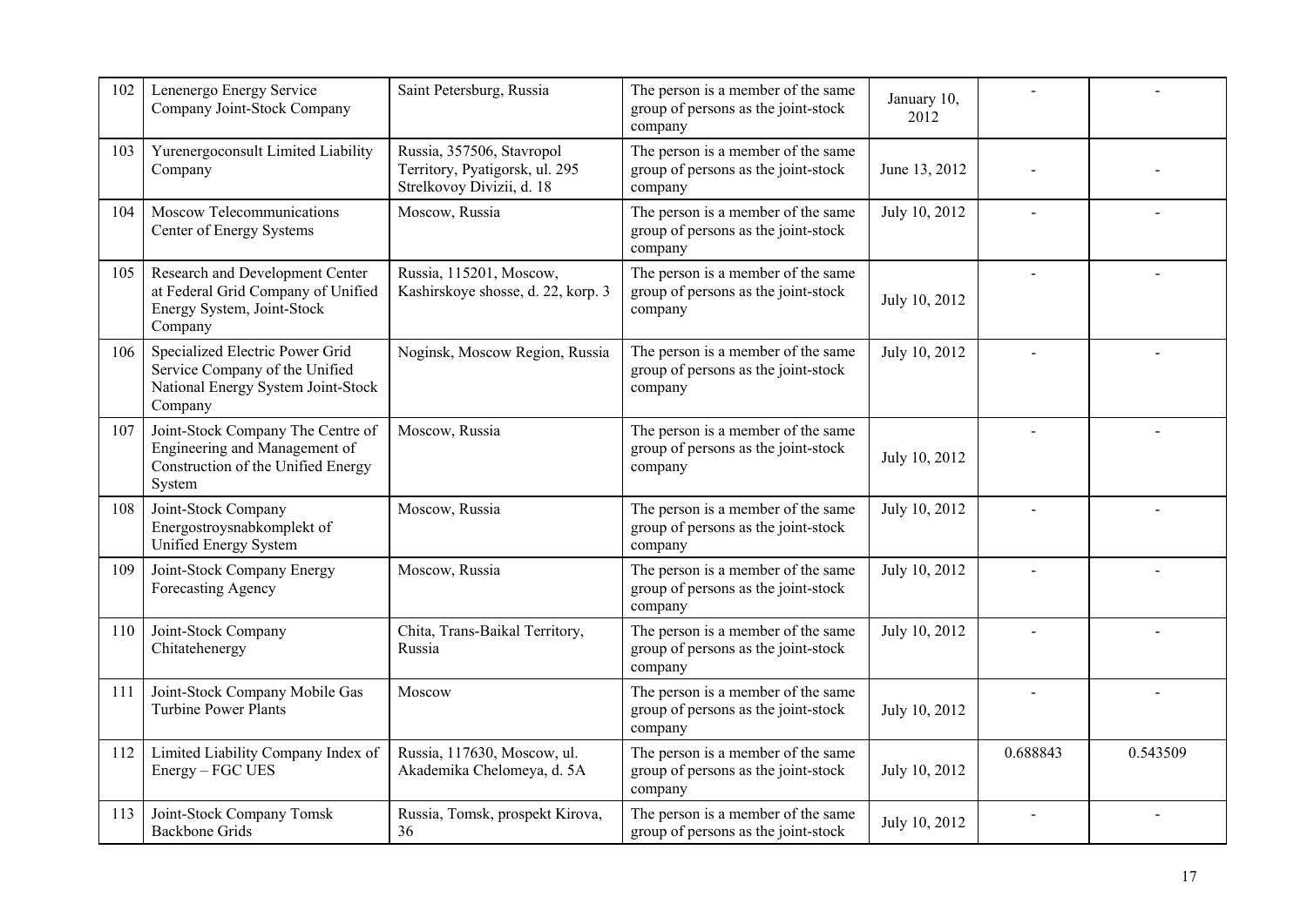|     |                                                              |                                                                             | company                                                                              |                       |  |
|-----|--------------------------------------------------------------|-----------------------------------------------------------------------------|--------------------------------------------------------------------------------------|-----------------------|--|
| 114 | Joint-Stock Company Kuban<br><b>Backbone Grids</b>           | Russia, 350911, Krasnodar<br>Territory, Krasnodar, ul.<br>Tramvaynaya, d. 5 | The person is a member of the same<br>group of persons as the joint-stock<br>company | July 10, 2012         |  |
| 115 | Joint-Stock Company<br>Dalenergosetproekt                    | Vladivostok, Primorie Territory,<br>Russia                                  | The person is a member of the same<br>group of persons as the joint-stock<br>company | July 10, 2012         |  |
| 116 | IT Energy Service Limited Liability<br>Company               | Russia, 109074, Moscow,<br>Kitaygorodsky proezd, d. 7, str. 5               | The person is a member of the same<br>group of persons as the joint-stock<br>company | July 10, 2012         |  |
| 117 | <b>Energotrans Limited Liability</b><br>Company              | Russia, 197730, Saint Petersburg,<br>Beloostrov, Novoye shosse, d. 45       | The person is a member of the same<br>group of persons as the joint-stock<br>company | June 26, 2014         |  |
| 118 | Joint-Stock Company Donenergo                                | Rostov-on-Don, Russia                                                       | The person is a member of the same<br>group of persons as the joint-stock<br>company | September 30,<br>2014 |  |
| 119 | Regional Development Corporation<br>Open Joint-Stock Company | Russia, 344022, Rostov-on-Don, ul.<br>Suvorova, 91, floor 7, room 44        | The person is a member of the same<br>group of persons as the joint-stock<br>company | September 30,<br>2014 |  |
| 120 | Donenergoservis Limited Liability<br>Company                 | Russia, 346880, Rostov Region,<br>Bataysk, ul. Rechnaya, d. 114             | The person is a member of the same<br>group of persons as the joint-stock<br>company | September 30,<br>2014 |  |
| 121 | Public Joint Stock Company Federal<br><b>Testing Center</b>  | Russia, 191036, Saint Petersburg,<br>pr. Nevsky, d. 111/3, lit. A           | The person is a member of the same<br>group of persons as the joint-stock<br>company | November 21,<br>2014  |  |
| 122 | FGC - Asset Management Limited<br>Liability Company          | Moscow, Russia                                                              | The person is a member of the same<br>group of persons as the joint-stock<br>company | November 16,<br>2015  |  |
| 123 | Yelena Vladimirovna Sopoleva                                 |                                                                             | The person is a member of the same<br>group of persons as the joint-stock<br>company | September 30,<br>2009 |  |
| 124 | Vitaly Valeryevich Ivanov                                    |                                                                             | The person is a member of the same<br>group of persons as the joint-stock<br>company | May 17, 2017          |  |
| 125 | Dmitry Vasilyevich Katynov                                   |                                                                             | The person is a member of the same<br>group of persons as the joint-stock<br>company | January 1,<br>2016    |  |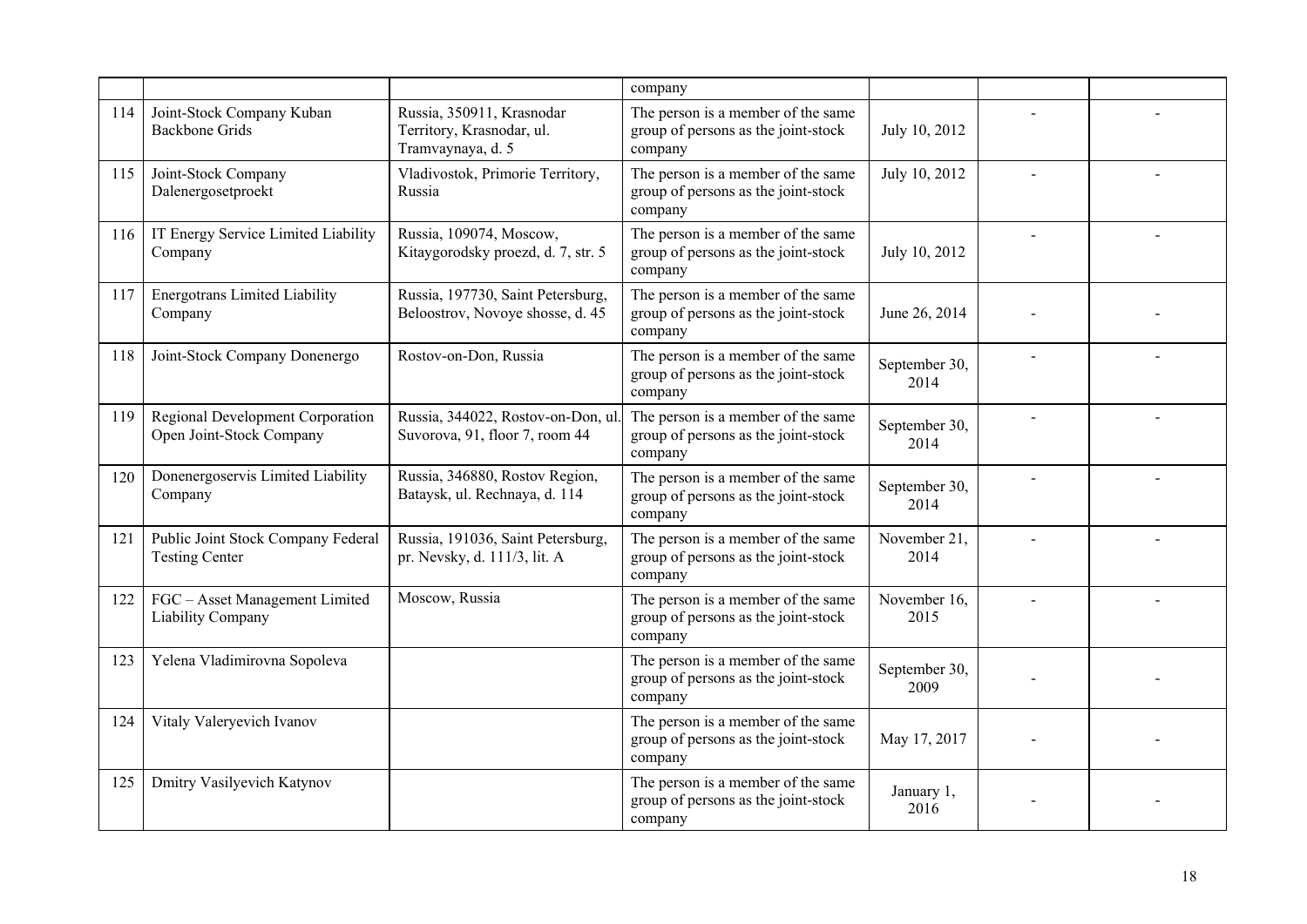| 126 | Vladimir Anatolyevich Ryabikin    | The person is a member of the same<br>group of persons as the joint-stock<br>company | December 15,<br>2008 |  |
|-----|-----------------------------------|--------------------------------------------------------------------------------------|----------------------|--|
| 127 | Будневский Вадим Викторович       | The person is a member of the same<br>group of persons as the joint-stock<br>company | March 28,<br>2017    |  |
| 128 | Olga Veniaminovna Smirnova        | The person is a member of the same<br>group of persons as the joint-stock<br>company | September 8,<br>2016 |  |
| 129 | Veronika Viktorovna Tarnorutskaya | The person is a member of the same<br>group of persons as the joint-stock<br>company | July 1, 2008         |  |
| 130 | Oleg Vladimirovich Ponomarenko    | The person is a member of the same<br>group of persons as the joint-stock<br>company | October 11,<br>2016  |  |
| 131 | Tatiana Alekseyevna Churikova     | The person is a member of the same<br>group of persons as the joint-stock<br>company | July 1, 2016         |  |
| 132 | Eduard Nikolayevich Vlasyuk       | The person is a member of the same<br>group of persons as the joint-stock<br>company | April 30, 2016       |  |
| 133 | Aleksey Alekseyevich Godyna       | The person is a member of the same<br>group of persons as the joint-stock<br>company | February 1,<br>2017  |  |
| 134 | Sergey Yurievich Savchuk          | The person is a member of the same<br>group of persons as the joint-stock<br>company | October 11,<br>2016  |  |
| 135 | Alexander Sergeyevich Zhukov      | The person is a member of the same<br>group of persons as the joint-stock<br>company | December 5,<br>2016  |  |
| 136 | Vladimir Vasilyevich Vasilyev     | The person is a member of the same<br>group of persons as the joint-stock<br>company | March 21,<br>2016    |  |
| 137 | Vladislava Vladimirovna Rezakova  | The person is a member of the same<br>group of persons as the joint-stock<br>company | April 30, 2016       |  |
| 138 | Viktor Vilenovich Shvab           | The person is a member of the same<br>group of persons as the joint-stock            | December 12,<br>2011 |  |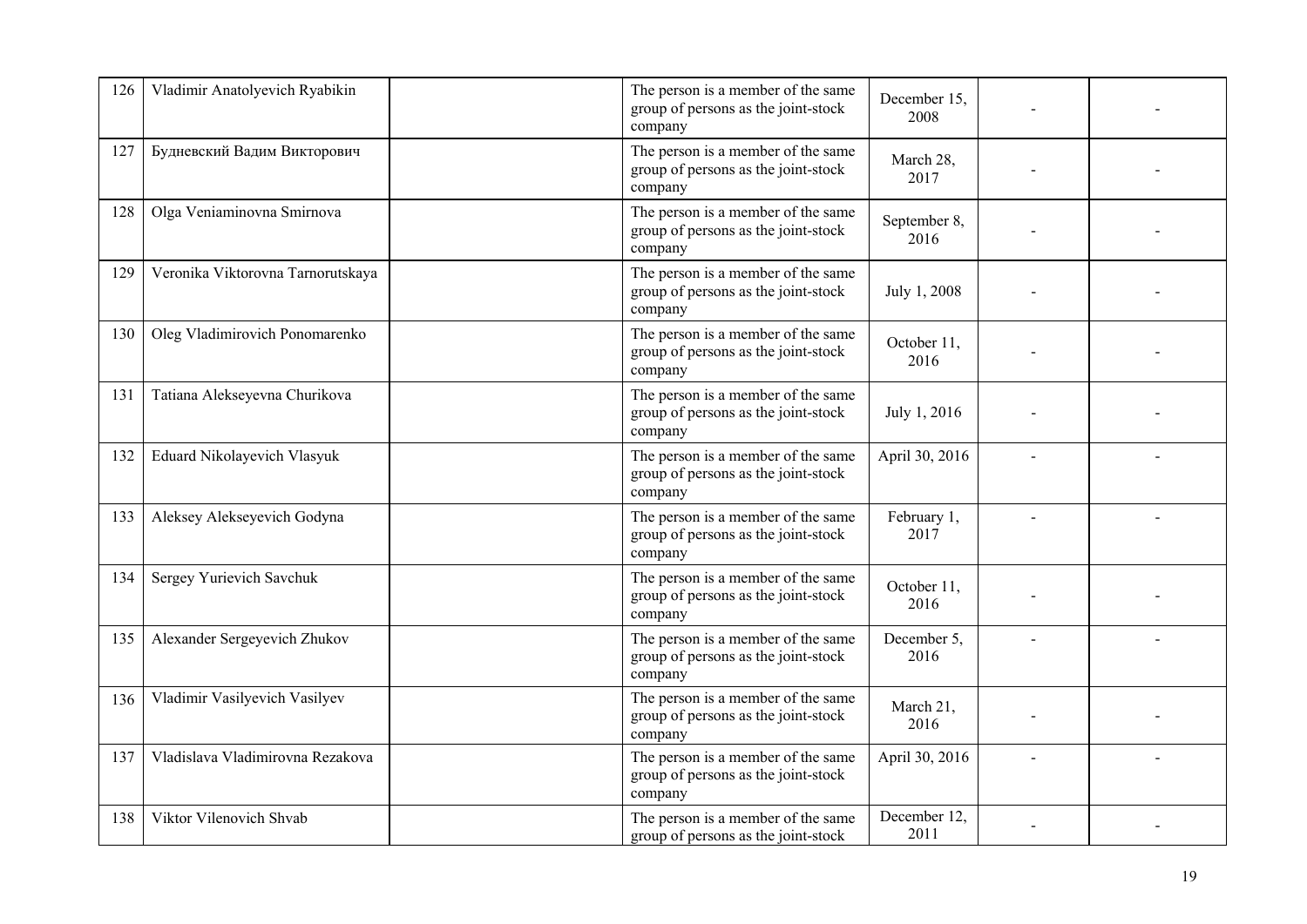|     |                                 | company                                                                              |                      |  |
|-----|---------------------------------|--------------------------------------------------------------------------------------|----------------------|--|
| 139 | Igor Pavlovich Sharoshikhin     | The person is a member of the same<br>group of persons as the joint-stock<br>company | December 17,<br>2011 |  |
| 140 | Aleksey Yevgenyevich Slyshenkov | The person is a member of the same<br>group of persons as the joint-stock<br>company | December 1,<br>2016  |  |
| 141 | Roman Mikhailovich Lavlinsky    | The person is a member of the same<br>group of persons as the joint-stock<br>company | December 6,<br>2016  |  |
| 142 | Svetlana Vasilyevna Shemyakina  | The person is a member of the same<br>group of persons as the joint-stock<br>company | July 28, 2016        |  |
| 143 | Svetlana Viktorovna Shvagerus   | The person is a member of the same<br>group of persons as the joint-stock<br>company | June 13, 2012        |  |
| 144 | Yevgeny Nikolayevich Frolkin    | The person is a member of the same<br>group of persons as the joint-stock<br>company | July 10, 2012        |  |
| 145 | Yuri Kazbekovich Zafesov        | The person is a member of the same<br>group of persons as the joint-stock<br>company | July 10, 2012        |  |
| 146 | Vyacheslav Ivanovich Kudinov    | The person is a member of the same<br>group of persons as the joint-stock<br>company | July 10, 2012        |  |
| 147 | Vladimir Aleksandrovich Lebedev | The person is a member of the same<br>group of persons as the joint-stock<br>company | December 1,<br>2016  |  |
| 148 | Alexander Vladimirovich Yuryev  | The person is a member of the same<br>group of persons as the joint-stock<br>company | October 24,<br>2015  |  |
| 149 | Pavel Georgyevich Zamorokin     | The person is a member of the same<br>group of persons as the joint-stock<br>company | October 1,<br>2015   |  |
| 150 | Roman Sergeyevich Sokolov       | The person is a member of the same<br>group of persons as the joint-stock<br>company | April 27, 2016       |  |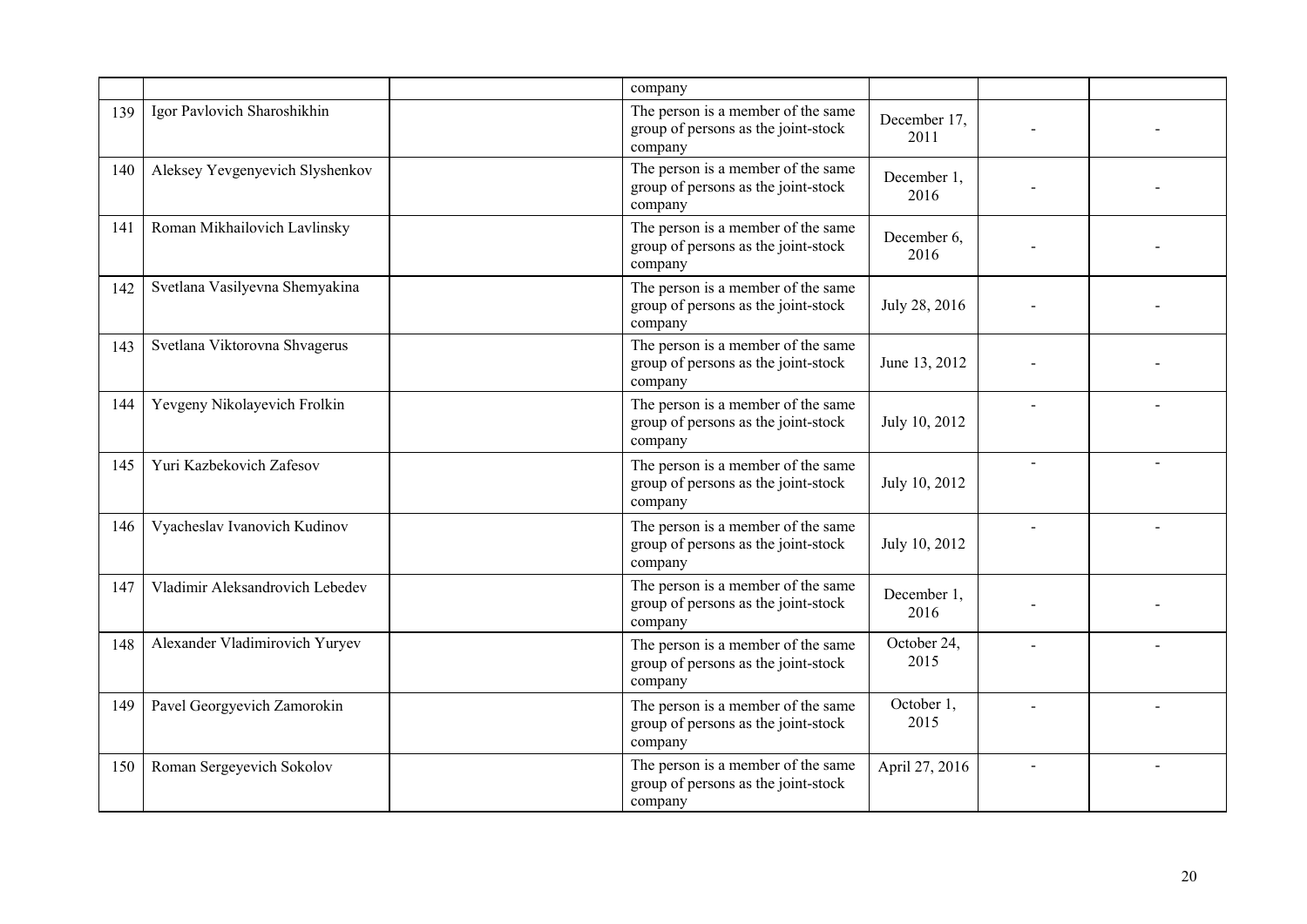| 151 | Alexander Vyacheslavovich<br>Letyagin | The person is a member of the same<br>group of persons as the joint-stock<br>company | April 25, 2014        |  |
|-----|---------------------------------------|--------------------------------------------------------------------------------------|-----------------------|--|
| 152 | Pyotr Alekseyevich Sinyutin           | The person is a member of the same<br>group of persons as the joint-stock<br>company | February 5,<br>2016   |  |
| 153 | Irina Yuryevna Mishina                | The person is a member of the same<br>group of persons as the joint-stock<br>company | December 15,<br>2015  |  |
| 154 | Igor Vladimirovich Makovsky           | The person is a member of the same<br>group of persons as the joint-stock<br>company | September 28,<br>2015 |  |
| 155 | <b>Boris Borisovich Ebzeev</b>        | The person is a member of the same<br>group of persons as the joint-stock<br>company | June 17, 2014         |  |
| 156 | Oleg Yurievich Isaev                  | The person is a member of the same<br>group of persons as the joint-stock<br>company | December 11,<br>2012  |  |
| 157 | Dmitry Olegovich Zhuravlyov           | The person is a member of the same<br>group of persons as the joint-stock<br>company | March 1, 2013         |  |
| 158 | Alexander Ilyich Gavrilov             | The person is a member of the same<br>group of persons as the joint-stock<br>company | May 23, 2016          |  |
| 159 | Alla Vyacheslavovna Zaychenko         | The person is a member of the same<br>group of persons as the joint-stock<br>company | April 20, 2013        |  |
| 160 | Aleksey Aleksandrovich Sergeyev       | The person is a member of the same<br>group of persons as the joint-stock<br>company | May 11, 2017          |  |
| 161 | Alexander Borisovich Lebedev          | The person is a member of the same<br>group of persons as the joint-stock<br>company | May 15, 2013          |  |
| 162 | Artyom Vladimirovich Glotov           | The person is a member of the same<br>group of persons as the joint-stock<br>company | June 7, 2013          |  |
| 163 | Konstantin Viktorovich Yeroshenko     | The person is a member of the same<br>group of persons as the joint-stock            | May 19, 2017          |  |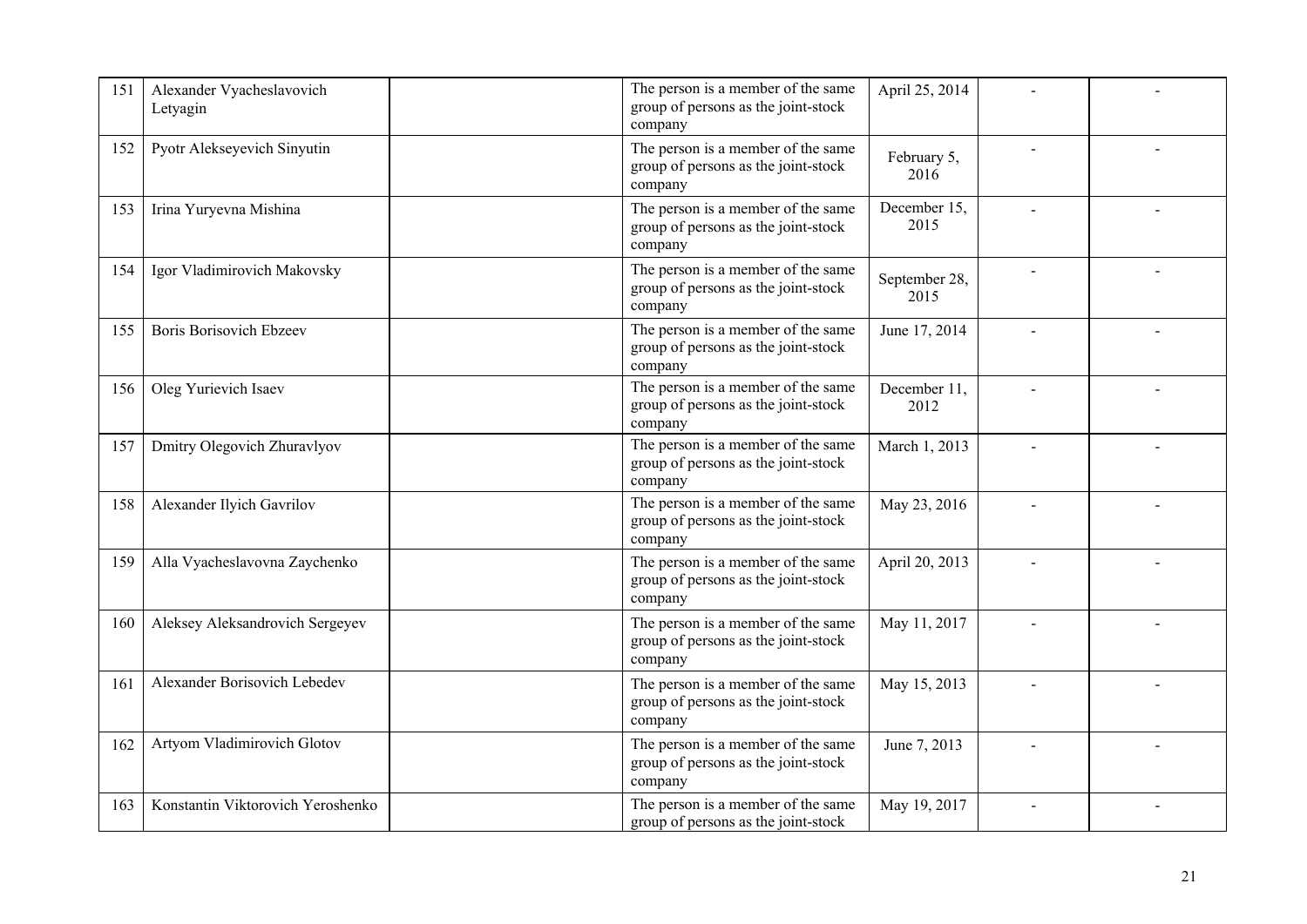|     |                                   | company                                                                              |                      |  |
|-----|-----------------------------------|--------------------------------------------------------------------------------------|----------------------|--|
| 164 | Andrey Anatolyevich Golinko       | The person is a member of the same<br>group of persons as the joint-stock<br>company | December 30.<br>2016 |  |
| 165 | Ruslan Avdeyevich Starystoyants   | The person is a member of the same<br>group of persons as the joint-stock<br>company | December 24,<br>2015 |  |
| 166 | Alexander Vladimirovich Kadyrov   | The person is a member of the same<br>group of persons as the joint-stock<br>company | February 2,<br>2017  |  |
| 167 | Alexander Viktorovich Domanin     | The person is a member of the same<br>group of persons as the joint-stock<br>company | May 6, 2016          |  |
| 168 | Dmitry Alekseyevich Vasin         | The person is a member of the same<br>group of persons as the joint-stock<br>company | March 21,<br>2017    |  |
| 169 | Andrey Viktorovich Konoval        | The person is a member of the same<br>group of persons as the joint-stock<br>company | March 21,<br>2017    |  |
| 170 | Yelena Yurievna Abramova          | The person is a member of the same<br>group of persons as the joint-stock<br>company | January 24,<br>2014  |  |
| 171 | Stanislav Nikolayevich Terentyev  | The person is a member of the same<br>group of persons as the joint-stock<br>company | April 21,2017        |  |
| 172 | Pavel Viktorovich Bakhtin         | The person is a member of the same<br>group of persons as the joint-stock<br>company | December 31,<br>2014 |  |
| 173 | Tishenko Sergey Ivanovich         | The person is a member of the same<br>group of persons as the joint-stock<br>company | April 04,2017        |  |
| 174 | Ramil Yagafarovich Safaryanov     | The person is a member of the same<br>group of persons as the joint-stock<br>company | November 3,<br>2015  |  |
| 175 | Igor Alexeyevich Kosolapov        | The person is a member of the same<br>group of persons as the joint-stock<br>company | February 4,<br>2014  |  |
| 176 | <b>Alexander Petrovich Penkov</b> | The person is a member of the same<br>group of persons as the joint-stock            | June 26, 2014        |  |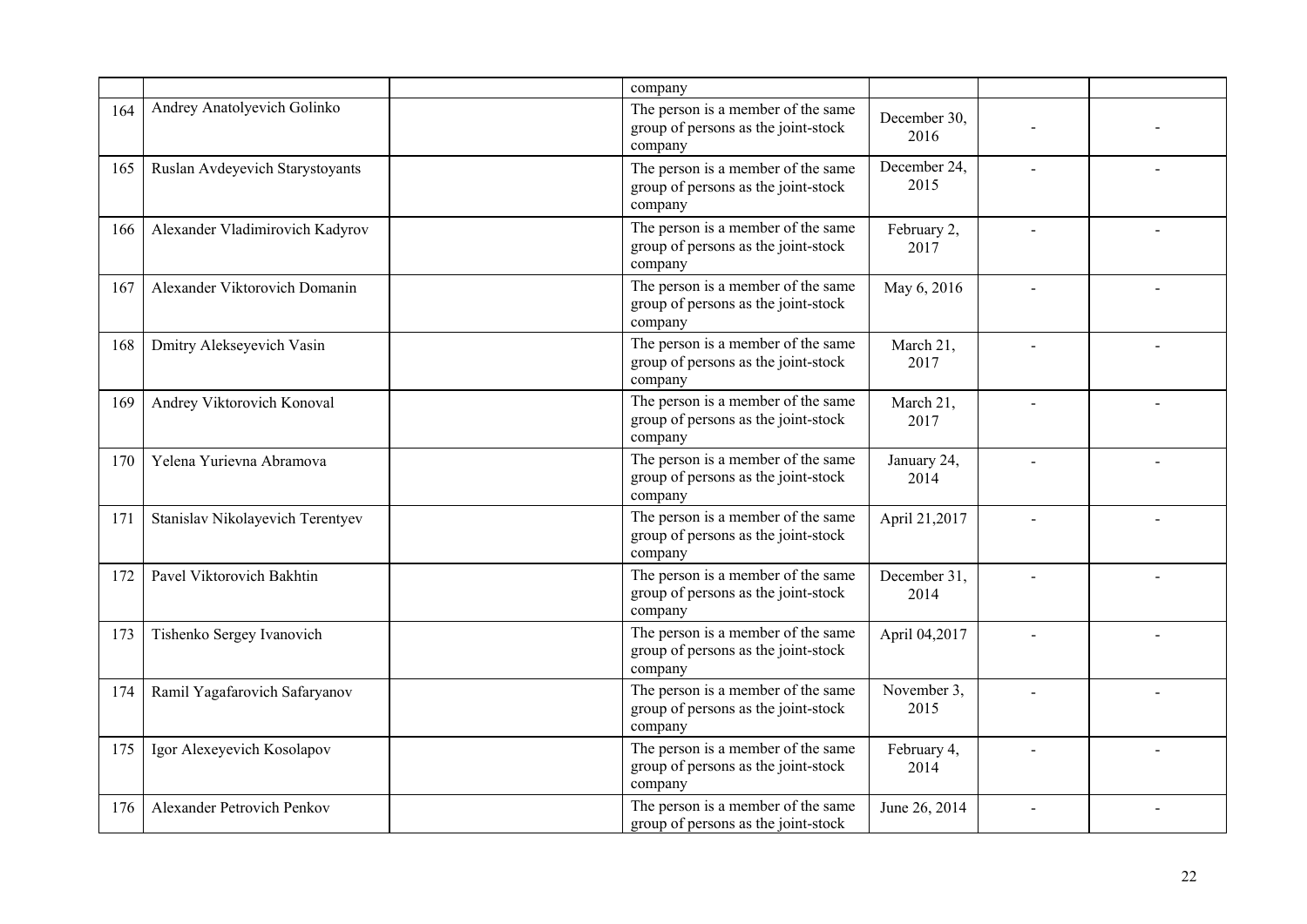|     |                                   | company                                                                              |                       |  |
|-----|-----------------------------------|--------------------------------------------------------------------------------------|-----------------------|--|
| 177 | Aleksey Borisovich Stepantsev     | The person is a member of the same<br>group of persons as the joint-stock<br>company | July 21, 2014         |  |
| 178 | Vadim Ilyich Peshkurov            | The person is a member of the same<br>group of persons as the joint-stock<br>company | June 16, 2016         |  |
| 179 | Larisa Vadimovna Mazurovskaya     | The person is a member of the same<br>group of persons as the joint-stock<br>company | March 9, 2017         |  |
| 180 | Yuri Viktorovich Zaytsev          | The person is a member of the same<br>group of persons as the joint-stock<br>company | August 29,<br>2014    |  |
| 181 | Nikolay Igorevich Pozdnyakov      | The person is a member of the same<br>group of persons as the joint-stock<br>company | September 13,<br>2014 |  |
| 182 | Anzaur Muratovich Kukan           | The person is a member of the same<br>group of persons as the joint-stock<br>company | March 13,<br>2017     |  |
| 183 | Anatoly Yurievich Yablokov        | The person is a member of the same<br>group of persons as the joint-stock<br>company | December 25,<br>2015  |  |
| 184 | Viktor Aleksandrovich Reshetnikov | The person is a member of the same<br>group of persons as the joint-stock<br>company | October 28,<br>2014   |  |
| 185 | Natalia Aleksandrovna Kamolina    | The person is a member of the same<br>group of persons as the joint-stock<br>company | October 29,<br>2014   |  |
| 186 | Alexander Leonidovich Dyuzhinov   | The person is a member of the same<br>group of persons as the joint-stock<br>company | Novemver 16,<br>2016  |  |
| 187 | Vladislav Leonidovich Surmenko    | The person is a member of the same<br>group of persons as the joint-stock<br>company | July 1, 2015          |  |
| 188 | Sergey Georgyevich Dregval        | The person is a member of the same<br>group of persons as the joint-stock<br>company | October 28,<br>2014   |  |
| 189 | Igor Alekseyevich Mosin           | The person is a member of the same                                                   | April 01,             |  |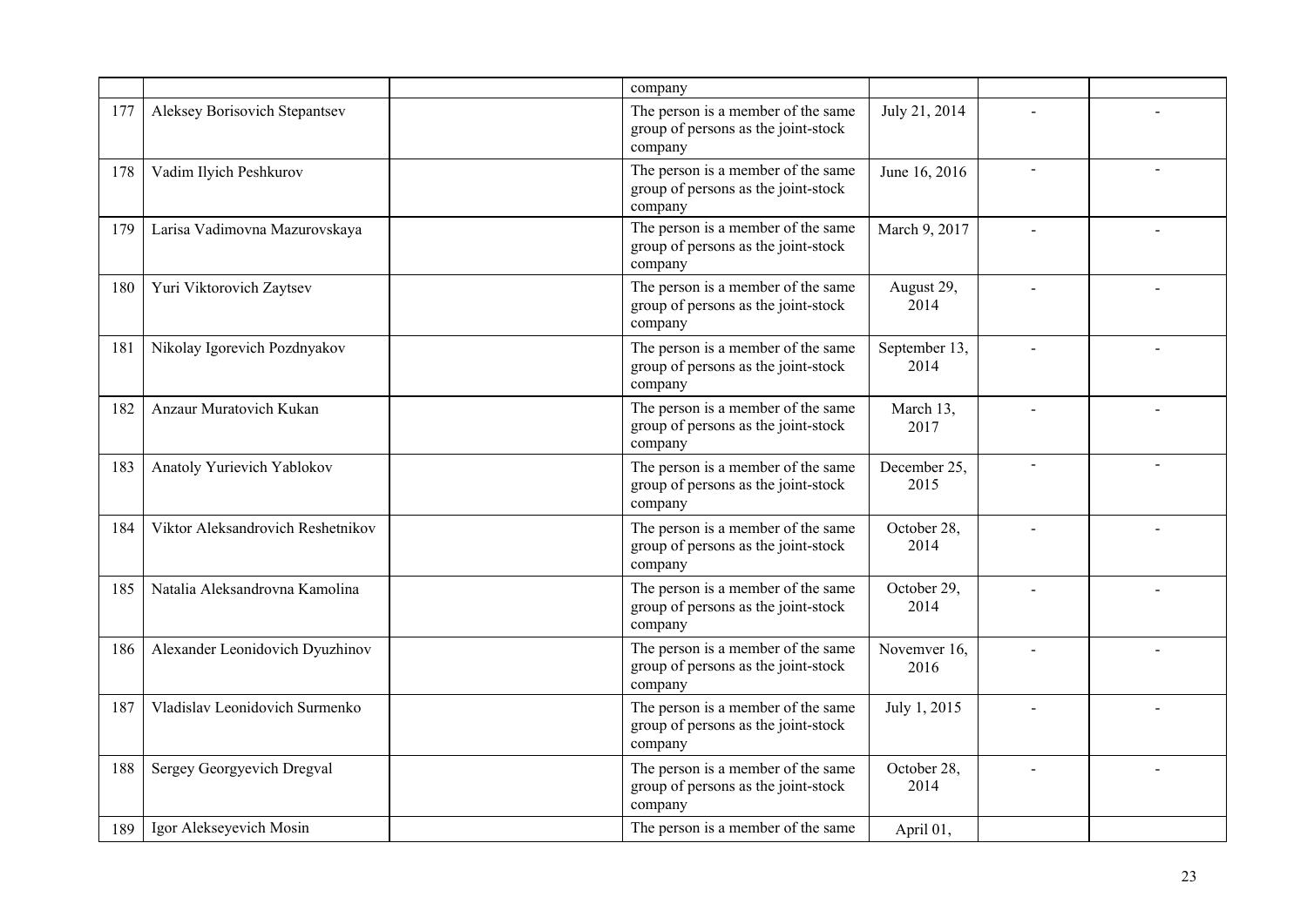|     |                                   | group of persons as the joint-stock<br>company                                       | 2017                 |  |
|-----|-----------------------------------|--------------------------------------------------------------------------------------|----------------------|--|
| 190 | Yuri Igorevich Lukyanets          | The person is a member of the same<br>group of persons as the joint-stock<br>company | September 1,<br>2016 |  |
| 191 | Aleksey Viktorovich Fortov        | The person is a member of the same<br>group of persons as the joint-stock<br>company | March 25,<br>2015    |  |
| 192 | Yegor Vladimirovich Kalenyuk      | The person is a member of the same<br>group of persons as the joint-stock<br>company | June 22, 2016        |  |
| 193 | Sergey Valentinovich Sizikov      | The person is a member of the same<br>group of persons as the joint-stock<br>company | April 19, 2016       |  |
| 194 | Oleg Valentinovich Petrov         | The person is a member of the same<br>group of persons as the joint-stock<br>company | July 1, 2015         |  |
| 195 | Vyacheslav Anatolyevich Nalivayko | The person is a member of the same<br>group of persons as the joint-stock<br>company | September 2,<br>2015 |  |
| 196 | Alexander Kazimirovich Yakimets   | The person is a member of the same<br>group of persons as the joint-stock<br>company | November 4,<br>2015  |  |
| 197 | Filipp Petrovich Zorin            | The person is a member of the same<br>group of persons as the joint-stock<br>company | December 16,<br>2015 |  |
| 198 | Dmitry Vladimirovich Sergienko    | The person is a member of the same<br>group of persons as the joint-stock<br>company | July 8, 2015         |  |
| 199 | Vladimir Mikhailovich Saukh       | The person is a member of the same<br>group of persons as the joint-stock<br>company | December 17,<br>2015 |  |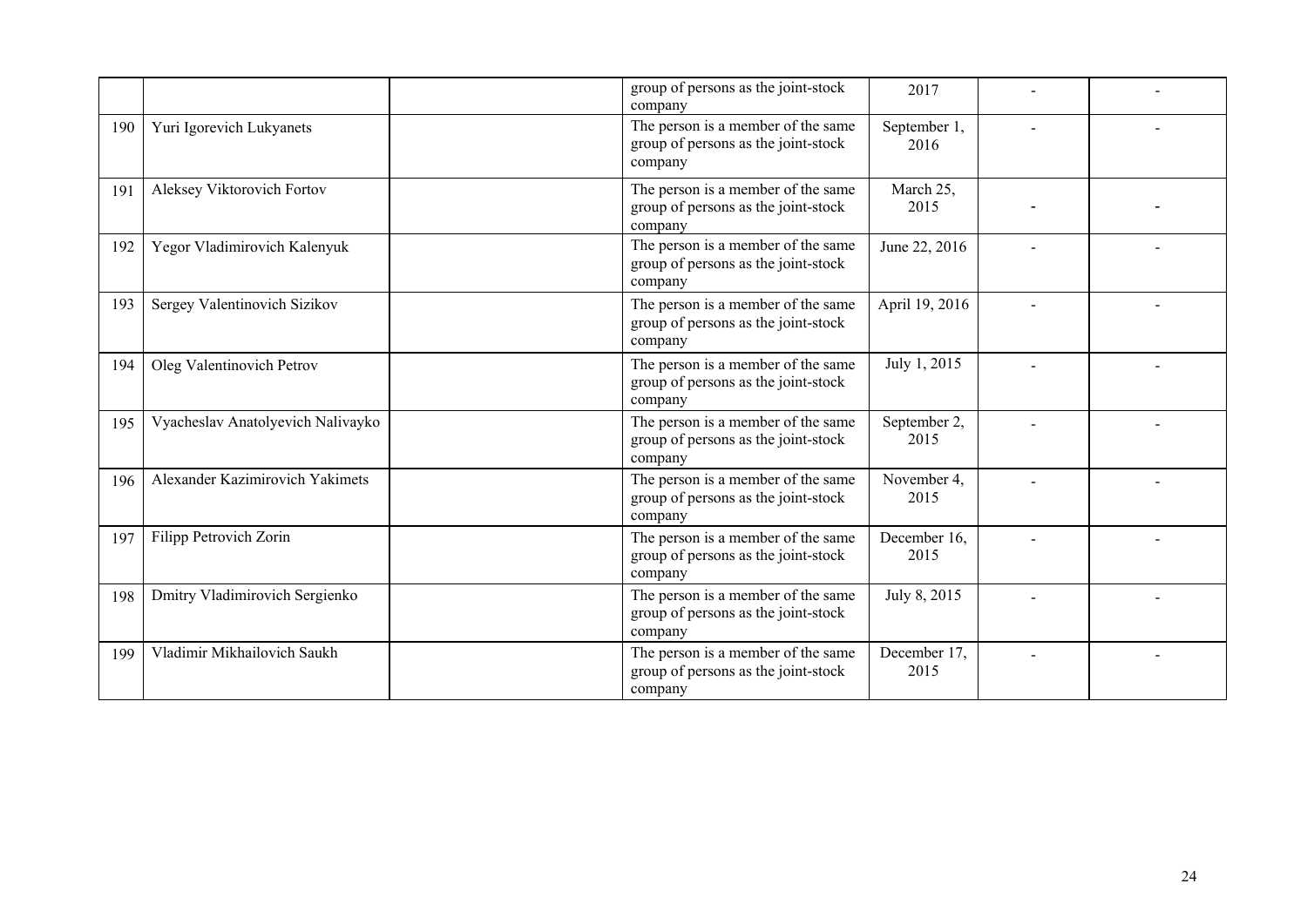## **II. Changes in the List of Affiliates for the period from April 1, 2017, to June 30, 2017**

| Ite<br>m         | Affiliate's Full Corporate Name<br>(in the Case of a Nonprofit<br>Organization, Name) or Given,<br>Middle, and Family Names | Corporate Entity's Registered<br>Address or an Individual's Place of<br>Residence (specified only with the<br>consent of an individual) | Grounds for Being Deemed to Be<br>an Affiliate                                                                          | Start Date of<br><b>Being Deemed</b><br>to Be an<br>Affiliate | Affiliate's Share<br>in the Authorized<br>Capital of the<br>Joint-Stock<br>Company, % | Percentage of the<br>Joint-Stock<br>Company's Ordinary<br>Shares Owned by the<br>Affiliate |  |  |
|------------------|-----------------------------------------------------------------------------------------------------------------------------|-----------------------------------------------------------------------------------------------------------------------------------------|-------------------------------------------------------------------------------------------------------------------------|---------------------------------------------------------------|---------------------------------------------------------------------------------------|--------------------------------------------------------------------------------------------|--|--|
|                  | $\overline{2}$                                                                                                              | 3                                                                                                                                       | $\overline{4}$                                                                                                          | 5                                                             | 6                                                                                     |                                                                                            |  |  |
| Ite<br>m         |                                                                                                                             |                                                                                                                                         | Date of Change                                                                                                          | Date of Change in the<br>List of Affiliates                   |                                                                                       |                                                                                            |  |  |
| $\mathbf{1}$     |                                                                                                                             | Change in the affiliate's share in the authorized capital of the joint-stock company/percentage of the joint-stock                      |                                                                                                                         |                                                               | April 07, 2017                                                                        | June 30, 2017                                                                              |  |  |
|                  | company's ordinary shares owned by the affiliate                                                                            |                                                                                                                                         |                                                                                                                         |                                                               |                                                                                       |                                                                                            |  |  |
|                  | Description of affiliate information prior to change:                                                                       |                                                                                                                                         |                                                                                                                         |                                                               |                                                                                       |                                                                                            |  |  |
|                  | 2                                                                                                                           | $\overline{3}$                                                                                                                          | 4                                                                                                                       | 5                                                             | 6                                                                                     | $\tau$                                                                                     |  |  |
| $\boldsymbol{l}$ | <b>Boris Ilyich Ayuyev</b>                                                                                                  |                                                                                                                                         | The person is a member of the<br><b>Board of Directors (Supervisory</b><br><b>Board</b> ) of the joint-stock<br>company | June 30, 2016                                                 | 0.004531                                                                              | 0.004579                                                                                   |  |  |
|                  | Description of affiliate information after change:                                                                          |                                                                                                                                         |                                                                                                                         |                                                               |                                                                                       |                                                                                            |  |  |
|                  | 2                                                                                                                           | $\overline{3}$                                                                                                                          | $\overline{4}$                                                                                                          | 5                                                             | 6                                                                                     | $\overline{7}$                                                                             |  |  |
| $\mathbf{1}$     | <b>Boris Ilyich Ayuyev</b>                                                                                                  | $\sim$                                                                                                                                  | The person is a member of the<br>Board of Directors (Supervisory<br>Board) of the joint-stock company                   | June 30, 2016                                                 | 0.004467                                                                              | 0.004514                                                                                   |  |  |
| $\mathbf{2}$     |                                                                                                                             | Change in the start date of being deemed to be an affiliate of PJSC ROSSETI                                                             |                                                                                                                         |                                                               | June 30, 2017                                                                         | June 30, 2017                                                                              |  |  |
|                  | Description of affiliate information prior to change:                                                                       |                                                                                                                                         |                                                                                                                         |                                                               |                                                                                       |                                                                                            |  |  |
|                  | $\overline{2}$                                                                                                              | 3                                                                                                                                       | $\overline{4}$                                                                                                          | 5                                                             | 6                                                                                     | $\tau$                                                                                     |  |  |
| $\boldsymbol{I}$ | <b>Boris Ilyich Ayuyev</b>                                                                                                  |                                                                                                                                         | The person is a member of the<br><b>Board of Directors (Supervisory</b><br><b>Board</b> ) of the joint-stock<br>company | June 30, 2016                                                 | 0.004467                                                                              | 0.004514                                                                                   |  |  |
|                  | Description of affiliate information after change:                                                                          |                                                                                                                                         |                                                                                                                         |                                                               |                                                                                       |                                                                                            |  |  |
| -1               | $\overline{2}$                                                                                                              | $\overline{\mathbf{3}}$                                                                                                                 | $\overline{4}$                                                                                                          | 5                                                             | 6                                                                                     | $7\phantom{.0}$                                                                            |  |  |
| 1                | <b>Boris Ilyich Ayuyev</b>                                                                                                  | $\sim$                                                                                                                                  | The person is a member of the<br>Board of Directors (Supervisory<br>Board) of the joint-stock company                   | June 30, 2017                                                 | 0.004467                                                                              | 0.004514                                                                                   |  |  |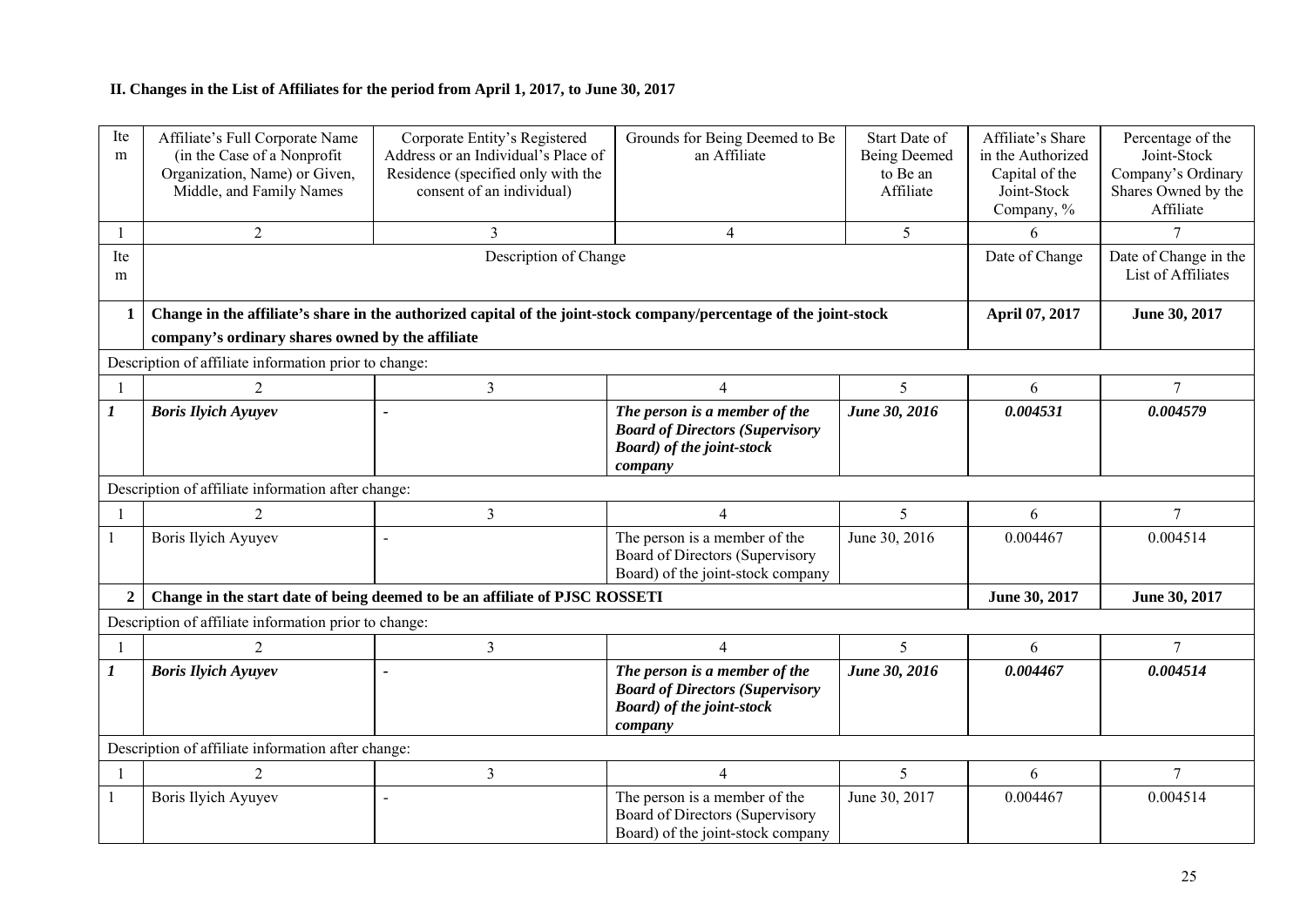| 3                       | Change in the start date of being deemed to be an affiliate of PJSC ROSSETI |                                                                             | June 30, 2017                                                                                                           | June 30, 2017  |               |                |  |  |  |
|-------------------------|-----------------------------------------------------------------------------|-----------------------------------------------------------------------------|-------------------------------------------------------------------------------------------------------------------------|----------------|---------------|----------------|--|--|--|
|                         | Description of affiliate information prior to change:                       |                                                                             |                                                                                                                         |                |               |                |  |  |  |
|                         | $\overline{2}$                                                              | 3                                                                           | $\overline{4}$                                                                                                          | 5              | 6             | $\overline{7}$ |  |  |  |
| $\overline{2}$          | <b>Stanislav Olegovich Ashirov</b>                                          |                                                                             | The person is a member of the<br><b>Board of Directors (Supervisory</b><br><b>Board</b> ) of the joint-stock<br>company | June 30, 2016  |               |                |  |  |  |
|                         | Description of affiliate information after change:                          |                                                                             |                                                                                                                         |                |               |                |  |  |  |
|                         |                                                                             | $\overline{3}$                                                              | 4                                                                                                                       | 5              | 6             | $\tau$         |  |  |  |
| $\overline{2}$          | Stanislav Olegovich Ashirov                                                 | $\mathbf{r}$                                                                | The person is a member of the<br>Board of Directors (Supervisory<br>Board) of the joint-stock company                   | June 30, 2017  |               |                |  |  |  |
| $\overline{\mathbf{4}}$ |                                                                             | Change in the start date of being deemed to be an affiliate of PJSC ROSSETI |                                                                                                                         |                | June 30, 2017 | June 30, 2017  |  |  |  |
|                         | Description of affiliate information prior to change:                       |                                                                             |                                                                                                                         |                |               |                |  |  |  |
|                         | $\overline{c}$                                                              | 3                                                                           | $\overline{4}$                                                                                                          | 5              | 6             | $\tau$         |  |  |  |
| 3 <sup>1</sup>          | <b>Oleg Gennadyevich Barkin</b>                                             |                                                                             | The person is a member of the<br><b>Board of Directors (Supervisory</b><br><b>Board</b> ) of the joint-stock<br>company | June 30, 2016  |               |                |  |  |  |
|                         | Description of affiliate information after change:                          |                                                                             |                                                                                                                         |                |               |                |  |  |  |
|                         |                                                                             | $\overline{3}$                                                              | 4                                                                                                                       | $\mathfrak{S}$ | 6             | 7              |  |  |  |
| 3                       | Oleg Gennadyevich Barkin                                                    | $\overline{\phantom{a}}$                                                    | The person is a member of the<br>Board of Directors (Supervisory<br>Board) of the joint-stock company                   | June 30, 2017  |               |                |  |  |  |
| 5 <sup>1</sup>          |                                                                             | Change in the start date of being deemed to be an affiliate of PJSC ROSSETI |                                                                                                                         |                | June 30, 2017 | June 30, 2017  |  |  |  |
|                         | Description of affiliate information prior to change:                       |                                                                             |                                                                                                                         |                |               |                |  |  |  |
|                         | $\overline{2}$                                                              | 3                                                                           | $\overline{4}$                                                                                                          | 5              | 6             | $\overline{7}$ |  |  |  |
| 4                       | Vasily Mikhailovich Belov                                                   |                                                                             | The person is a member of the<br><b>Board of Directors (Supervisory</b><br><b>Board</b> ) of the joint-stock<br>company | June 30, 2016  |               |                |  |  |  |
|                         | Description of affiliate information after change:                          |                                                                             |                                                                                                                         |                |               |                |  |  |  |
|                         | $\overline{2}$                                                              | $\overline{3}$                                                              | $\overline{4}$                                                                                                          | 5              | 6             | $\overline{7}$ |  |  |  |
| $\overline{4}$          | Vasily Mikhailovich Belov                                                   | $\mathbf{r}$                                                                | The person is a member of the                                                                                           | June 30, 2017  |               |                |  |  |  |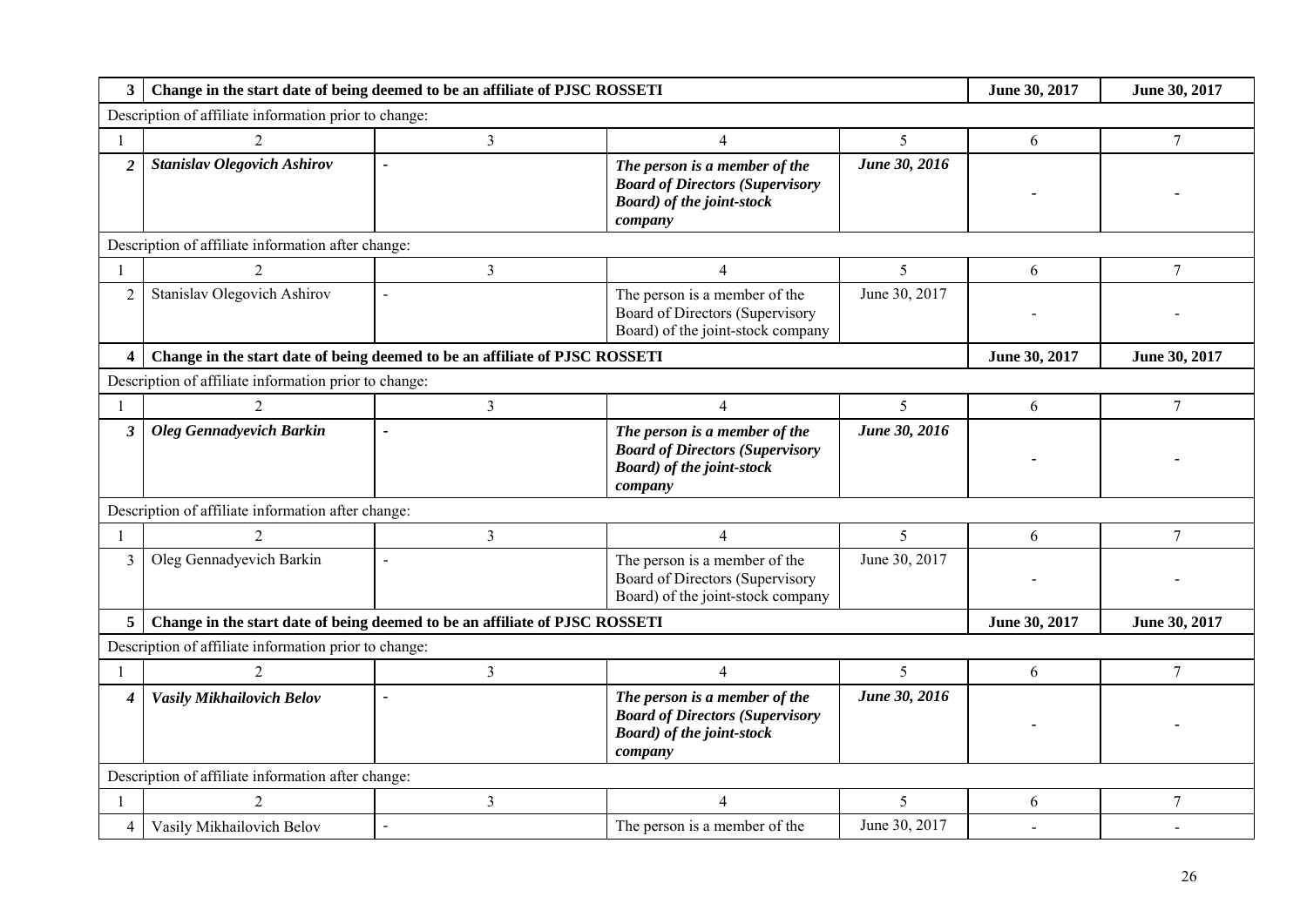|                |                                                       |                          | Board of Directors (Supervisory<br>Board) of the joint-stock company                                                    |                      |                |                 |
|----------------|-------------------------------------------------------|--------------------------|-------------------------------------------------------------------------------------------------------------------------|----------------------|----------------|-----------------|
| 6              |                                                       |                          | Change in the affiliate's share in the authorized capital of the joint-stock company/percentage of the joint-stock      |                      | April 07, 2017 | June 30, 2017   |
|                | company's ordinary shares owned by the affiliate      |                          |                                                                                                                         |                      |                |                 |
|                | Description of affiliate information prior to change: |                          |                                                                                                                         |                      |                |                 |
|                | $\overline{2}$                                        | $\overline{3}$           | $\overline{4}$                                                                                                          | 5                    | 6              | $7\phantom{.0}$ |
| 5              | <b>Oleg Mikhailovich Budargin</b>                     | $\overline{\phantom{a}}$ | The person exercises the powers<br>of the sole executive body of the<br>joint stock company                             | June 15,2013         |                |                 |
|                |                                                       |                          | The person is a member of the<br>collegial executive body of the<br>jointstock company                                  | July 10, 2012        |                |                 |
|                |                                                       |                          | The person is a member of the<br><b>Board of Directors (Supervisory</b><br><b>Board</b> ) of the joint-stock<br>company | June 30, 2016        | 0.000569       | 0.000576        |
|                |                                                       |                          | The person is a member of the<br>same group of persons as the<br>joint-stock company                                    | <b>July 10, 2012</b> |                |                 |
|                | Description of affiliate information after change:    |                          |                                                                                                                         |                      |                |                 |
| $\overline{1}$ | $\overline{2}$                                        | $\mathfrak{Z}$           | $\overline{4}$                                                                                                          | 5                    | 6              | $\tau$          |
| 16             | Oleg Mikhailovich Budargin                            | $\overline{a}$           | The person exercises the powers<br>of the sole executive body of the<br>joint stock company                             | June 15,2013         |                |                 |
|                |                                                       |                          | The person is a member of the<br>collegial executive body of the<br>jointstock company                                  | July 10, 2012        | 0.000561       | 0.000567        |
|                |                                                       |                          | The person is a member of the<br>Board of Directors (Supervisory<br>Board) of the joint-stock company                   | June 30, 2016        |                |                 |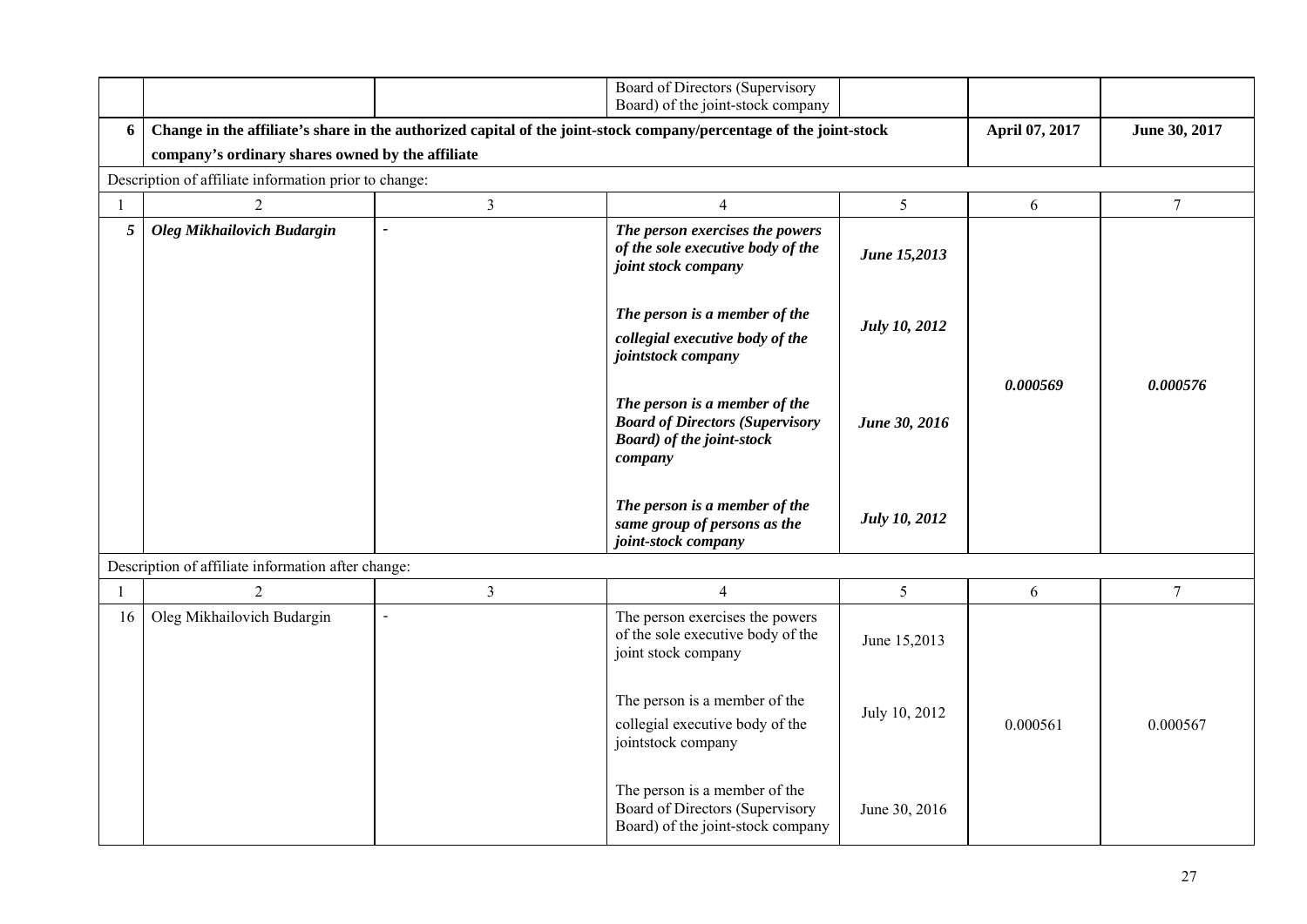|                |                                                       |                                                                                  | The person is a member of the<br>same group of persons as the<br>joint-stock company                                         | July 10, 2012                 |               |                |  |  |
|----------------|-------------------------------------------------------|----------------------------------------------------------------------------------|------------------------------------------------------------------------------------------------------------------------------|-------------------------------|---------------|----------------|--|--|
| 7              |                                                       | Change in the list of reasons of being deemed to be an affiliate of PJSC ROSSETI |                                                                                                                              |                               | June 30, 2017 | June 30, 2017  |  |  |
|                |                                                       | The person ceased to be a member of the Board of Directors of PJSC ROSSETI       |                                                                                                                              |                               |               |                |  |  |
|                | Description of affiliate information prior to change: |                                                                                  |                                                                                                                              |                               |               |                |  |  |
| $\overline{1}$ | $\overline{2}$                                        | $\overline{3}$                                                                   | $\overline{4}$                                                                                                               | 5                             | 6             | $\tau$         |  |  |
| 5 <sup>5</sup> | Oleg Mikhailovich Budargin                            | $\tilde{\phantom{a}}$                                                            | The person exercises the powers<br>of the sole executive body of the<br>joint stock company                                  | June 15,2013                  |               |                |  |  |
|                |                                                       |                                                                                  | The person is a member of the<br>collegial executive body of the<br>jointstock company                                       | July 10, 2012                 |               |                |  |  |
|                |                                                       |                                                                                  | The person is a member of the<br><b>Board of Directors (Supervisory</b><br><b>Board</b> ) of the joint-stock<br>company      | June 30, 2016                 | 0.000561      | 0.000567       |  |  |
|                |                                                       |                                                                                  | The person is a member of the<br>same group of persons as the<br>joint-stock company                                         | <b>July 10, 2012</b>          |               |                |  |  |
|                | Description of affiliate information after change:    |                                                                                  |                                                                                                                              |                               |               |                |  |  |
| $\overline{1}$ | $\overline{2}$                                        | $\overline{3}$                                                                   | $\overline{4}$                                                                                                               | 5 <sup>5</sup>                | 6             | $\overline{7}$ |  |  |
| 16             | Oleg Mikhailovich Budargin                            | $\overline{a}$                                                                   | The person exercises the powers<br>of the sole executive body of the<br>joint stock company<br>The person is a member of the | June 15,2013<br>July 10, 2012 | 0.000561      | 0.000567       |  |  |
|                |                                                       |                                                                                  | collegial executive body of the<br>jointstock company                                                                        |                               |               |                |  |  |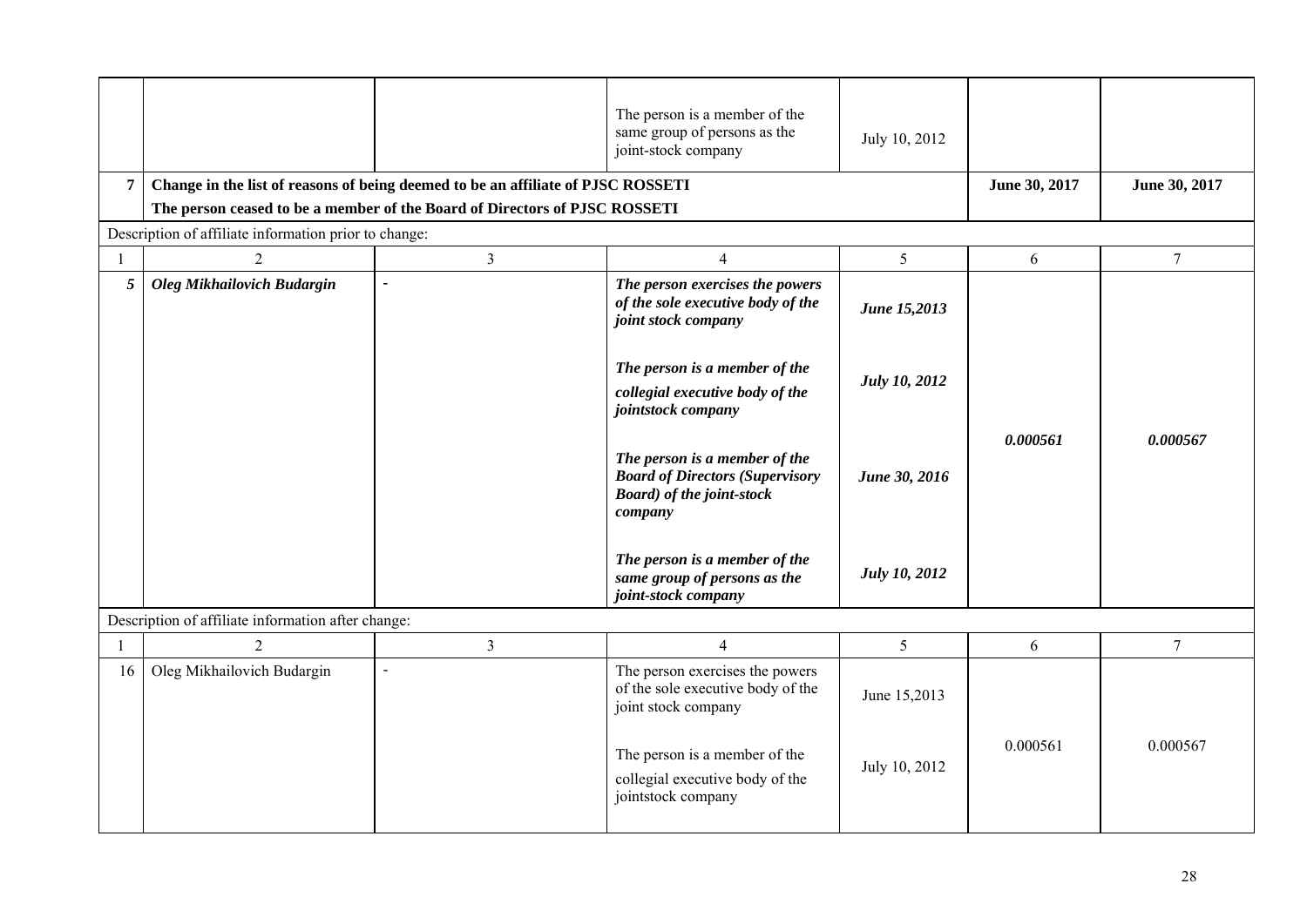|              |                                                       |                                                                             | The person is a member of the<br>same group of persons as the<br>joint-stock company                                    | July 10, 2012  |               |                |
|--------------|-------------------------------------------------------|-----------------------------------------------------------------------------|-------------------------------------------------------------------------------------------------------------------------|----------------|---------------|----------------|
| 8            |                                                       | Change in the start date of being deemed to be an affiliate of PJSC ROSSETI |                                                                                                                         |                | June 30, 2017 | June 30, 2017  |
|              | Description of affiliate information prior to change: |                                                                             |                                                                                                                         |                |               |                |
|              | $\overline{2}$                                        | $\overline{3}$                                                              | $\overline{4}$                                                                                                          | 5              | 6             | $\overline{7}$ |
| 6            | <b>Oleg Markovich Dubnov</b>                          |                                                                             | The person is a member of the<br><b>Board of Directors (Supervisory</b><br><b>Board</b> ) of the joint-stock<br>company | June 30, 2016  |               |                |
|              | Description of affiliate information after change:    |                                                                             |                                                                                                                         |                |               |                |
| $\mathbf{1}$ | $\overline{2}$                                        | 3                                                                           | $\overline{4}$                                                                                                          | 5              | 6             | $\overline{7}$ |
| 5            | Oleg Markovich Dubnov                                 |                                                                             | The person is a member of the<br>Board of Directors (Supervisory<br>Board) of the joint-stock company                   | June 30, 2017  |               |                |
| 9            |                                                       | Change in the start date of being deemed to be an affiliate of PJSC ROSSETI |                                                                                                                         |                | June 30, 2017 | June 30, 2017  |
|              | Description of affiliate information prior to change: |                                                                             |                                                                                                                         |                |               |                |
|              | $\overline{2}$                                        | $\overline{\mathbf{3}}$                                                     | $\overline{4}$                                                                                                          | 5              | 6             | $\overline{7}$ |
| 7            | <b>Alexander Sergeyevich Kalinin</b>                  |                                                                             | The person is a member of the<br><b>Board of Directors (Supervisory</b><br><b>Board</b> ) of the joint-stock<br>company | June 30, 2016  |               |                |
|              | Description of affiliate information after change:    |                                                                             |                                                                                                                         |                |               |                |
|              | $\overline{2}$                                        | $\overline{3}$                                                              | $\overline{4}$                                                                                                          | $\mathfrak{S}$ | 6             | $\overline{7}$ |
| 6            | Alexander Sergeyevich Kalinin                         | $\overline{a}$                                                              | The person is a member of the<br>Board of Directors (Supervisory<br>Board) of the joint-stock company                   | June 30, 2017  |               |                |
| 10           |                                                       | Change in the start date of being deemed to be an affiliate of PJSC ROSSETI |                                                                                                                         |                | June 30, 2017 | June 30, 2017  |
|              | Description of affiliate information prior to change: |                                                                             |                                                                                                                         |                |               |                |
| 1            | $\overline{c}$                                        | $\overline{3}$                                                              | $\overline{4}$                                                                                                          | 5              | 6             | 7              |
| 8            | Vyacheslav Mikhailovich<br>Kravchenko                 |                                                                             | The person is a member of the<br><b>Board of Directors (Supervisory</b><br><b>Board</b> ) of the joint-stock            | June 30, 2016  |               |                |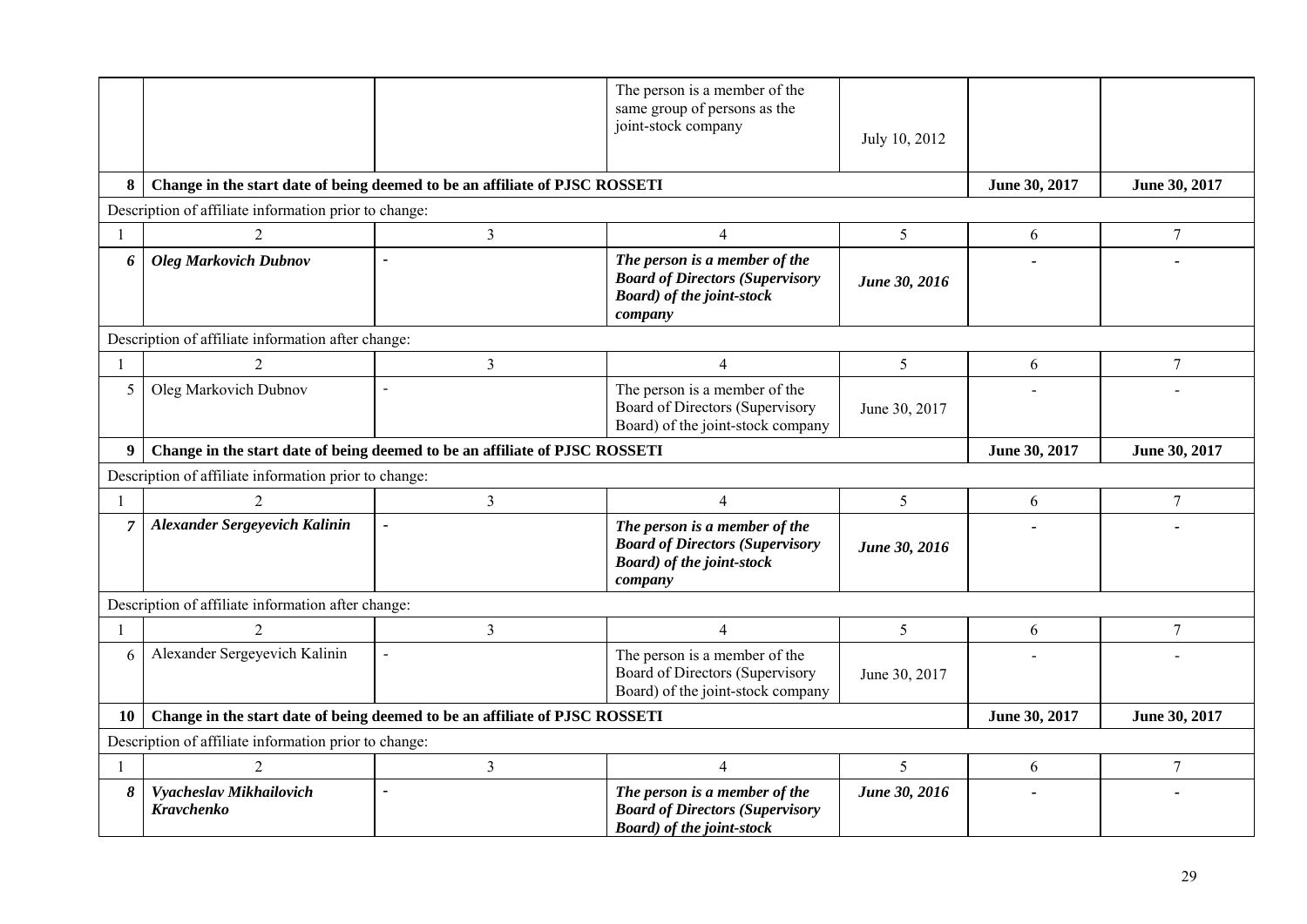|              |                                                       |                                                                             | company                                                                                                      |                      |               |                |
|--------------|-------------------------------------------------------|-----------------------------------------------------------------------------|--------------------------------------------------------------------------------------------------------------|----------------------|---------------|----------------|
|              | Description of affiliate information after change:    |                                                                             |                                                                                                              |                      |               |                |
|              | $\overline{2}$                                        | 3                                                                           | $\overline{4}$                                                                                               | $\mathfrak{S}$       | 6             | $\tau$         |
| 7            | Vyacheslav Mikhailovich<br>Kravchenko                 |                                                                             | The person is a member of the<br>Board of Directors (Supervisory<br>Board) of the joint-stock company        | June 30, 2017        |               |                |
| 11           |                                                       | Change in the start date of being deemed to be an affiliate of PJSC ROSSETI |                                                                                                              |                      | June 30, 2017 | June 30, 2017  |
|              | Description of affiliate information prior to change: |                                                                             |                                                                                                              |                      |               |                |
|              | $\overline{2}$                                        | $\overline{3}$                                                              | $\overline{4}$                                                                                               | 5                    | 6             | $\overline{7}$ |
| 9            | <b>Nikolay Dmitryevich Rogalev</b>                    | $\overline{\phantom{0}}$                                                    | The person is a member of the<br><b>Board of Directors (Supervisory</b><br><b>Board</b> ) of the joint-stock | June 30, 2016        |               |                |
|              | Description of affiliate information after change:    |                                                                             |                                                                                                              |                      |               |                |
|              | $\overline{2}$                                        | 3                                                                           | $\overline{4}$                                                                                               | $5\overline{)}$      | 6             | $\tau$         |
| 12           | Nikolay Dmitryevich Rogalev                           | $\overline{\phantom{a}}$                                                    | The person is a member of the<br>Board of Directors (Supervisory<br>Board) of the joint-stock company        | June 30, 2017        |               |                |
|              |                                                       |                                                                             |                                                                                                              |                      |               |                |
| 12           |                                                       | Change in the start date of being deemed to be an affiliate of PJSC ROSSETI |                                                                                                              |                      | June 30, 2017 | June 30, 2017  |
|              | Description of affiliate information prior to change: |                                                                             |                                                                                                              |                      |               |                |
| $\mathbf{1}$ | $\overline{2}$                                        | $\overline{\mathbf{3}}$                                                     | $\overline{4}$                                                                                               | 5                    | 6             | $\overline{7}$ |
| 10           | <b>Andrey Yevgenyevich Murov</b>                      |                                                                             | The person is a member of the<br><b>Board of Directors (Supervisory</b><br><b>Board</b> ) of the joint-stock | June 30, 2016        |               |                |
|              |                                                       |                                                                             | The person is a member of the<br>same group of persons as the<br>joint-stock company                         | November 11,<br>2013 |               |                |
|              | Description of affiliate information after change:    |                                                                             |                                                                                                              |                      |               |                |
| -1           | $\overline{2}$                                        | 3                                                                           | $\overline{4}$                                                                                               | 5                    | 6             | $\tau$         |
| 8            | Andrey Yevgenyevich Murov                             | $\overline{a}$                                                              | The person is a member of the<br>Board of Directors (Supervisory<br>Board) of the joint-stock                | June 30, 2016        |               |                |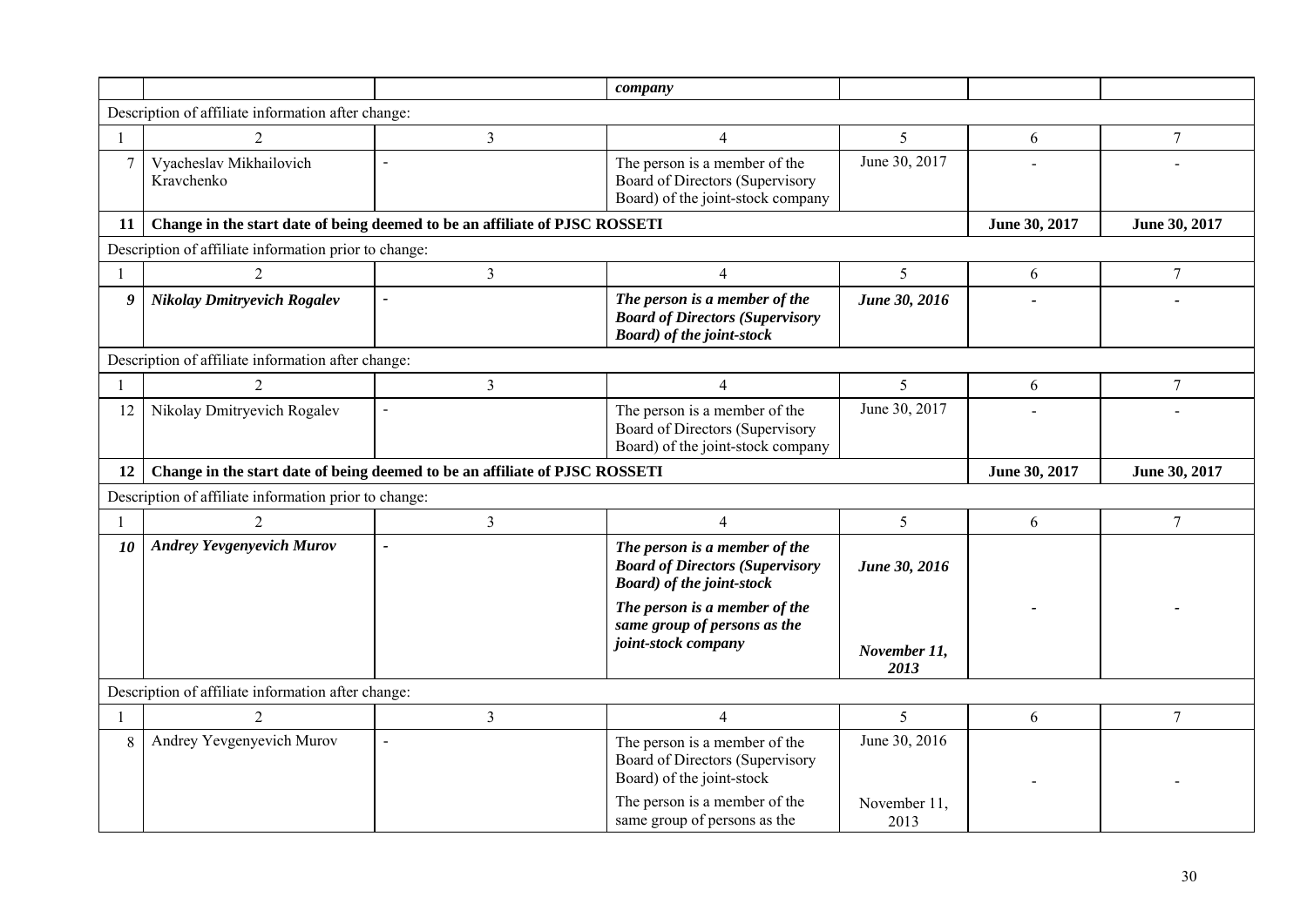|                                                       |                                                                             |                                                                             | joint-stock company                                                                                          |               |               |                |  |  |
|-------------------------------------------------------|-----------------------------------------------------------------------------|-----------------------------------------------------------------------------|--------------------------------------------------------------------------------------------------------------|---------------|---------------|----------------|--|--|
| 13 <sup>7</sup>                                       |                                                                             | Change in the start date of being deemed to be an affiliate of PJSC ROSSETI |                                                                                                              |               | June 30, 2017 | June 30, 2017  |  |  |
| Description of affiliate information prior to change: |                                                                             |                                                                             |                                                                                                              |               |               |                |  |  |
| $\mathbf{1}$                                          | 2                                                                           | $\overline{3}$                                                              | $\overline{4}$                                                                                               | 5             | 6             | $\overline{7}$ |  |  |
| 11                                                    | <b>Alexander Valentinovich Novak</b>                                        |                                                                             | The person is a member of the<br><b>Board of Directors (Supervisory</b><br><b>Board</b> ) of the joint-stock | June 30, 2016 |               |                |  |  |
|                                                       | Description of affiliate information after change:                          |                                                                             |                                                                                                              |               |               |                |  |  |
| -1                                                    | 2                                                                           | 3                                                                           | $\overline{4}$                                                                                               | 5             | 6             | $\tau$         |  |  |
| 9                                                     | Alexander Valentinovich Novak                                               | $\mathbf{r}$                                                                | The person is a member of the<br>Board of Directors (Supervisory<br>Board) of the joint-stock                | June 30, 2017 |               |                |  |  |
| 14                                                    | Change in the start date of being deemed to be an affiliate of PJSC ROSSETI |                                                                             | June 30, 2017                                                                                                | June 30, 2017 |               |                |  |  |
|                                                       | Description of affiliate information prior to change:                       |                                                                             |                                                                                                              |               |               |                |  |  |
|                                                       | $\overline{2}$                                                              | $\overline{3}$                                                              | $\overline{4}$                                                                                               | 5             | 6             | $\overline{7}$ |  |  |
| 12                                                    | Nikolay Radyevich Podguzov                                                  | $\overline{a}$                                                              | The person is a member of the<br><b>Board of Directors (Supervisory</b><br><b>Board</b> ) of the joint-stock | June 30, 2016 |               |                |  |  |
|                                                       | Description of affiliate information after change:                          |                                                                             |                                                                                                              |               |               |                |  |  |
| $\mathbf{1}$                                          | 2                                                                           | 3                                                                           | 4                                                                                                            | 5             | 6             | 7              |  |  |
| 10                                                    | Nikolay Radyevich Podguzov                                                  | $\mathbf{r}$                                                                | The person is a member of the<br>Board of Directors (Supervisory<br>Board) of the joint-stock                | June 30, 2017 |               |                |  |  |
| 15                                                    |                                                                             | Change in the start date of being deemed to be an affiliate of PJSC ROSSETI |                                                                                                              |               | June 30, 2017 | June 30, 2017  |  |  |
|                                                       | Description of affiliate information prior to change:                       |                                                                             |                                                                                                              |               |               |                |  |  |
| -1                                                    | $\overline{2}$                                                              | 3                                                                           | 4                                                                                                            | 5             | 6             | 7              |  |  |
| 13                                                    | Mikhail Igorevich Poluboyarinov                                             |                                                                             | The person is a member of the<br><b>Board of Directors (Supervisory</b><br><b>Board</b> ) of the joint-stock | June 30, 2016 |               |                |  |  |
|                                                       | Description of affiliate information after change:                          |                                                                             |                                                                                                              |               |               |                |  |  |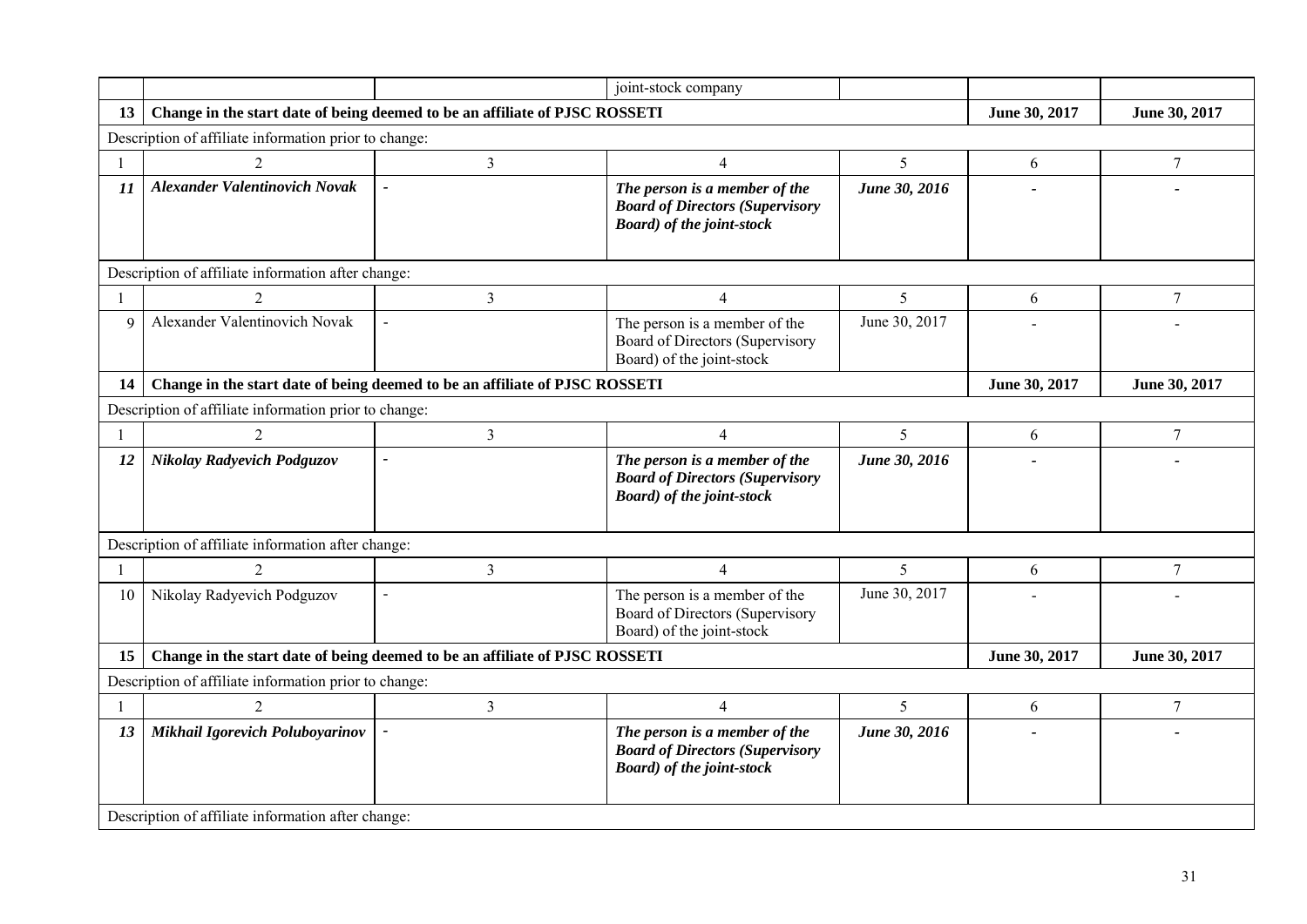|                | $\overline{2}$                                                              | 3                                                                           | 4                                                                                                            | 5             | 6             | 7             |  |  |  |
|----------------|-----------------------------------------------------------------------------|-----------------------------------------------------------------------------|--------------------------------------------------------------------------------------------------------------|---------------|---------------|---------------|--|--|--|
| -11            | Mikhail Igorevich Poluboyarinov                                             |                                                                             | The person is a member of the<br>Board of Directors (Supervisory<br>Board) of the joint-stock company        | June 30, 2017 |               |               |  |  |  |
| 16             |                                                                             | Change in the start date of being deemed to be an affiliate of PJSC ROSSETI |                                                                                                              |               | June 30, 2017 | June 30, 2017 |  |  |  |
|                | Description of affiliate information prior to change:                       |                                                                             |                                                                                                              |               |               |               |  |  |  |
|                | $\overline{2}$                                                              | $\overline{3}$                                                              | $\overline{4}$                                                                                               | 5             | 6             | $\tau$        |  |  |  |
| 14             | <b>Sergey Ivanovich Shmatko</b>                                             |                                                                             | The person is a member of the<br><b>Board of Directors (Supervisory</b><br><b>Board</b> ) of the joint-stock | June 30, 2016 |               |               |  |  |  |
|                | Description of affiliate information after change:                          |                                                                             |                                                                                                              |               |               |               |  |  |  |
| 1              | $\overline{2}$                                                              | 3                                                                           | 4                                                                                                            | 5             | 6             | $\tau$        |  |  |  |
| 14             | Sergey Ivanovich Shmatko                                                    |                                                                             | The person is a member of the<br>Board of Directors (Supervisory<br>Board) of the joint-stock company        | June 30, 2017 |               |               |  |  |  |
| 17             | Change in the start date of being deemed to be an affiliate of PJSC ROSSETI |                                                                             | June 30, 2017                                                                                                | June 30, 2017 |               |               |  |  |  |
|                | Description of affiliate information prior to change:                       |                                                                             |                                                                                                              |               |               |               |  |  |  |
|                | $\overline{2}$                                                              | $\mathfrak{Z}$                                                              | $\overline{4}$                                                                                               | 5             | 6             | $\tau$        |  |  |  |
| 15             | Nikolay Grigoryevich Shulginov                                              |                                                                             | The person is a member of the<br><b>Board of Directors (Supervisory</b><br><b>Board</b> ) of the joint-stock | June 30, 2016 |               |               |  |  |  |
|                | Description of affiliate information after change:                          |                                                                             |                                                                                                              |               |               |               |  |  |  |
| 1              |                                                                             | $\overline{3}$                                                              | 4                                                                                                            | 5             | 6             | $\tau$        |  |  |  |
| 15             | Nikolay Grigoryevich Shulginov                                              |                                                                             | The person is a member of the<br>Board of Directors (Supervisory<br>Board) of the joint-stock company        | June 30, 2017 |               |               |  |  |  |
| 18             | Elected as a member of the Board of Directors of PJSC ROSSETI               |                                                                             |                                                                                                              |               | June 30, 2017 | June 30, 2017 |  |  |  |
|                | Description of affiliate information prior to change:                       |                                                                             |                                                                                                              |               |               |               |  |  |  |
| $\overline{1}$ | $\overline{2}$                                                              | 3                                                                           | $\overline{4}$                                                                                               | 5             | 6             | $\tau$        |  |  |  |
|                | <b>Anatoly Vladimirovich Tikhonov</b>                                       |                                                                             | The person was not an affiliate                                                                              |               |               |               |  |  |  |
|                | Description of affiliate information after change:                          |                                                                             |                                                                                                              |               |               |               |  |  |  |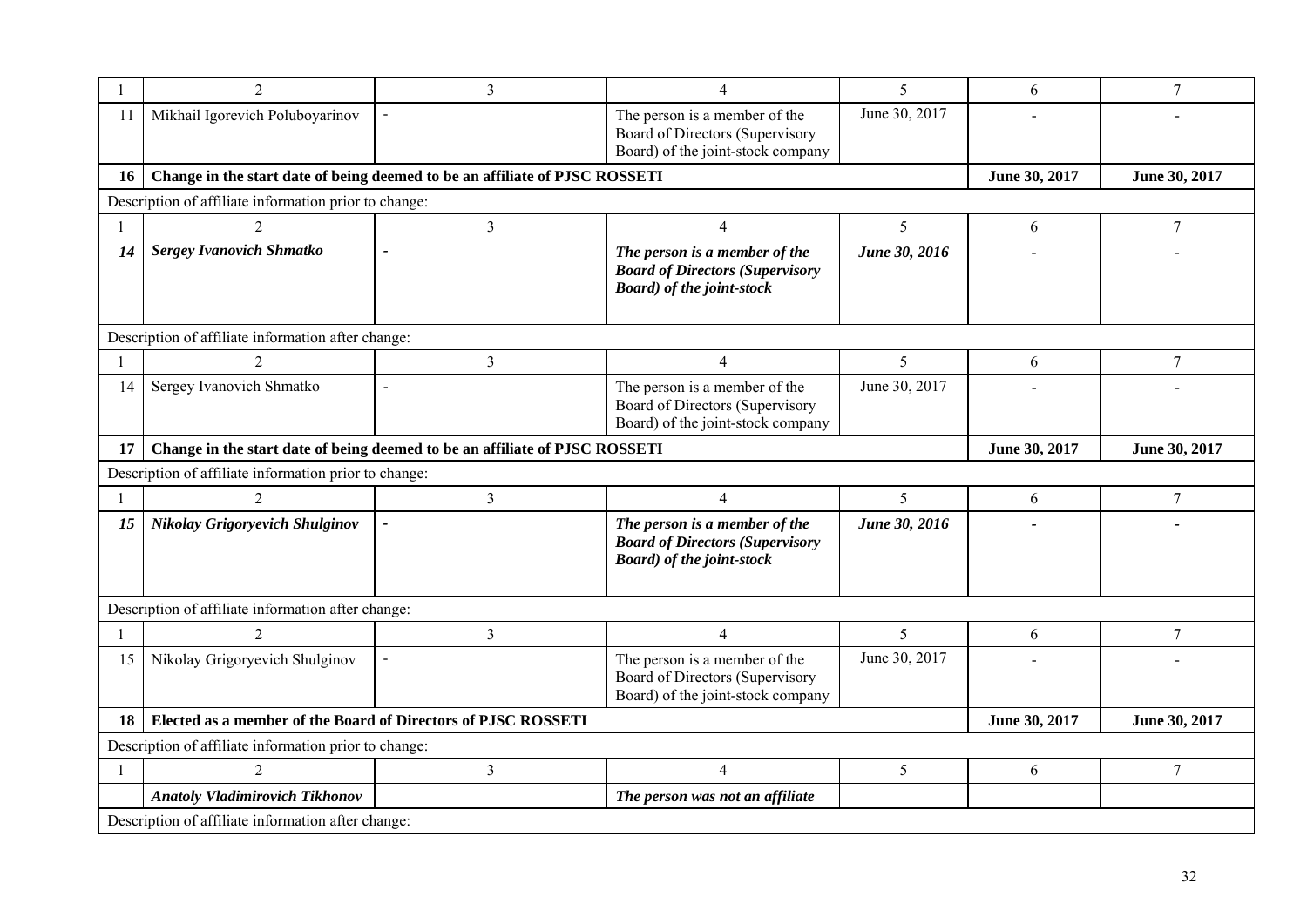|    | $\overline{2}$                                                                                           | $\overline{3}$                                    | $\overline{4}$                                                                                                                                                                                                   | 5                   | 6              | $\overline{7}$ |  |  |  |
|----|----------------------------------------------------------------------------------------------------------|---------------------------------------------------|------------------------------------------------------------------------------------------------------------------------------------------------------------------------------------------------------------------|---------------------|----------------|----------------|--|--|--|
| 13 | Anatoly Vladimirovich Tikhonov                                                                           |                                                   | The person is a member of the<br>Board of Directors (Supervisory<br>Board) of the joint-stock company                                                                                                            | June 30, 2017       |                |                |  |  |  |
| 19 |                                                                                                          |                                                   | Change in the affiliate's share in the authorized capital of the joint-stock company/percentage of the joint-stock                                                                                               |                     | April 07, 2017 | June 30, 2017  |  |  |  |
|    | company's ordinary shares owned by the affiliate                                                         |                                                   |                                                                                                                                                                                                                  |                     |                |                |  |  |  |
|    | Description of affiliate information prior to change:                                                    |                                                   |                                                                                                                                                                                                                  |                     |                |                |  |  |  |
|    | $\overline{2}$                                                                                           | $\overline{3}$                                    | $\overline{4}$                                                                                                                                                                                                   | 5                   | 6              | $\tau$         |  |  |  |
| 24 | <b>Public Joint Stock Company</b><br><b>Interregional Distribution Grid</b><br><b>Company of Siberia</b> | Russia, 660021, Krasnoyarsk, ul.<br>Bograda, 144a | The joint-stock company may<br>control more than 20 percent of<br>the total number of votes<br>attaching to the shares<br>(contributions, stakes)<br>comprising the authorized<br>(share) capital of such person | <b>July 1, 2008</b> | 0.000266       | 0.000269       |  |  |  |
|    |                                                                                                          |                                                   | The person is a member of the<br>same group of persons as the<br>joint-stock company                                                                                                                             | July 1, 2008        |                |                |  |  |  |
|    | Description of affiliate information after change:                                                       |                                                   |                                                                                                                                                                                                                  |                     |                |                |  |  |  |
|    | $\mathcal{D}_{\mathcal{L}}$                                                                              | $\overline{3}$                                    | $\overline{4}$                                                                                                                                                                                                   | 5                   | 6              | $\overline{7}$ |  |  |  |
| 25 | Public Joint Stock Company<br>Interregional Distribution Grid<br>Company of Siberia                      | Russia, 660021, Krasnoyarsk, ul.<br>Bograda, 144a | The joint-stock company may<br>control more than 20 percent of<br>the total number of votes<br>attaching to the shares<br>(contributions, stakes) comprising<br>the authorized (share) capital of<br>such person | July 1, 2008        | 0.000262       | 0.000265       |  |  |  |
|    |                                                                                                          |                                                   | The person is a member of the<br>same group of persons as the<br>joint-stock company                                                                                                                             | July 1, 2008        |                |                |  |  |  |
| 20 |                                                                                                          |                                                   | Change in the affiliate's share in the authorized capital of the joint-stock company/percentage of the joint-stock                                                                                               |                     | April 07, 2017 | June 30, 2017  |  |  |  |
|    | company's ordinary shares owned by the affiliate                                                         |                                                   |                                                                                                                                                                                                                  |                     |                |                |  |  |  |
|    | Description of affiliate information prior to change:                                                    |                                                   |                                                                                                                                                                                                                  |                     |                |                |  |  |  |
|    | $\overline{2}$                                                                                           | $\mathfrak{Z}$                                    | $\overline{4}$                                                                                                                                                                                                   | 5                   | 6              | $\tau$         |  |  |  |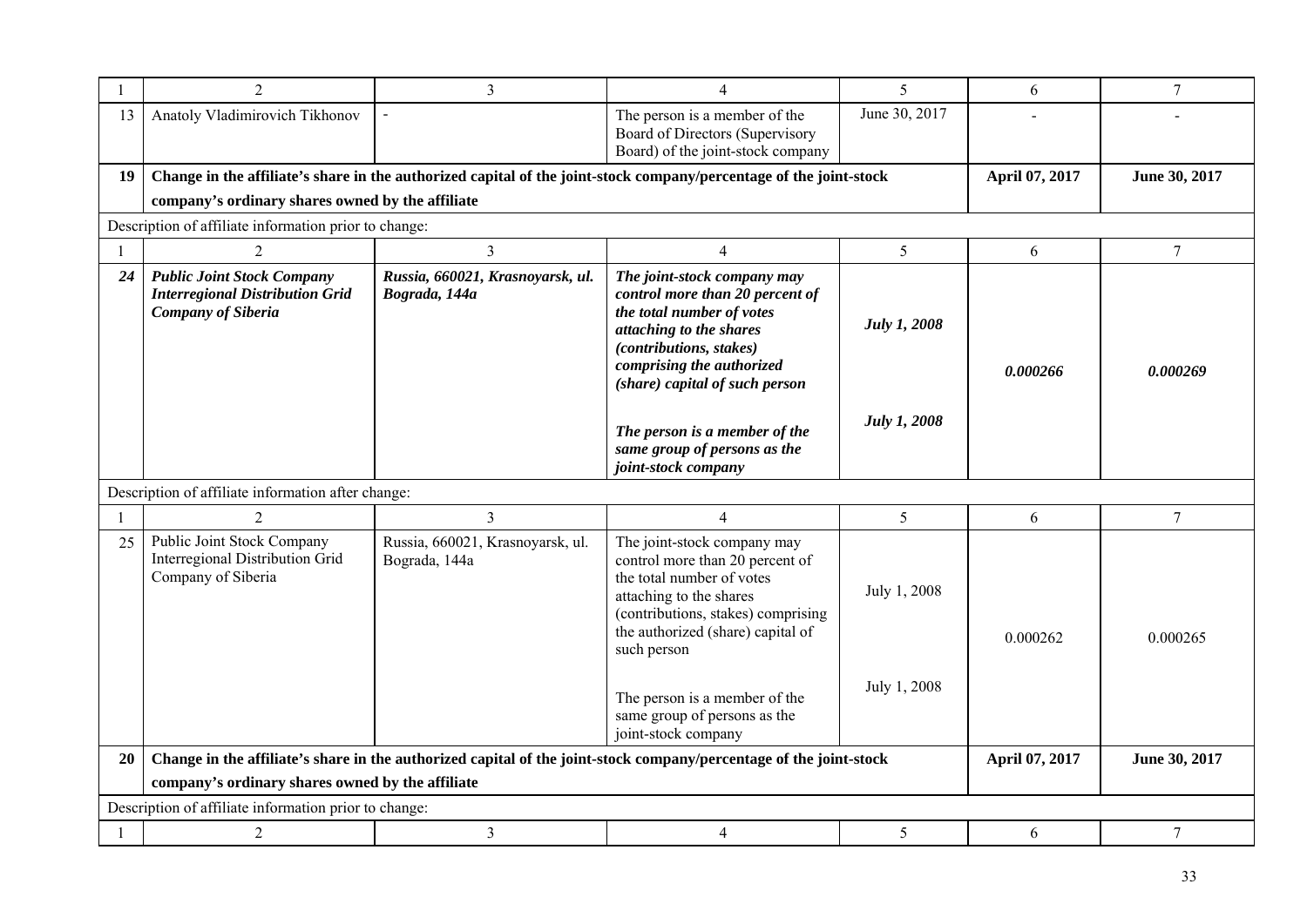| 25           | <b>Interregional Distribution Grid</b><br><b>Company of Center and Volga</b><br><b>Region, Public Joint Stock</b><br>Company | Russia, 603950, Nizhni<br>Novgorod, ul. Rozhdestvenskaya,<br>d.33  | The joint-stock company may<br>control more than 20 percent of<br>the total number of votes<br>attaching to the shares<br>(contributions, stakes)<br>comprising the authorized<br>(share) capital of such person<br>The person is a member of the<br>same group of persons as the<br>joint-stock company | July 1, 2008<br>July 1, 2008 | 0.001050      | 0.001061        |
|--------------|------------------------------------------------------------------------------------------------------------------------------|--------------------------------------------------------------------|----------------------------------------------------------------------------------------------------------------------------------------------------------------------------------------------------------------------------------------------------------------------------------------------------------|------------------------------|---------------|-----------------|
|              | Description of affiliate information after change:                                                                           |                                                                    |                                                                                                                                                                                                                                                                                                          |                              |               |                 |
| $\mathbf{1}$ | $\overline{2}$                                                                                                               | $\overline{3}$                                                     | $\overline{4}$                                                                                                                                                                                                                                                                                           | 5                            | 6             | $\tau$          |
| 26           | Interregional Distribution Grid<br>Company of Center and Volga<br>Region, Public Joint Stock<br>Company                      | Russia, 603950, Nizhni<br>Novgorod, ul. Rozhdestvenskaya,<br>d. 33 | The joint-stock company may<br>control more than 20 percent of<br>the total number of votes<br>attaching to the shares<br>(contributions, stakes) comprising<br>the authorized (share) capital of<br>such person<br>The person is a member of the<br>same group of persons as the<br>joint-stock company | July 1, 2008<br>July 1, 2008 | 0.001036      | 0.001046        |
| 21           |                                                                                                                              | Change in the registered address of an affiliate of PJSC ROSSETI   |                                                                                                                                                                                                                                                                                                          |                              | June 15, 2017 | June 30, 2017   |
|              | Description of affiliate information prior to change:                                                                        |                                                                    |                                                                                                                                                                                                                                                                                                          |                              |               |                 |
| $\mathbf{1}$ | $\overline{2}$                                                                                                               | $\overline{3}$                                                     | $\overline{4}$                                                                                                                                                                                                                                                                                           | 5                            | 6             | $7\phantom{.0}$ |
| 25           | <b>Interregional Distribution Grid</b><br><b>Company of Center and Volga</b><br><b>Region, Public Joint Stock</b><br>Company | Russia, 603950, Nizhni<br>Novgorod, ul. Rozhdestvenskaya,<br>d.33  | The joint-stock company may<br>control more than 20 percent of<br>the total number of votes<br>attaching to the shares<br>(contributions, stakes)<br>comprising the authorized<br>(share) capital of such person<br>The person is a member of the<br>same group of persons as the                        | July 1, 2008<br>July 1, 2008 | 0.001036      | 0.001046        |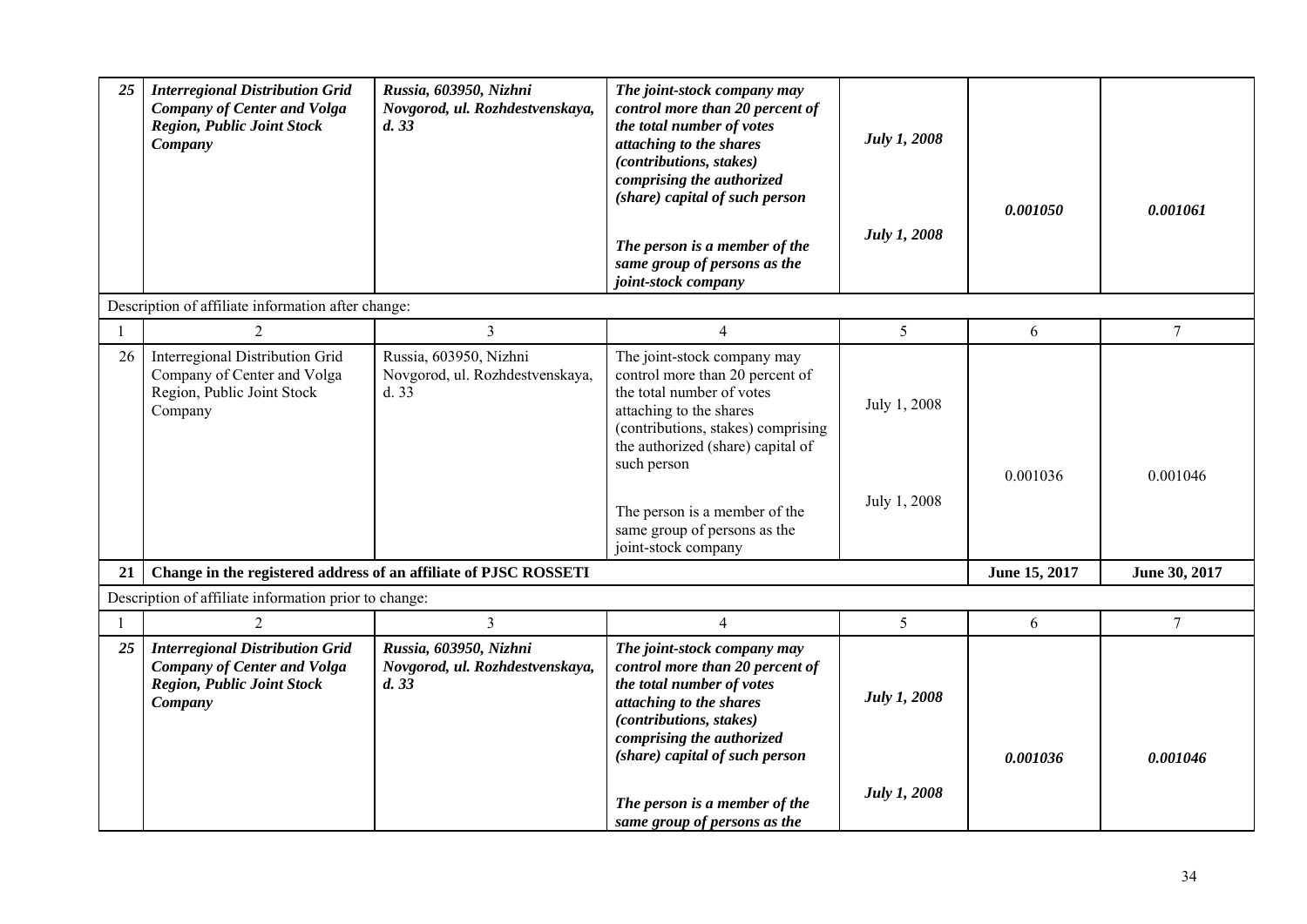|    |                                                                                                         |                                                                                  | joint-stock company                                                                                                                                                                                                                                                                                      |                              |                |                  |
|----|---------------------------------------------------------------------------------------------------------|----------------------------------------------------------------------------------|----------------------------------------------------------------------------------------------------------------------------------------------------------------------------------------------------------------------------------------------------------------------------------------------------------|------------------------------|----------------|------------------|
|    | Description of affiliate information after change:                                                      |                                                                                  |                                                                                                                                                                                                                                                                                                          |                              |                |                  |
|    | $\overline{2}$                                                                                          | 3                                                                                | $\overline{4}$                                                                                                                                                                                                                                                                                           | 5                            | 6              | $\overline{7}$   |
| 26 | Interregional Distribution Grid<br>Company of Center and Volga<br>Region, Public Joint Stock<br>Company | Russia, Nizhni Novgorod                                                          | The joint-stock company may<br>control more than 20 percent of<br>the total number of votes<br>attaching to the shares<br>(contributions, stakes) comprising<br>the authorized (share) capital of<br>such person<br>The person is a member of the<br>same group of persons as the<br>joint-stock company | July 1, 2008<br>July 1, 2008 | 0.001036       | 0.001046         |
| 22 |                                                                                                         |                                                                                  | Change in the affiliate's share in the authorized capital of the joint-stock company/percentage of the joint-stock                                                                                                                                                                                       |                              | April 07, 2017 | June 30, 2017    |
|    | company's ordinary shares owned by the affiliate                                                        |                                                                                  |                                                                                                                                                                                                                                                                                                          |                              |                |                  |
|    | Description of affiliate information prior to change:                                                   |                                                                                  |                                                                                                                                                                                                                                                                                                          |                              |                |                  |
|    | $\overline{2}$                                                                                          | $\overline{3}$                                                                   | 4                                                                                                                                                                                                                                                                                                        | 5                            | 6              | $\boldsymbol{7}$ |
| 29 | <b>Joint Stock Company</b><br>Tyumenenergo                                                              | Surgut, Khanty-Mansijsk<br>Autonomous District - Yugra,<br>Tyumen Region, Russia | The joint-stock company may<br>control more than 20 percent of<br>the total number of votes<br>attaching to the shares<br>(contributions, stakes)<br>comprising the authorized<br>(share) capital of such person                                                                                         | <b>July 1, 2008</b>          | 0.002521       |                  |
|    |                                                                                                         |                                                                                  | The person is a member of the<br>same group of persons as the<br>joint-stock company                                                                                                                                                                                                                     | July 1, 2008                 |                |                  |
|    | Description of affiliate information after change:                                                      |                                                                                  |                                                                                                                                                                                                                                                                                                          |                              |                |                  |
| 1  | $\overline{2}$                                                                                          | $\overline{3}$                                                                   | $\overline{4}$                                                                                                                                                                                                                                                                                           | 5                            | 6              | $\tau$           |
| 30 | Joint Stock Company<br>Tyumenenergo                                                                     | Surgut, Khanty-Mansijsk<br>Autonomous District - Yugra,<br>Tyumen Region, Russia | The joint-stock company may<br>control more than 20 percent of<br>the total number of votes<br>attaching to the shares<br>(contributions, stakes) comprising<br>the authorized (share) capital of                                                                                                        | July 1, 2008                 | 0.002486       |                  |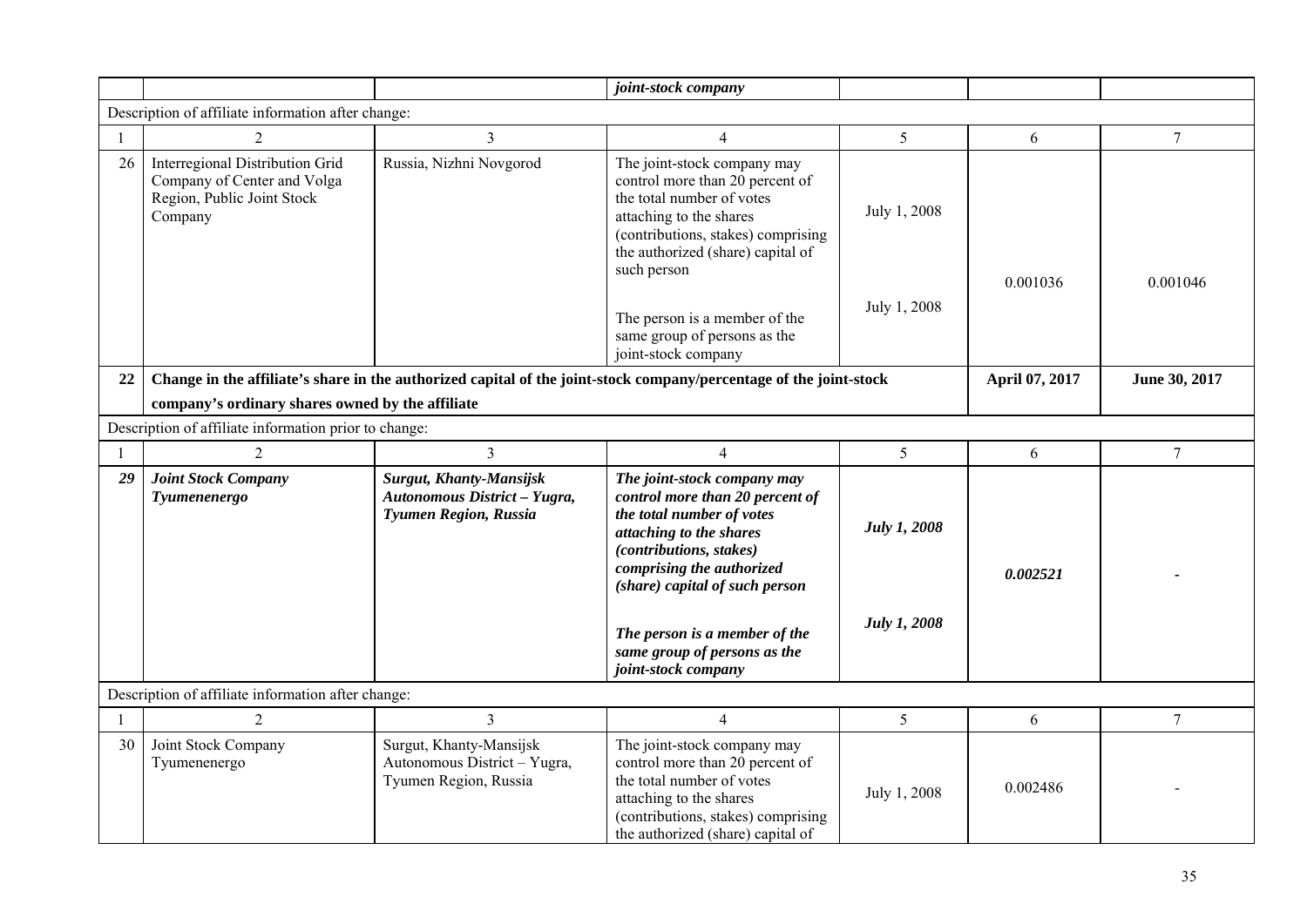|    |                                                       |                                                  | such person                                                                                                                                                                                                             |                     |                |                 |
|----|-------------------------------------------------------|--------------------------------------------------|-------------------------------------------------------------------------------------------------------------------------------------------------------------------------------------------------------------------------|---------------------|----------------|-----------------|
|    |                                                       |                                                  | The person is a member of the<br>same group of persons as the<br>joint-stock company                                                                                                                                    | July 1, 2008        |                |                 |
| 23 |                                                       |                                                  | Change in the affiliate's share in the authorized capital of the joint-stock company/percentage of the joint-stock                                                                                                      |                     | April 07, 2017 | June 30, 2017   |
|    | company's ordinary shares owned by the affiliate      |                                                  |                                                                                                                                                                                                                         |                     |                |                 |
|    | Description of affiliate information prior to change: |                                                  |                                                                                                                                                                                                                         |                     |                |                 |
|    | 2                                                     | 3                                                | 4                                                                                                                                                                                                                       | 5                   | 6              | $7\phantom{.0}$ |
| 36 | Joint-Stock Company<br>Karachaevo-Cherkesskenergo     | Cherkessk, Karachay-Cherkess<br>Republic, Russia | The joint-stock company may<br>control more than 20 percent of<br>the total number of votes<br>attaching to the shares<br><i>(contributions, stakes)</i><br>comprising the authorized<br>(share) capital of such person | <b>July 1, 2008</b> | 0.000060       | 0.000060        |
|    |                                                       |                                                  | The person is a member of the<br>same group of persons as the<br>joint-stock company                                                                                                                                    | <b>July 1, 2008</b> |                |                 |
|    | Description of affiliate information after change:    |                                                  |                                                                                                                                                                                                                         |                     |                |                 |
|    | $\overline{2}$                                        | 3                                                | $\overline{4}$                                                                                                                                                                                                          | 5                   | 6              | $\overline{7}$  |
| 37 | Joint-Stock Company<br>Karachaevo-Cherkesskenergo     | Cherkessk, Karachay-Cherkess<br>Republic, Russia | The joint-stock company may<br>control more than 20 percent of<br>the total number of votes<br>attaching to the shares<br>(contributions, stakes) comprising<br>the authorized (share) capital of<br>such person        | July 1, 2008        |                |                 |
|    |                                                       |                                                  | The person is a member of the<br>same group of persons as the<br>joint-stock company                                                                                                                                    | July 1, 2008        | 0.000059       | 0.000059        |
| 24 |                                                       |                                                  | Change in the affiliate's share in the authorized capital of the joint-stock company/percentage of the joint-stock                                                                                                      |                     | April 07, 2017 | June 30, 2017   |
|    | company's ordinary shares owned by the affiliate      |                                                  |                                                                                                                                                                                                                         |                     |                |                 |
|    | Description of affiliate information prior to change: |                                                  |                                                                                                                                                                                                                         |                     |                |                 |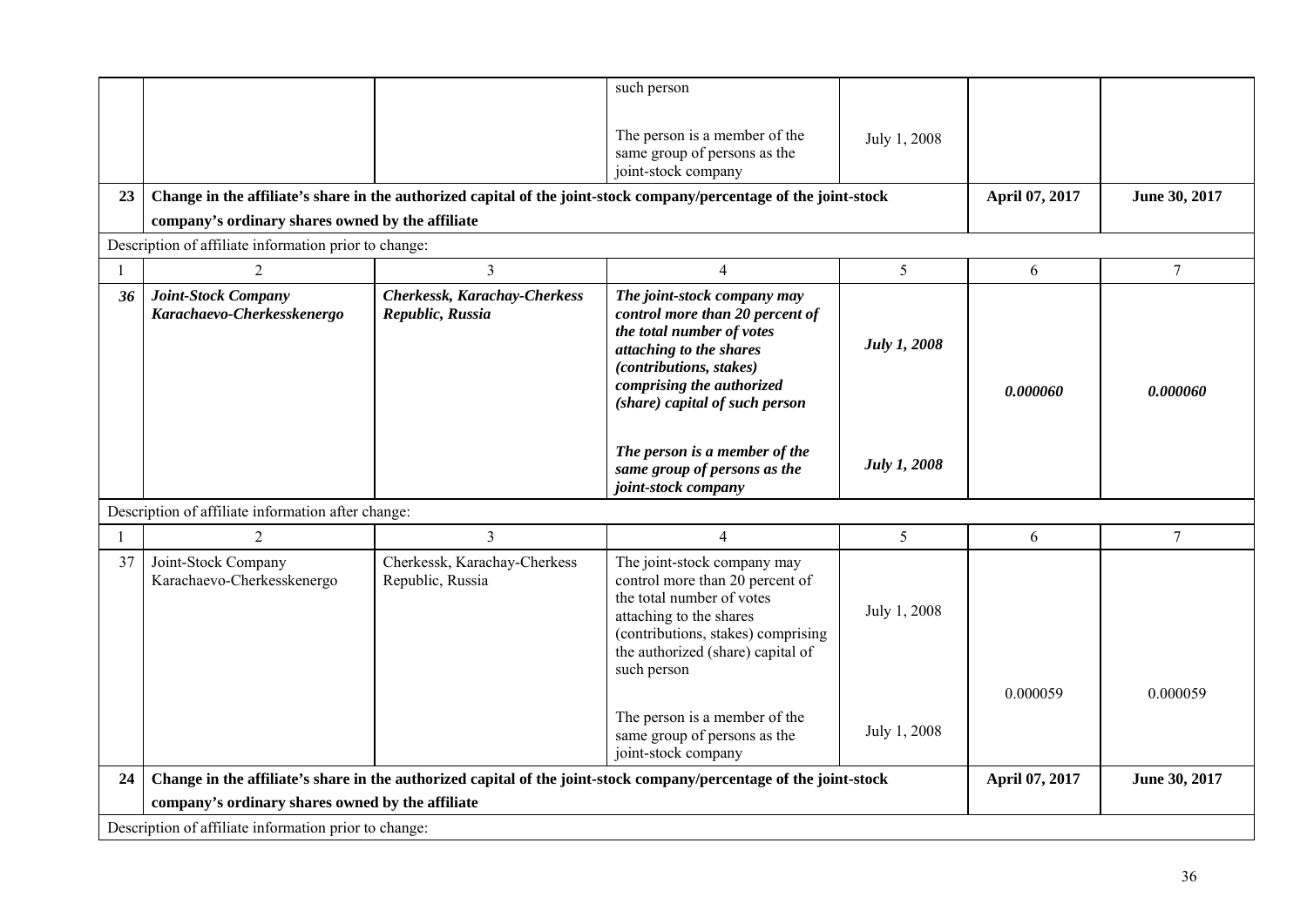|     | $\overline{2}$                                                               | 3                                                         | 4                                                                                                                                                                                                                                                                                                        | 5                            | 6              | $\overline{7}$ |
|-----|------------------------------------------------------------------------------|-----------------------------------------------------------|----------------------------------------------------------------------------------------------------------------------------------------------------------------------------------------------------------------------------------------------------------------------------------------------------------|------------------------------|----------------|----------------|
| 38  | <b>Joint Stock Company Power Grid</b><br><b>Optical Networks Engineering</b> | Moscow, Russia                                            | The joint-stock company may<br>control more than 20 percent of<br>the total number of votes<br>attaching to the shares<br>(contributions, stakes)<br>comprising the authorized<br>(share) capital of such person<br>The person is a member of the<br>same group of persons as the                        | July 1, 2008<br>July 1, 2008 | 0.000338       | 0.000341       |
|     |                                                                              |                                                           | joint-stock company                                                                                                                                                                                                                                                                                      |                              |                |                |
|     | Description of affiliate information after change:                           |                                                           |                                                                                                                                                                                                                                                                                                          |                              |                |                |
|     | $\overline{2}$                                                               | 3                                                         | $\overline{4}$                                                                                                                                                                                                                                                                                           | 5                            | 6              | $\overline{7}$ |
| 39  | Joint Stock Company Power Grid<br><b>Optical Networks Engineering</b>        | Moscow, Russia                                            | The joint-stock company may<br>control more than 20 percent of<br>the total number of votes<br>attaching to the shares<br>(contributions, stakes) comprising<br>the authorized (share) capital of<br>such person<br>The person is a member of the<br>same group of persons as the<br>joint-stock company | July 1, 2008<br>July 1, 2008 | 0.000333       | 0.000337       |
| 25  |                                                                              |                                                           | Change in the affiliate's share in the authorized capital of the joint-stock company/percentage of the joint-stock                                                                                                                                                                                       |                              | April 07, 2017 | June 30, 2017  |
|     | company's ordinary shares owned by the affiliate                             |                                                           |                                                                                                                                                                                                                                                                                                          |                              |                |                |
|     | Description of affiliate information prior to change:                        |                                                           |                                                                                                                                                                                                                                                                                                          |                              |                |                |
| -1  | $\overline{c}$                                                               | 3                                                         | 4                                                                                                                                                                                                                                                                                                        | 5                            | 6              | 7              |
| 111 | <b>Limited Liability Company Index</b><br>of Energy - FGC UES                | Russia, 117630, Moscow, ul.<br>Akademika Chelomeya, d. 5A | The person is a member of the<br>same group of persons as the<br>joint-stock company                                                                                                                                                                                                                     | <b>July 10, 2012</b>         | 0.698693       | 0.551363       |
|     | Description of affiliate information after change:                           |                                                           |                                                                                                                                                                                                                                                                                                          |                              |                |                |
|     | $\overline{2}$                                                               | 3                                                         | $\overline{4}$                                                                                                                                                                                                                                                                                           | 5                            | 6              | 7              |
| 112 | Limited Liability Company Index<br>of Energy – FGC UES                       | Russia, 117630, Moscow, ul.<br>Akademika Chelomeya, d. 5A | The person is a member of the<br>same group of persons as the                                                                                                                                                                                                                                            | July 10, 2012                | 0.688843       | 0.543509       |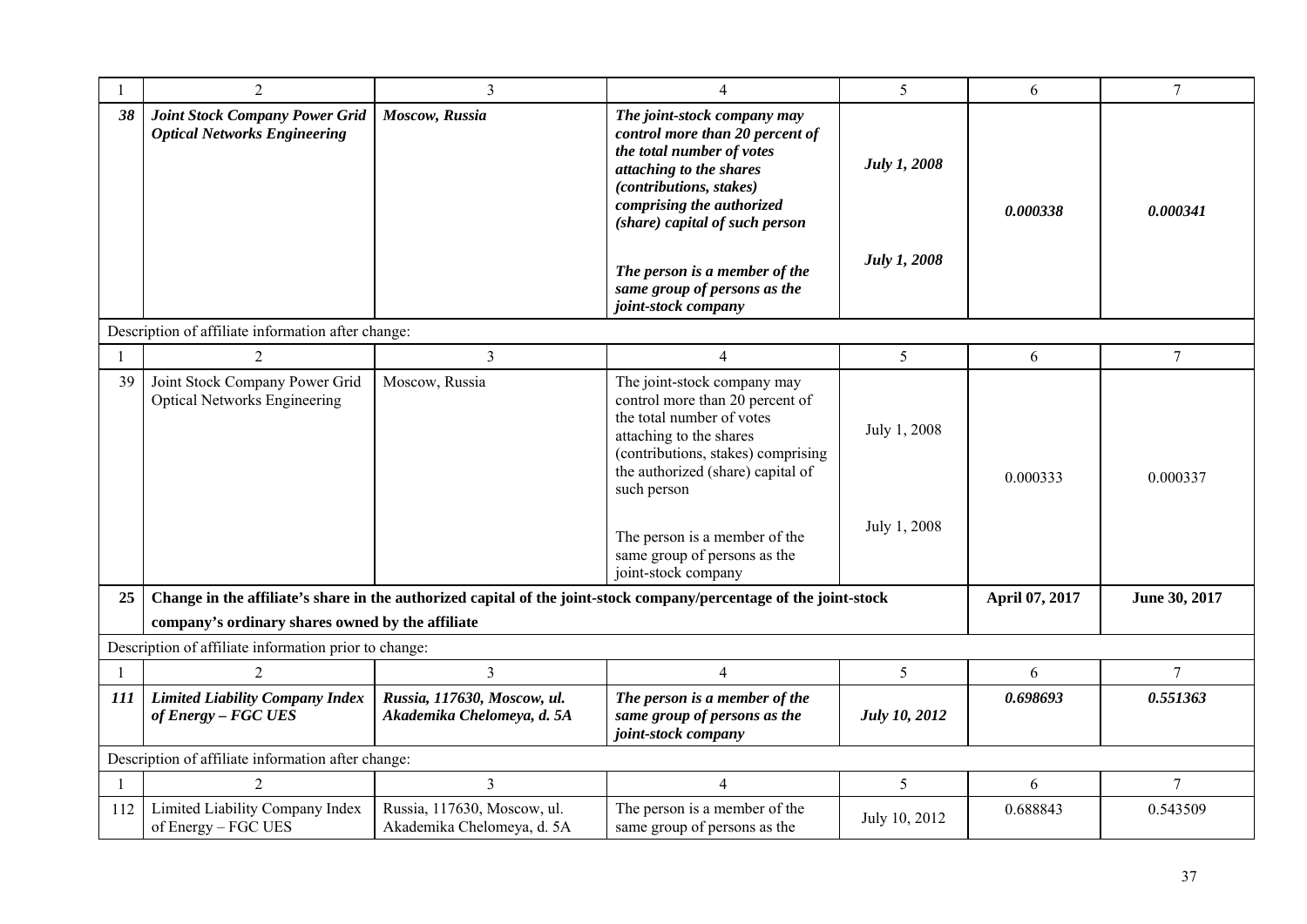|                |                                                                                                |                                                                                               | joint-stock company                                                                  |                       |                       |                  |  |  |
|----------------|------------------------------------------------------------------------------------------------|-----------------------------------------------------------------------------------------------|--------------------------------------------------------------------------------------|-----------------------|-----------------------|------------------|--|--|
| 26             | Deleted from the list of persons that are members of the same group of persons as PJSC ROSSETI |                                                                                               |                                                                                      |                       | <b>March 28, 2017</b> | June 30, 2017    |  |  |
|                | Description of affiliate information prior to change:                                          |                                                                                               |                                                                                      |                       |                       |                  |  |  |
| -1             | $\overline{2}$                                                                                 | $\overline{3}$                                                                                | $\overline{4}$                                                                       | 5 <sup>5</sup>        | 6                     | $\overline{7}$   |  |  |
| 126            | <b>Seleznev Victor Yurievich</b>                                                               |                                                                                               | The person is a member of the<br>same group of persons as the<br>joint-stock company | <b>March 01, 2016</b> |                       |                  |  |  |
|                | Description of affiliate information after change:                                             |                                                                                               |                                                                                      |                       |                       |                  |  |  |
| $\mathbf{1}$   | $\overline{2}$                                                                                 | 3                                                                                             | $\overline{4}$                                                                       | 5 <sup>5</sup>        | 6                     | $\tau$           |  |  |
|                | Seleznev Victor Yurievich                                                                      |                                                                                               | The person ceased to be an<br>affiliate                                              |                       |                       |                  |  |  |
| 27             | Deleted from the list of persons that are members of the same group of persons as PJSC ROSSETI |                                                                                               |                                                                                      |                       | <b>March 28, 2017</b> | June 30, 2017    |  |  |
|                | Description of affiliate information prior to change:                                          |                                                                                               |                                                                                      |                       |                       |                  |  |  |
|                | 2                                                                                              | 3                                                                                             | 4                                                                                    | 5                     | 6                     | 7                |  |  |
| 192            | <b>Malkov Andrey Vasilyevich</b>                                                               |                                                                                               | The person is a member of the<br>same group of persons as the<br>joint-stock company | June 02, 2016         |                       |                  |  |  |
|                | Description of affiliate information after change:                                             |                                                                                               |                                                                                      |                       |                       |                  |  |  |
| -1             | $\overline{2}$                                                                                 | 3                                                                                             | $\overline{4}$                                                                       | 5                     | 6                     | $\tau$           |  |  |
|                | Malkov Andrey Vasilyevich                                                                      |                                                                                               | The person ceased to be an<br>affiliate                                              |                       |                       |                  |  |  |
| 28             | Deleted from the list of persons that are members of the same group of persons as PJSC ROSSETI |                                                                                               |                                                                                      |                       | April 03, 2017        | June 30, 2017    |  |  |
|                | Description of affiliate information prior to change:                                          |                                                                                               |                                                                                      |                       |                       |                  |  |  |
| -1             | 2                                                                                              | $\overline{3}$                                                                                | $\overline{4}$                                                                       | 5 <sup>5</sup>        | 6                     | $\boldsymbol{7}$ |  |  |
| 172            | Olesya Andreyevna Sukhotskaya                                                                  |                                                                                               | The person is a member of the<br>same group of persons as the<br>joint-stock company | February 18,<br>2014  |                       |                  |  |  |
|                | Description of affiliate information after change:                                             |                                                                                               |                                                                                      |                       |                       |                  |  |  |
| $\overline{1}$ | 2                                                                                              | 3                                                                                             | $\overline{4}$                                                                       | 5                     | 6                     | 7                |  |  |
|                | Olesya Andreyevna Sukhotskaya                                                                  |                                                                                               | The person ceased to be an<br>affiliate                                              |                       |                       |                  |  |  |
| 29             |                                                                                                | Included on the list of persons that are members of the same group of persons as PJSC ROSSETI |                                                                                      |                       | <b>March 28, 2017</b> | June 30, 2017    |  |  |
|                | Description of affiliate information prior to change:                                          |                                                                                               |                                                                                      |                       |                       |                  |  |  |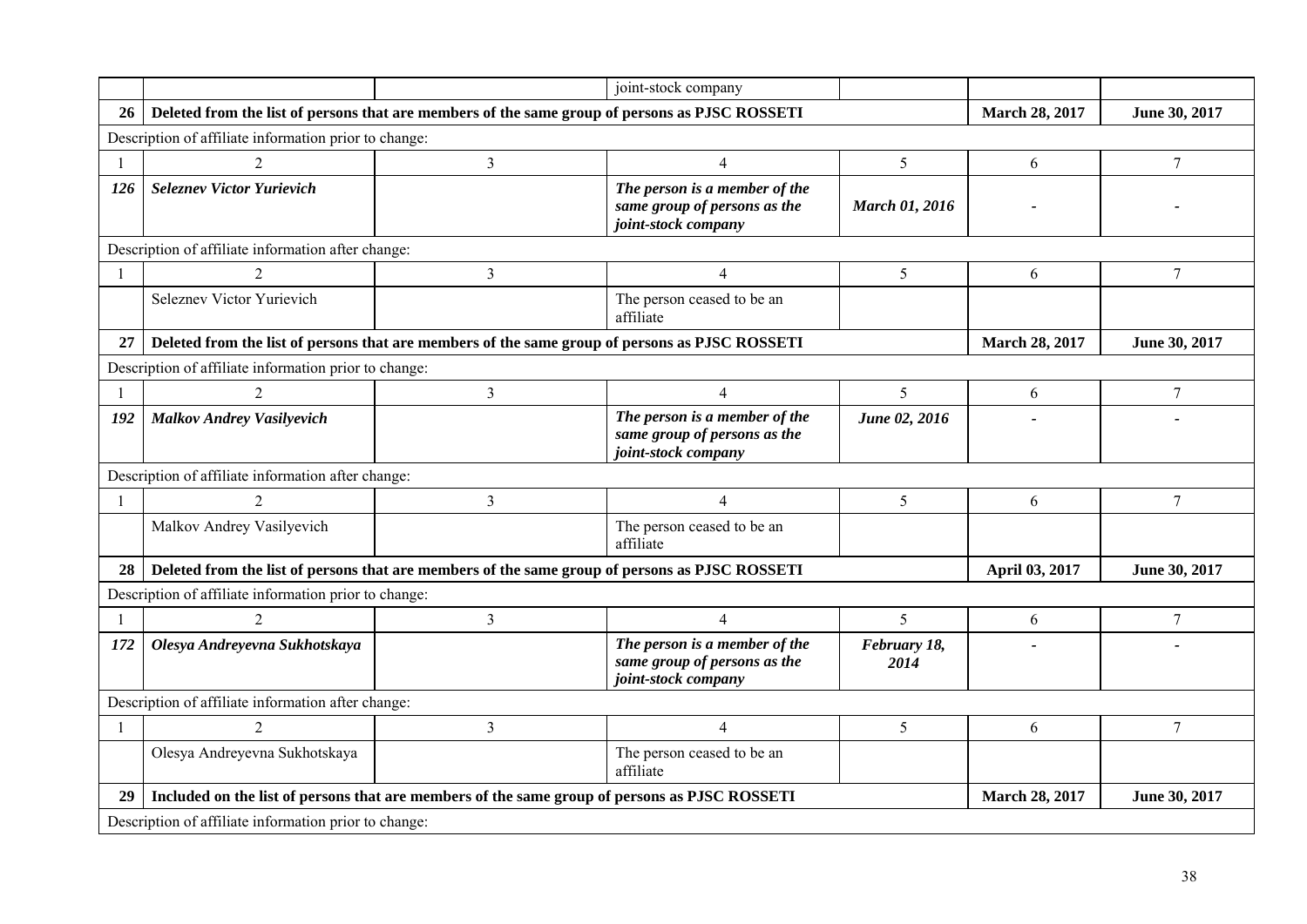|                                                                                   | 2                                                                                             | 3                                                                           | 4                                                                                    | 5                    | 6              | $\overline{7}$ |
|-----------------------------------------------------------------------------------|-----------------------------------------------------------------------------------------------|-----------------------------------------------------------------------------|--------------------------------------------------------------------------------------|----------------------|----------------|----------------|
|                                                                                   | Vadim Viktorovich Budnevsky                                                                   |                                                                             | The person was not an affiliate                                                      |                      |                |                |
|                                                                                   | Содержание сведений об аффилированном лице после изменения:                                   |                                                                             |                                                                                      |                      |                |                |
| $\mathbf{1}$                                                                      | 2                                                                                             | $\overline{3}$                                                              | $\overline{4}$                                                                       | 5                    | 6              | $\overline{7}$ |
| 127                                                                               | Vadim Viktorovich Budnevsky                                                                   |                                                                             | The person is a member of the<br>same group of persons as the<br>joint-stock company | March 28, 2017       |                |                |
| 30                                                                                | Included on the list of persons that are members of the same group of persons as PJSC ROSSETI |                                                                             |                                                                                      |                      | April 04, 2017 | June 30, 2017  |
|                                                                                   | Description of affiliate information prior to change:                                         |                                                                             |                                                                                      |                      |                |                |
| $\mathbf{1}$                                                                      | $\overline{2}$                                                                                | 3                                                                           | $\overline{4}$                                                                       | 5                    | 6              | 7              |
|                                                                                   | <b>Sergey Ivanovich Tishchenko</b>                                                            |                                                                             | The person was not an affiliate                                                      |                      |                |                |
|                                                                                   | Description of affiliate information after change:                                            |                                                                             |                                                                                      |                      |                |                |
| $\overline{1}$                                                                    | $\overline{2}$                                                                                | $\overline{3}$                                                              | $\overline{4}$                                                                       | 5                    | 6              | $\overline{7}$ |
| 173                                                                               | Sergey Ivanovich Tishchenko                                                                   |                                                                             | The person is a member of the<br>same group of persons as the<br>joint-stock company | April 04, 2017       |                |                |
| Change in the start date of being deemed to be an affiliate of PJSC ROSSETI<br>31 |                                                                                               |                                                                             |                                                                                      |                      | April 01, 2017 | June 30, 2017  |
|                                                                                   | Description of affiliate information prior to change:                                         |                                                                             |                                                                                      |                      |                |                |
| -1                                                                                | 2                                                                                             | 3                                                                           | $\overline{4}$                                                                       | 5                    | 6              | $\overline{7}$ |
| 188                                                                               | Igor Alekseyevich Mosin                                                                       |                                                                             | The person is a member of the<br>same group of persons as the<br>joint-stock company | December 31,<br>2016 |                |                |
|                                                                                   | Description of affiliate information after change:                                            |                                                                             |                                                                                      |                      |                |                |
| $\overline{1}$                                                                    | $\overline{c}$                                                                                | $\overline{3}$                                                              | 4                                                                                    | 5                    | 6              | $\tau$         |
| 189                                                                               | Igor Alekseyevich Mosin                                                                       |                                                                             | The person is a member of the<br>same group of persons as the<br>joint-stock company | April 01, 2017       |                |                |
| 32                                                                                |                                                                                               | Change in the start date of being deemed to be an affiliate of PJSC ROSSETI |                                                                                      |                      | May 11, 2017   | June 30, 2017  |
|                                                                                   | Description of affiliate information prior to change:                                         |                                                                             |                                                                                      |                      |                |                |
| $\mathbf{1}$                                                                      |                                                                                               | $\overline{3}$                                                              | 4                                                                                    | 5                    | 6              | $\overline{7}$ |
| 159                                                                               | <b>Aleksey Aleksandrovich Sergeyev</b>                                                        |                                                                             | The person is a member of the<br>same group of persons as the<br>joint-stock company | May 08, 2013         |                |                |
|                                                                                   | Description of affiliate information after change:                                            |                                                                             |                                                                                      |                      |                |                |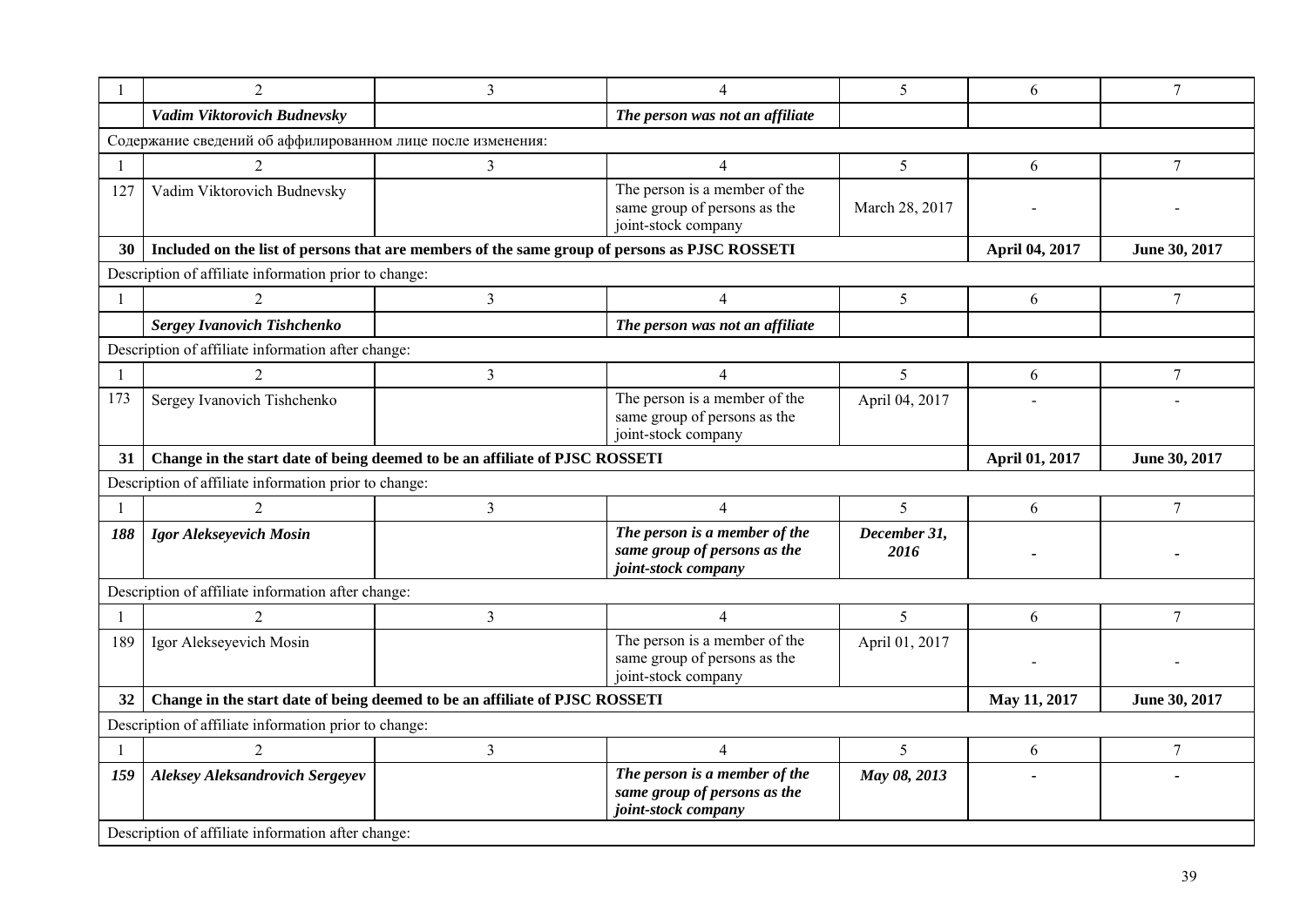|     | 2                                                                           | 3                                                                           | 4                                                                                    | 5                     | 6            | $\tau$         |
|-----|-----------------------------------------------------------------------------|-----------------------------------------------------------------------------|--------------------------------------------------------------------------------------|-----------------------|--------------|----------------|
| 160 | Aleksey Aleksandrovich Sergeyev                                             |                                                                             | The person is a member of the<br>same group of persons as the<br>joint-stock company | May 11, 2017          |              |                |
| 33  | Change in the start date of being deemed to be an affiliate of PJSC ROSSETI |                                                                             |                                                                                      |                       | May 05, 2017 | June 30, 2017  |
|     | Description of affiliate information prior to change:                       |                                                                             |                                                                                      |                       |              |                |
| -1  | $\overline{2}$                                                              | $\mathfrak{Z}$                                                              | $\overline{4}$                                                                       | 5                     | 6            | $\overline{7}$ |
| 154 | <b>Boris Borisovich Ebzeev</b>                                              |                                                                             | The person is a member of the<br>same group of persons as the<br>joint-stock company | June 17, 2014         |              |                |
|     | Description of affiliate information after change:                          |                                                                             |                                                                                      |                       |              |                |
|     | 2                                                                           | 3                                                                           | $\overline{4}$                                                                       | 5                     | 6            | 7              |
| 155 | <b>Boris Borisovich Ebzeev</b>                                              |                                                                             | The person is a member of the<br>same group of persons as the<br>joint-stock company | May 05, 2017          |              |                |
| 34  | Change in the start date of being deemed to be an affiliate of PJSC ROSSETI |                                                                             |                                                                                      |                       | May 19, 2017 | June 30, 2017  |
|     | Description of affiliate information prior to change:                       |                                                                             |                                                                                      |                       |              |                |
| -1  | $\mathfrak{D}$                                                              | 3                                                                           | $\overline{4}$                                                                       | 5                     | 6            | 7              |
| 162 | Konstantin Viktorovich<br>Yeroshenko                                        |                                                                             | The person is a member of the<br>same group of persons as the<br>joint-stock company | <b>March 30, 2017</b> |              |                |
|     | Description of affiliate information after change:                          |                                                                             |                                                                                      |                       |              |                |
|     | $\overline{2}$                                                              | 3                                                                           | $\overline{4}$                                                                       | 5                     | 6            | 7              |
| 163 | Konstantin Viktorovich<br>Yeroshenko                                        |                                                                             | The person is a member of the<br>same group of persons as the<br>joint-stock company | May 19, 2017          |              |                |
| 35  |                                                                             | Change in the start date of being deemed to be an affiliate of PJSC ROSSETI |                                                                                      |                       | May 17, 2017 | June 30, 2017  |
|     | Description of affiliate information prior to change:                       |                                                                             |                                                                                      |                       |              |                |
|     | 2                                                                           | 3                                                                           | $\overline{4}$                                                                       | 5                     | 6            | $\tau$         |
| 123 | Vitaly Valeryevich Ivanov                                                   |                                                                             | The person is a member of the<br>same group of persons as the<br>joint-stock company | November 17,<br>2016  |              |                |
|     | Description of affiliate information after change:                          |                                                                             |                                                                                      |                       |              |                |
| -1  | $\overline{2}$                                                              | 3                                                                           | 4                                                                                    | 5                     | 6            | 7              |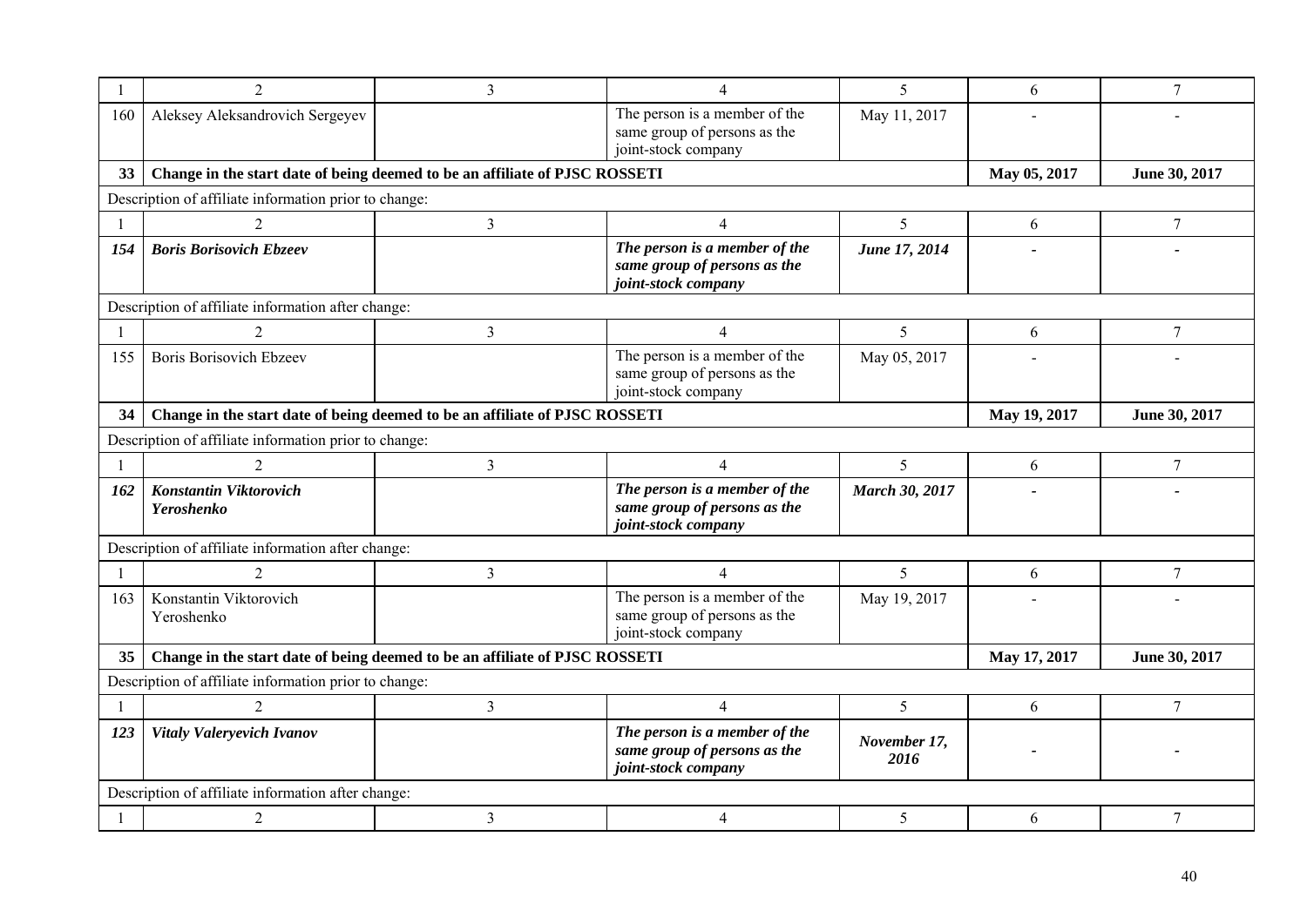| 124            | Vitaly Valeryevich Ivanov                             |                                                                             | The person is a member of the<br>same group of persons as the<br>joint-stock company | May 17, 2017          |                       |                 |
|----------------|-------------------------------------------------------|-----------------------------------------------------------------------------|--------------------------------------------------------------------------------------|-----------------------|-----------------------|-----------------|
| 36             |                                                       | Change in the start date of being deemed to be an affiliate of PJSC ROSSETI |                                                                                      |                       | April 30, 2017        | June 30, 2017   |
|                | Description of affiliate information prior to change: |                                                                             |                                                                                      |                       |                       |                 |
| $\overline{1}$ | $\mathcal{D}_{\mathcal{L}}$                           | 3                                                                           | $\overline{4}$                                                                       | 5                     | 6                     | $7\phantom{.0}$ |
| 136            | Vladislava Vladimirovna<br>Rezakova                   |                                                                             | The person is a member of the<br>same group of persons as the<br>joint-stock company | April 30, 2016        |                       |                 |
|                | Description of affiliate information after change:    |                                                                             |                                                                                      |                       |                       |                 |
| $\overline{1}$ | 2                                                     | 3                                                                           | $\overline{4}$                                                                       | 5                     | 6                     | 7               |
| 137            | Vladislava Vladimirovna<br>Rezakova                   |                                                                             | The person is a member of the<br>same group of persons as the<br>joint-stock company | April 30, 2017        |                       |                 |
| 37             |                                                       | Change in the start date of being deemed to be an affiliate of PJSC ROSSETI |                                                                                      |                       | April 21, 2017        | June 30, 2017   |
|                | Description of affiliate information prior to change: |                                                                             |                                                                                      |                       |                       |                 |
| -1             | 2                                                     | $\overline{3}$                                                              | $\overline{4}$                                                                       | 5                     | 6                     | 7               |
| 170            | Stanislav Nikolayevich Terentyev                      |                                                                             | The person is a member of the<br>same group of persons as the<br>joint-stock company | March 04, 2014        |                       |                 |
|                | Description of affiliate information after change:    |                                                                             |                                                                                      |                       |                       |                 |
| -1             |                                                       | $\overline{3}$                                                              | $\overline{4}$                                                                       | 5                     | 6                     | $\tau$          |
| 171            | Stanislav Nikolayevich Terentyev                      |                                                                             | The person is a member of the<br>same group of persons as the<br>joint-stock company | April 21, 2017        | $\overline{a}$        |                 |
| 38             |                                                       | Change in the start date of being deemed to be an affiliate of PJSC ROSSETI |                                                                                      |                       | <b>March 21, 2017</b> | June 30, 2017   |
|                | Description of affiliate information prior to change: |                                                                             |                                                                                      |                       |                       |                 |
| $\overline{1}$ | $\mathcal{D}_{\mathcal{L}}$                           | 3                                                                           | $\overline{4}$                                                                       | 5                     | 6                     | $\tau$          |
| 135            | Vladimir Vasilyevich Vasilyev                         |                                                                             | The person is a member of the<br>same group of persons as the<br>joint-stock company | <b>March 21, 2016</b> |                       |                 |
|                | Description of affiliate information after change:    |                                                                             |                                                                                      |                       |                       |                 |
| -1             | $\overline{2}$                                        | 3                                                                           | $\overline{4}$                                                                       | 5                     | 6                     | $\tau$          |